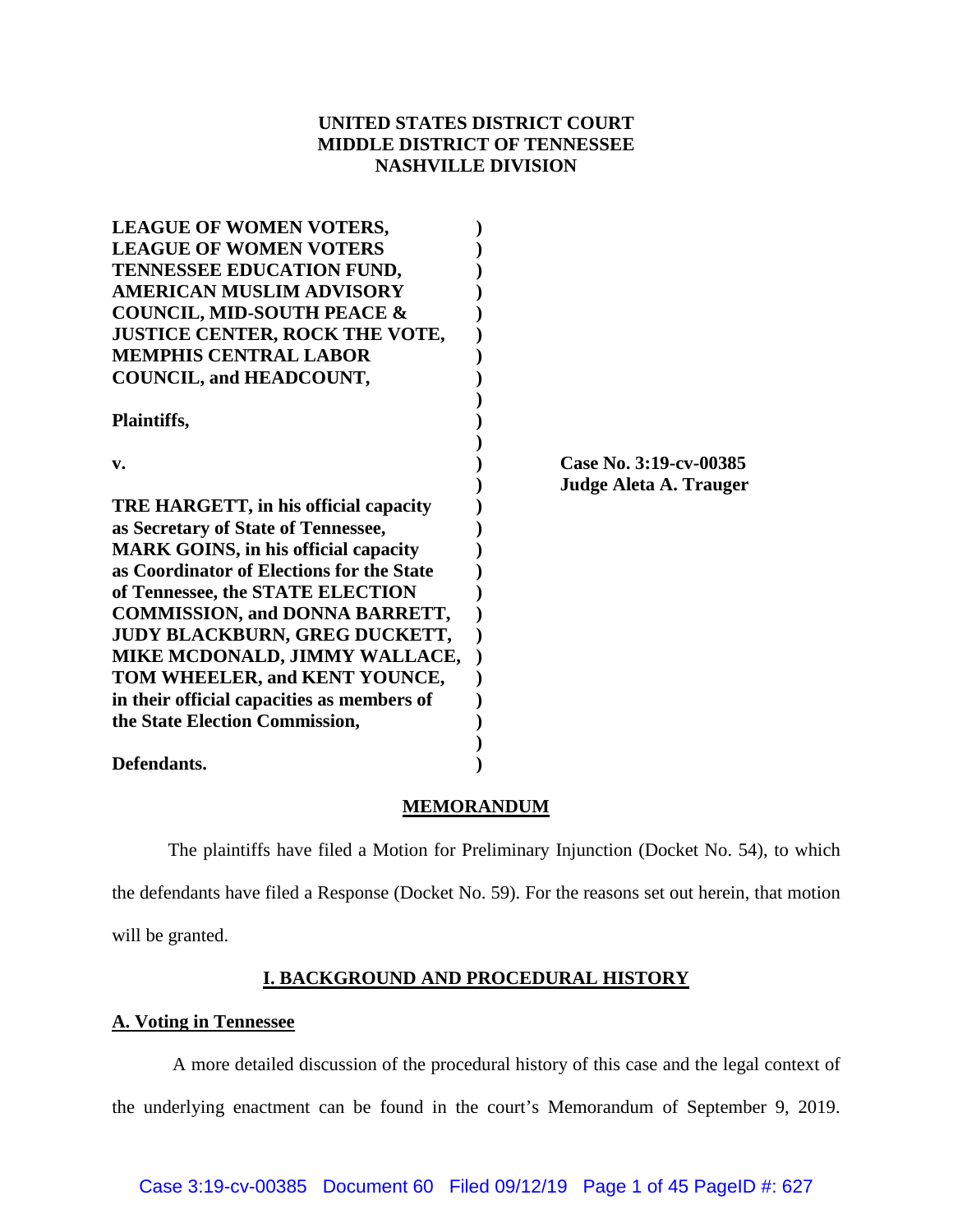(Docket No. 57.) In short, "[o]nly qualified voters who are registered . . . may vote at elections in Tennessee," Tenn. Code Ann. § 2-1-105, and the only way to be registered is if one "applies to register." Tenn. Code Ann. § 2-2-104(1). A voter registration application can be completed in person at various government offices, online, or by mail. *See* Tenn. Code Ann. §§ 2-2-108(a)(1), 2-2-111(a), 2-2-112, 2-2-115(a), 2-2-201, 2-2-202. Unless a prospective voter applies to register at least thirty days before an election day, the voter will not appear on the voter rolls for that election. Tenn. Code Ann. § 2-2-109(a).

A number of organizations and individuals, recognizing that a lack of registration is the only legal obstacle preventing many Tennesseans from voting, engage in activities intended to assist unregistered qualified voters in filing registration applications. Some of those efforts are small and informal, between friends, family, neighbors, and coworkers. Other efforts to assist in voter registration are larger and directed at the broader public, such as the operation of voter registration desks at schools, community centers, concerts, and other locations frequented by unregistered prospective voters. These efforts historically have involved collecting paper registration forms, although modern technology also allows organizations to assist voters in registering electronically.

On April 29, 2019, the Tennessee General Assembly passed a new law governing, among other things not at issue in this case, "voter registration drives" and "public communication[s] regarding voter registration status." ELECTION OFFENSES, 2019 Tenn. Laws Pub. ch. 250 (H.B. 1079) (hereinafter, the "Act"). On May 2, 2019, Governor Bill Lee signed the Act into law, and its provisions are slated to "take effect" on October 1, 2019. 2019 Tenn. Laws Pub. ch. 250, § 9. On May 9, 2019, most of the current plaintiffs—along with one organization that is no longer associated with the case—filed a Complaint in this court challenging the constitutionality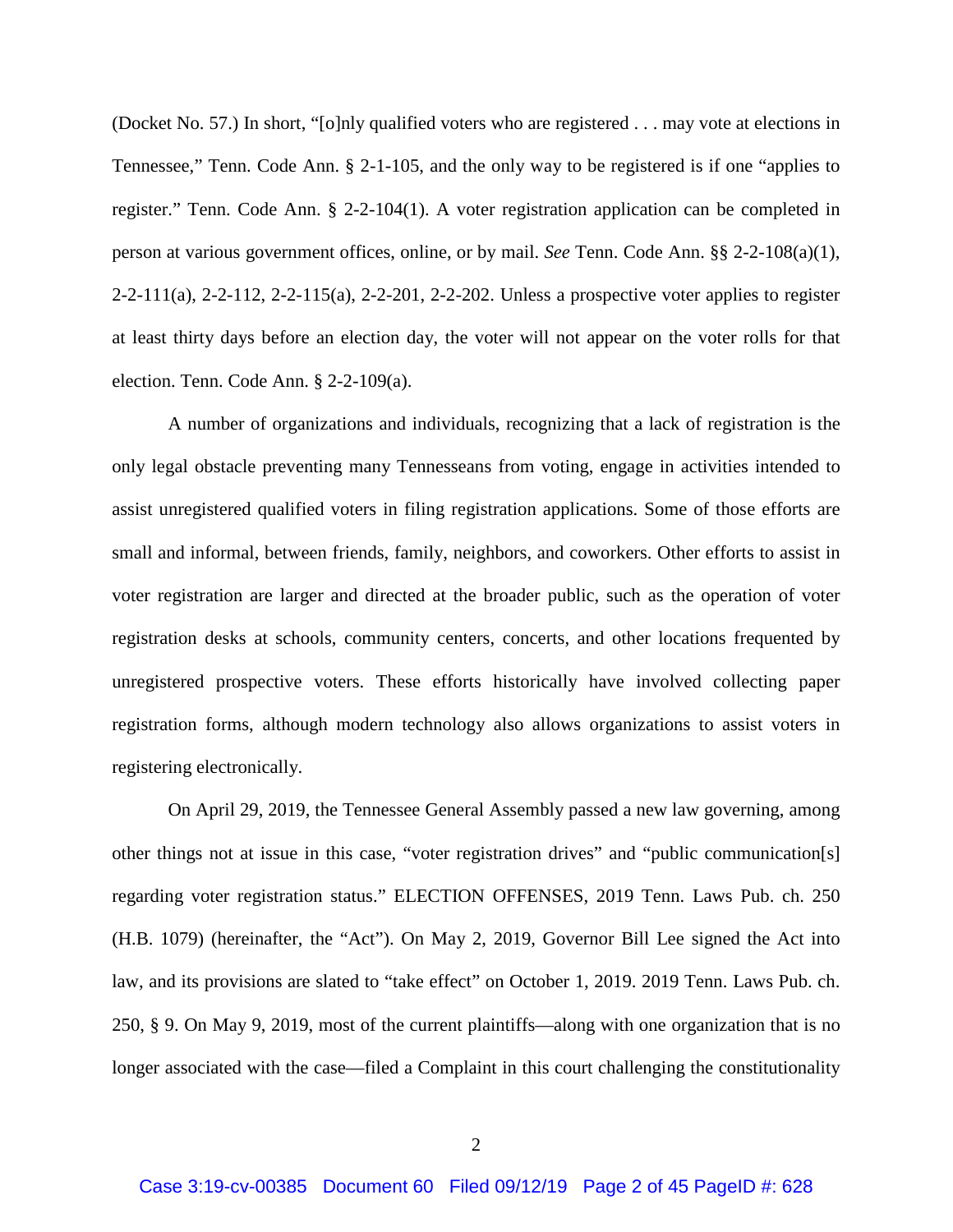of several portions of the Act under 42 U.S.C. § 1983. (Docket No. 1.) On June 21, 2019, the plaintiffs filed an Amended Complaint that expanded on the plaintiffs' allegations and included all of the parties currently in the case. (Docket No. 37.) The defendants then moved the court to dismiss the plaintiffs' claims based on either a lack of jurisdiction or a failure by the plaintiffs to articulate plausible challenges to the Act's constitutionality. (Docket No. 39.) The court denied that motion, concluding that, for the purposes of the Motion to Dismiss, (1) the plaintiffs had standing to bring their claims, (2) the plaintiffs' claims were ripe, and (3) the plaintiffs had articulated a plausible basis for their claims. (Docket No. 57.) The plaintiffs seek a preliminary injunction enjoining some of the Act's provisions. The defendants have opposed the motion.

### **B. Relevant Provisions of the Act<sup>1</sup>**

l

# *1. Pre-Drive Registration and Training Requirements*

The Act requires prior registration, with the state's Coordinator of Elections, by private organizations and individuals planning a voter registration drive in which the party will "attempt[] to collect voter registration applications of one hundred (100) or more people." Tenn. Code Ann.  $\S$  2-2-142(a).<sup>2</sup> "Voter registration drive" is not defined. As part of that pre-drive registration, the registrant must complete government-provided training and ensure that all of its voter registration workers also complete that training. Tenn. Code Ann. § 2-2-142(a)(1)(C), (E). The Coordinator of Elections is forbidden from charging a fee for the government-administered training and is required to "offer the training online." Tenn. Code Ann. § 2-2-142(e). The pre-

<sup>&</sup>lt;sup>1</sup> Several key provisions of the Act contain ambiguities that, the plaintiffs argue, run afoul of the Fourteenth Amendment's protection against unconstitutionally vague statutes under the Due Process Clause. For ease of discussion, the court's summary of the Act's provisions may ignore a few ambiguities for the sake of providing a general picture of the structure of the Act.

<sup>&</sup>lt;sup>2</sup> For ease of reading, the court will cite the Act using the section designations that it will have when included in the Tennessee Code Annotated.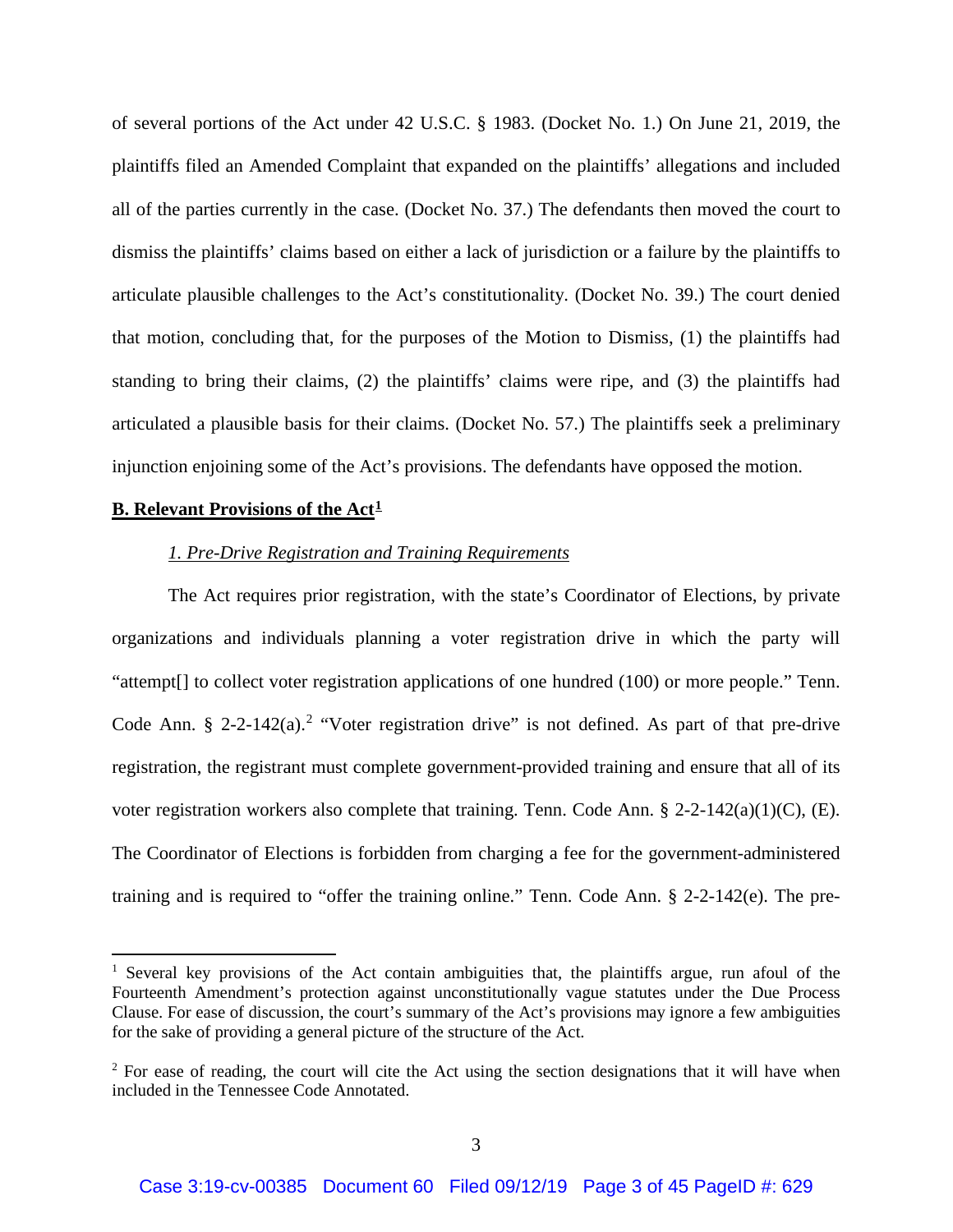registration must be accompanied by a "sworn statement stating that the person or organization shall obey all state laws and procedures regarding the registration of voters." Tenn. Code Ann. §  $2 - 2 - 142(a)(1)(D)$ .

These requirements include an exception for "individuals who are not paid to collect voter registration applications or . . . organizations that are not paid to collect voter registration applications and that use only unpaid volunteers to collect voter registration applications." Tenn. Code Ann.  $\S$  2-2-142(g). An organization is also excepted if it has been "designated" by the county election commission as the county designee for the purposes of operating certain countysupervised voter registration activities. Tenn. Code Ann. § 2-2-142(a).

Violation of any of these requirements, if done "intentionally or knowingly," is a Class A misdemeanor, and "each violation constitutes a separate offense." Tenn. Code Ann. § 2-2-142(f).

### *2. Mandatory 10-Day Turn-In and Civil Penalties for Incomplete Forms*

The Act requires any person or organization that performs a voter registration drive for which registration was required to "deliver or mail completed voter registration forms within ten (10) days of the date of the voter registration drive; provided[] that if the date of the voter registration drive is within ten (10) days of the voter registration deadline, the completed forms must be delivered or mailed no later than the voter registration deadline." Tenn. Code Ann. § 2-  $2-142(a)(2)$ . The only exception within the text of the Act is that "[a] person or organization who collects an application that only contains a name or initial is not required to file the application with the election commission." Tenn. Code Ann. § 2-2-143(b). A knowing or intentional violation of this provision is a Class A misdemeanor, with "each violation constitut[ing] a separate offense." Tenn. Code Ann. § 2-2-142(f).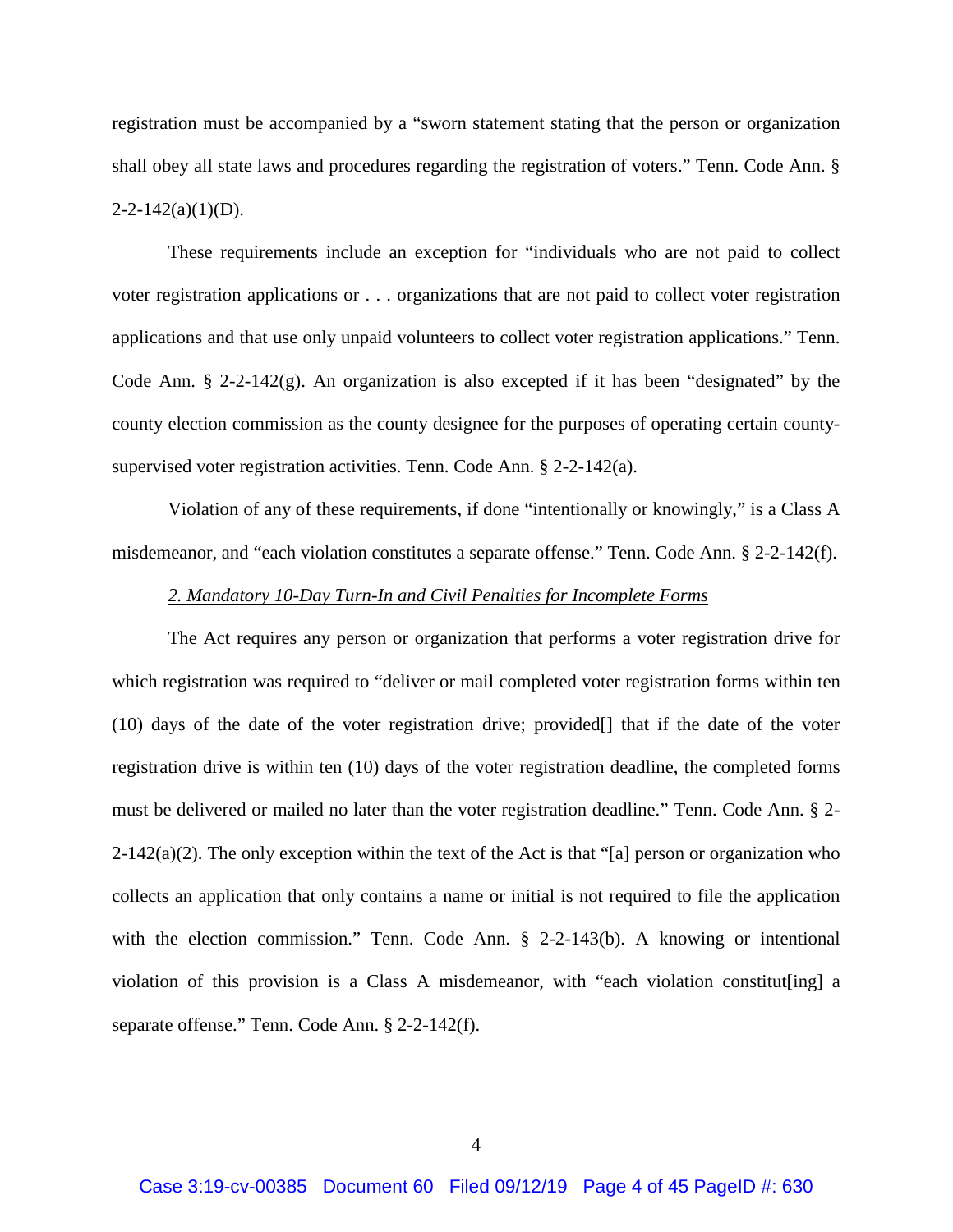The plaintiffs do not dispute that they should turn in any voter registration forms they receive that represent a good-faith effort to register to vote. To the contrary, as they note in their Amended Complaint, it is arguably already their duty to do so under Tenn. Code Ann. § 2-19- 103, which makes it a crime to knowingly interfere in a person's rights under the state's election laws. (Docket No. 37 ¶ 186.) The plaintiffs take issue, however, with the inflexibility of the 10 day rule and with the turn-in requirement's relationship to another of the Act's key provisions its system of civil penalties related to the submission of "incomplete" voter registration applications. Pursuant to Tenn. Code Ann. § 2-2-143(a), "any person or organization" that "conducts voter registration drives under" the registration scheme is subject to a civil penalty if the person or organization, "within a calendar year, files one hundred (100) or more incomplete voter registration applications." The Act defines "incomplete voter registration application" as "any application that lacks the applicant's name, residential address, date of birth, declaration of eligibility, or signature." Tenn. Code Ann. § 2-2-143(b). This provision does not include a requirement that the violation be knowing or intentional.

County election commissions are required to "file notice with the state election commission, along with a copy of each voter registration application deemed to be incomplete and identifying information about the person or organization that filed the incomplete applications." Tenn. Code Ann.  $\S$  2-2-143(c)(2). The state election commission then "shall make a finding on the number of incomplete forms filed" and "may impose civil penalties for Class 1 and Class 2 offenses." Tenn. Code Ann. § 2-2-143(c)(3). "'Class 1 offense' means the filing of one hundred (100) to five hundred (500) incomplete voter registration applications," and such an offense is "punishable by a civil penalty of one hundred fifty dollars (\$150), up to a maximum of two thousand dollars (\$2,000), in each county where the violation occurred." Tenn. Code Ann. §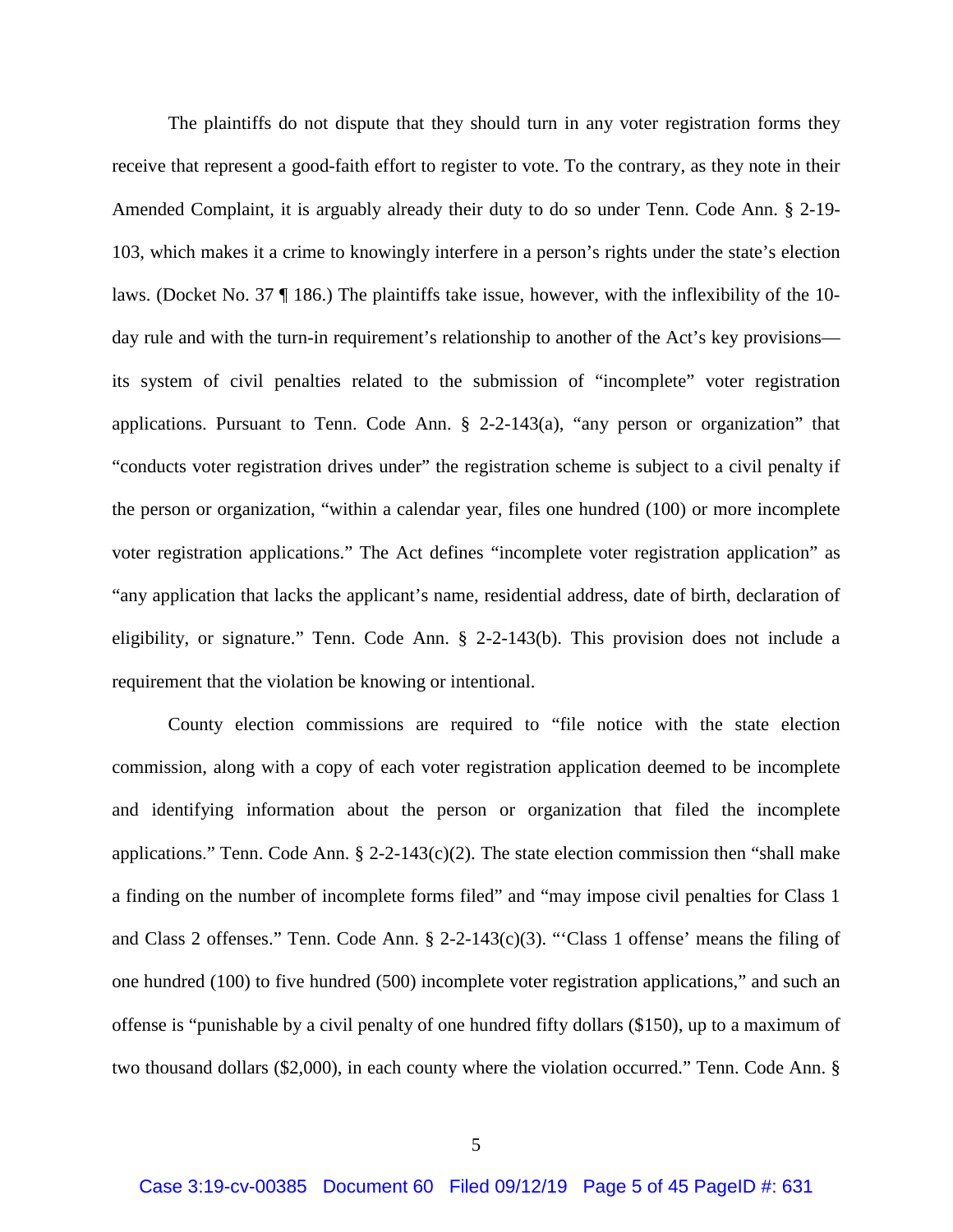$2-2-143(c)(4)(A)$ . "Class 2 offense' means the filing of more than five hundred (500) incomplete voter registration applications," and such an offense is "punishable by a civil penalty of not more than ten thousand dollars (\$10,000) in each county where the violation occurred." Tenn. Code Ann. § 2-2-143(c)(4)(B).

## *3. Consent Requirement for Retention of Voter Information*

The Act prohibits anyone operating a voter registration drive from "copying, photographing, or in any way retaining the voter information and data collected on the voter registration application, unless the applicant consents." Tenn. Code Ann. § 2-2-142(b). The Act does not specify whether the consent must be in writing. A knowing or intentional violation is a Class A misdemeanor, with "each violation constitut[ing] a separate offense." Tenn. Code Ann.  $§$  2-2-142(f).

### *4. Mandatory Disclaimers for Communications "Regarding Voter Registration Status"*

Pursuant to Tenn. Code Ann.  $\S$  2-2-145(a)(1), any "public communication regarding voter registration status made by a political committee or organization must display a disclaimer that such communication is not made in conjunction with or authorized by the secretary of state." *Id.* "The disclaimer must be clear and conspicuous and prominently placed. A disclaimer is not clear and conspicuous if it is difficult to read or hear, or if its placement can be easily overlooked." Tenn. Code Ann. § 2-2-145(d). If a "person or organization . . . establishes a website for voter registration purposes," it must display such a disclaimer and, if the site "captures or collects the voter's information or data," it must include an additional notice "disclos[ing] on the website the person's or organization's name and the purpose for which the voter information is captured or collected." Tenn. Code Ann.  $\S 2-2-145(b)(1)-(2)$ . The same is true for a website created to allow users to look up registration information. Tenn. Code Ann. §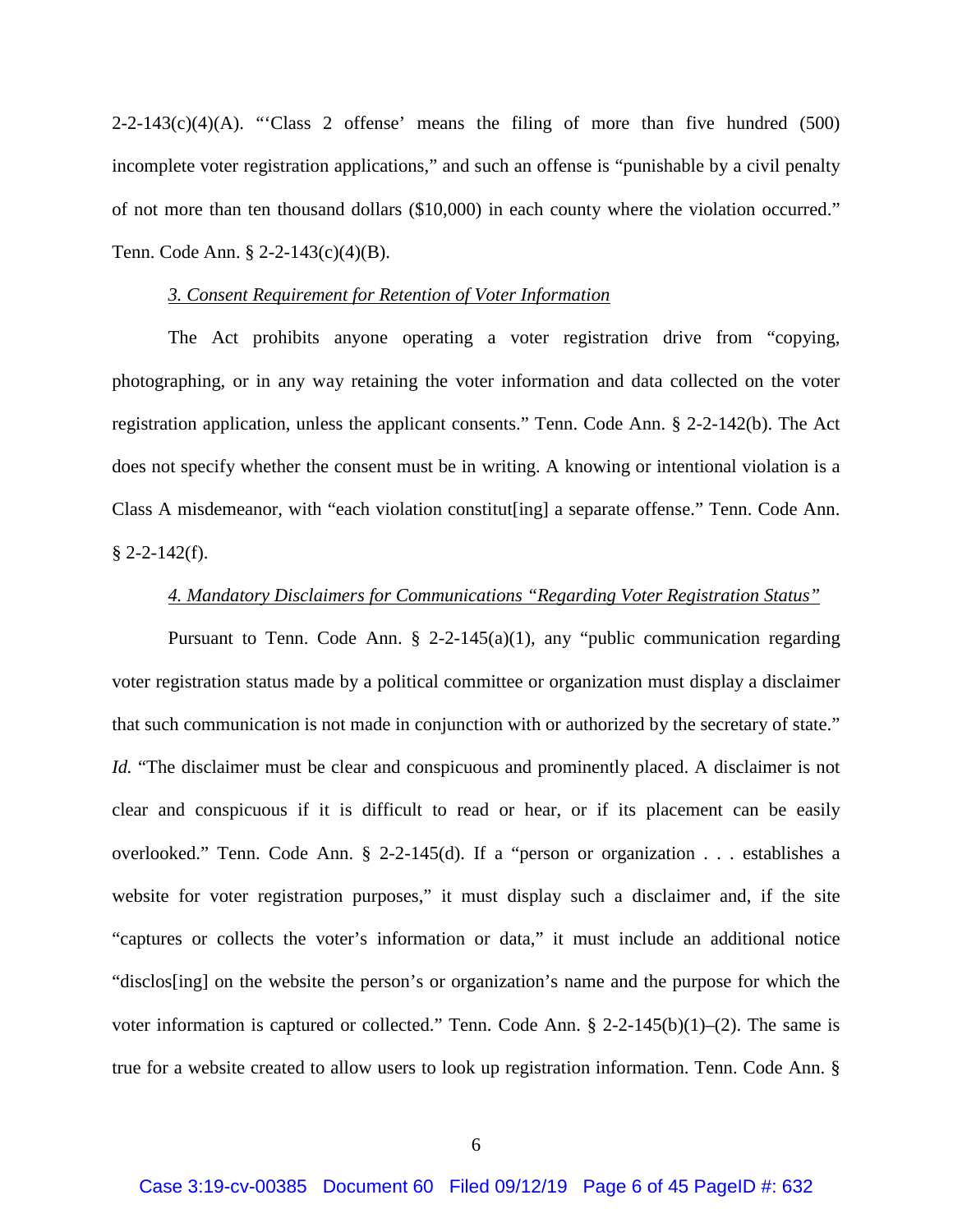$2-2-145(c)(1)$ –(2). "Any person who intentionally and knowingly violates" these provisions "commits a Class A misdemeanor and each violation constitutes a separate offense." Tenn. Code Ann. § 2-2-145(e).

### **C. This Litigation**

### *1. The Plaintiffs*

The plaintiffs are all organizations involved in voter registration activities in Tennessee. Although they employ different strategies and work with different populations, all have expressed fear that it will be difficult or even impossible to continue their activities while complying with the Act.

**a. League of Women Voters of Tennessee.** The League of Women Voters of Tennessee and the League of Women Voters of Tennessee Education Fund (collectively, the "League") are nonprofit organizations that "seek[] to empower voters and promote civic engagement through informed and active participation in government." (Docket No. 54-2 ¶¶ 6, 8.) The plaintiffs have produced a Declaration by Marian Ott, the League's current president and member for over 35 years. (*Id.* ¶¶ 5, 7.) The League has operated in Tennessee since 1920. Its annual budget for the last fiscal year was about \$36,000, although local chapters of the League have also had their own budgets, the largest of which has recently been about \$35,000 a year. (*Id.* ¶¶ 12, 14–15.) In 2018, the League's chapters conducted approximately 122 voter registration events, for which they relied on about 277 volunteers, resulting in the submission of nearly 3,000 voter registration applications. The League's work has continued in 2019 and has included voter registration events at utilities offices, YMCA locations, universities, and naturalization ceremonies. (*Id.* ¶¶ 16–17, 20.) The League's voter registration activities are regularly funded by grants. (*Id.* ¶ 23.)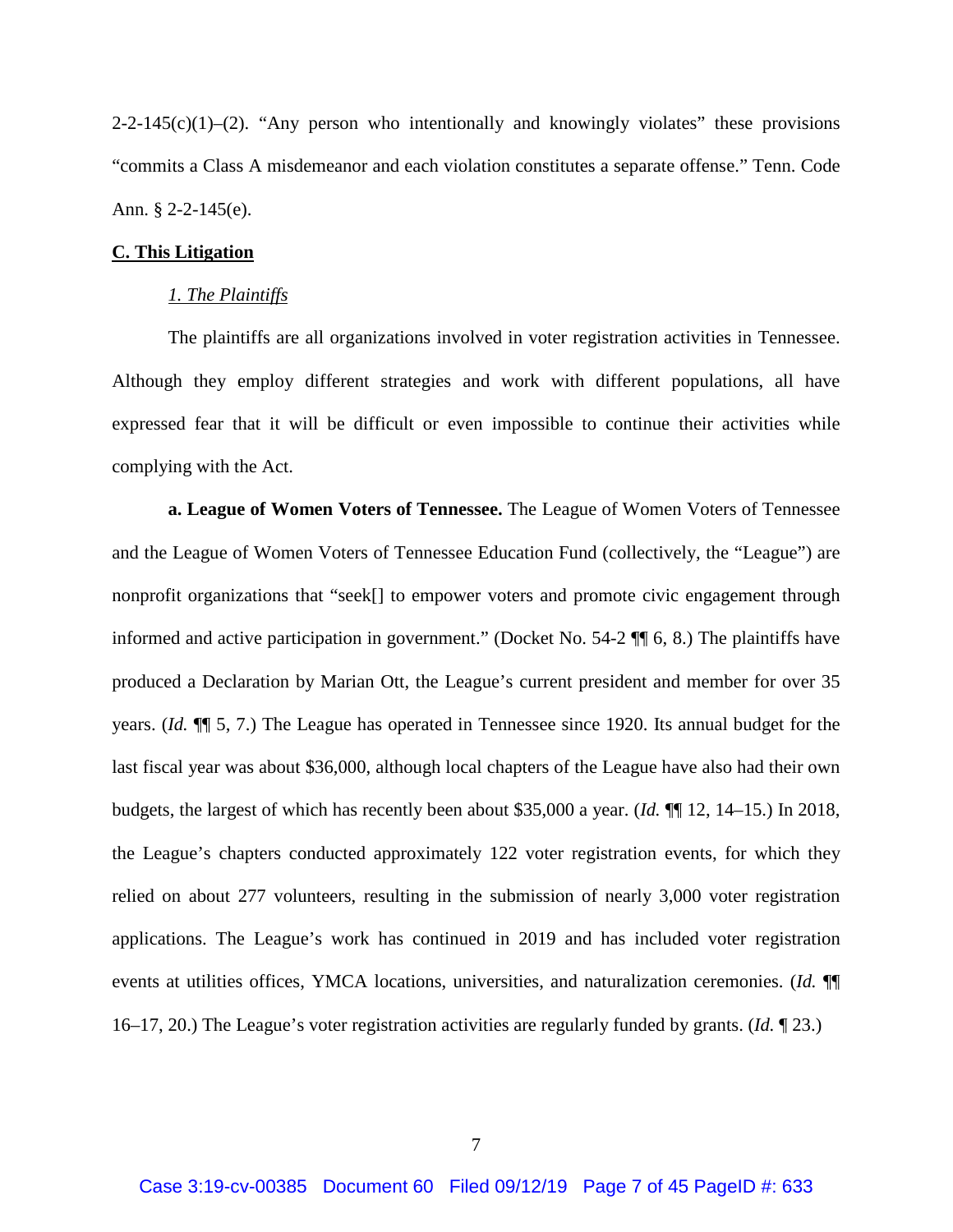According to Ott, bringing the League's activities into compliance with the Act will require "significant staff, volunteer, and leadership resources," of which she provides several examples (*Id.* ¶¶ 27, 50, 52, 55.) Ott also expresses concern that the Act's prior registration requirement will be difficult to comply with and will prevent the League's chapters from holding impromptu voter registration events. (*Id.* ¶ 29.) Ott suggests, moreover, that the requirement that volunteers undergo prior government training will hamper the organization's ability to draw on its volunteer base, many of whom do not make the final decision to volunteer until the day of an event. (*Id.* ¶¶ 33–34.)

As Ott explains, participation in voter registration drives is central to the League's mission and its recruitment of new members. Ott believes, however, that a risk of criminal prosecution will have a significant chilling effect on potential volunteers' willingness to participate in drives. (*Id.* ¶ 40.) According to Ott, it is also very likely that the League's voter registration drives will produce some incomplete applications, regardless of the League's efforts to make sure that all applications are completed correctly. The Act's system of civil penalties, therefore, threatens to create liabilities for the League. (*Id.* ¶¶ 46–47. 57.) Ultimately, according to Ott, the League has been forced to consider placing a moratorium on its voter registration activities in response to the Act. Even if it does not go as far as a full moratorium, the League will, according to Ott, be "likely to significantly scale back the volume of voter registration drives" it performs. (*Id.* ¶¶ 58–59.)

Ott explains that the League also routinely engages in communications with the public about voter registration that would likely be subject to the Act's disclaimer requirements. (*Id.* ¶ 63.) The League will have to expend resources revising its materials to include the required disclaimers. (*Id.* ¶ 65.) In particular, the League was planning to implement a 2020 text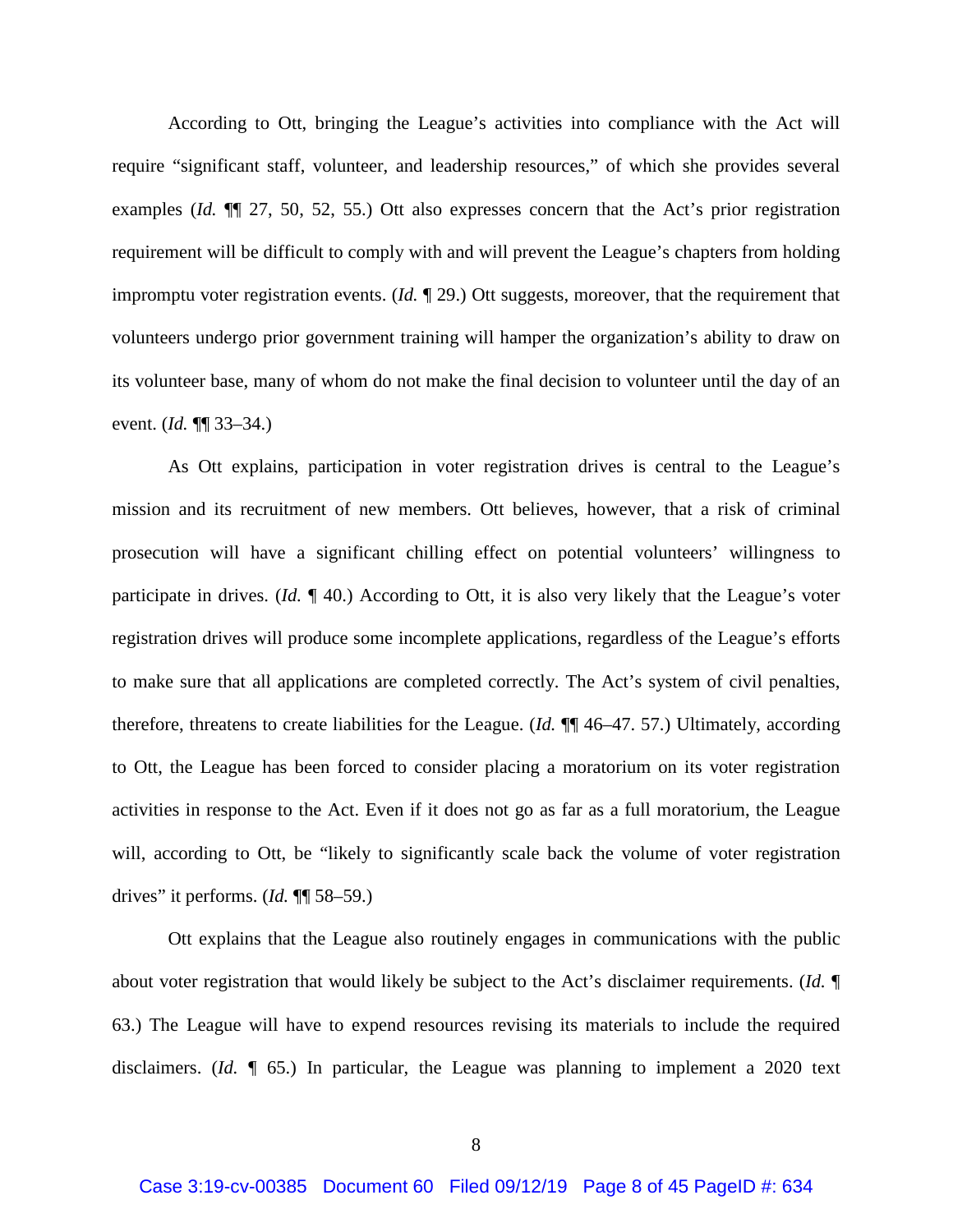messaging campaign to communicate with potential voters about voter registration. That campaign, however, would be made infeasible or, at the very least, more expensive by the disclaimer requirement. Accordingly, if the Act is not enjoined, the League will abandon its textmessaging plans. (*Id.* ¶ 70.) The disclaimer requirements also pose technical and practical challenges to the operation of the League's voter registration and education website, VOTE411.org. (*Id.* ¶ 71.) Moreover, Ott explains, even if it is somehow able to comply with the disclaimer requirements for all of its potentially covered communications, the League is concerned that the disclaimers will reduce the effectiveness of its communications by making the League's efforts seem unauthorized and illegitimate, despite its century of service as a reputable organization assisting in voter registration. (*Id.* ¶ 73)

Finally, Ott explains, the League, prior to the Act, was planning to retain information obtained in future voter registration drives in order to conduct follow-up communications to provide election information and encourage voting. Because of the Act and, in particular, the difficulty of both complying with and documenting compliance with its consent requirement for the retention of voter information, the League has placed this plan on "indefinite hold." (*Id.* ¶¶ 66–67.)

**b. Memphis Central Labor Council.** The Memphis Central Labor Council ("MCLC") is a Memphis-based labor council of the American Federation of Labor and Congress of Industrial Organizations, commonly referred to as the "AFL-CIO." It acts as the umbrella organization for 44 west Tennessee-based affiliate unions, including the local affiliate of the International Brotherhood of Electrical Workers and the local affiliate of the American Federation of State, County and Municipal Employees. All in all, MCLC and its affiliated unions have about 16,000 union members. (Docket No. 54-5 ¶ 2.) The plaintiffs have provided a Declaration by MCLC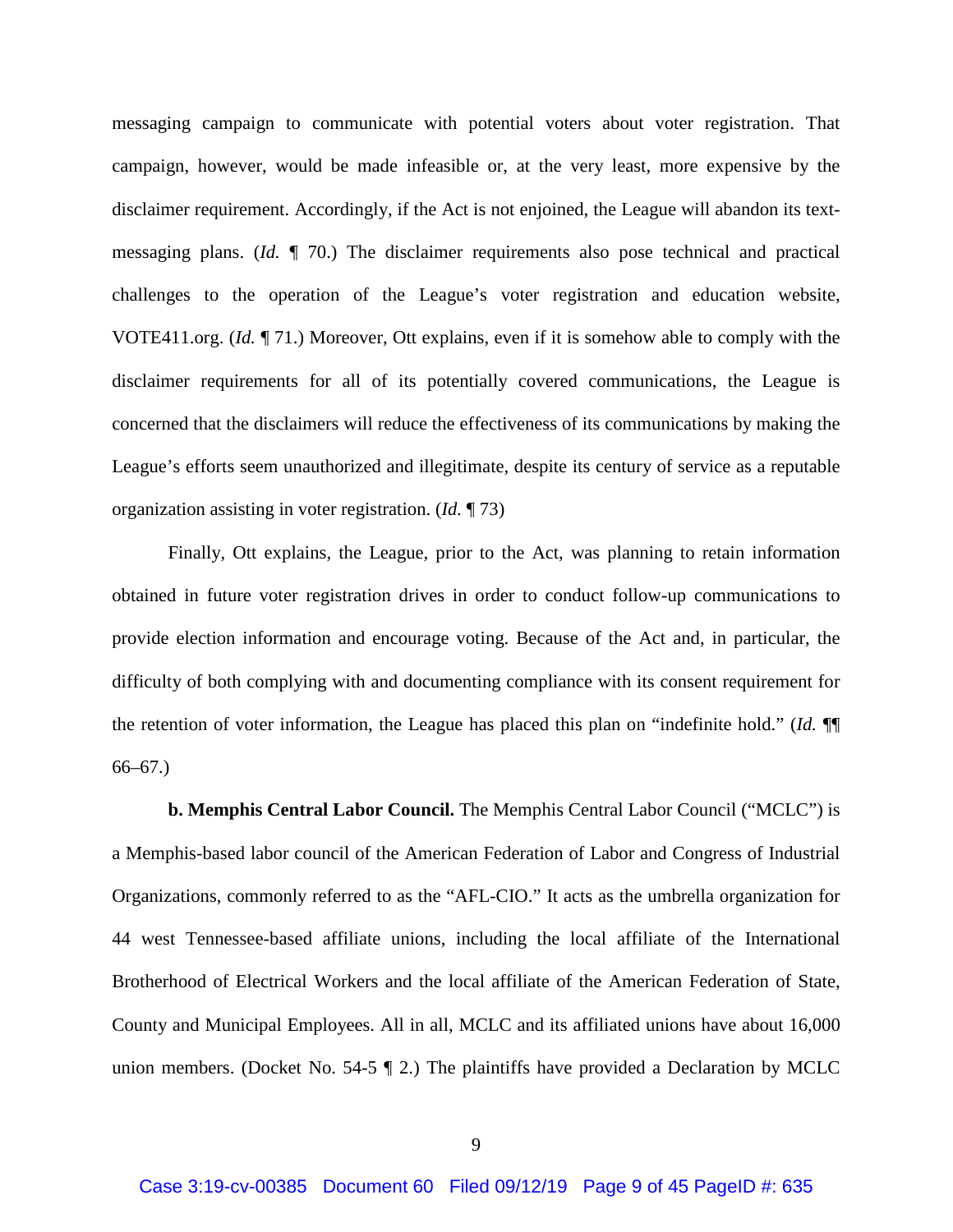Executive Secretary Jeffrey Lichtenstein. (*Id.*) According to Lichtenstein, MCLC engages in extensive canvassing, voter turnout, and voter registration activities, targeted, in particular, at union members and their families, including members of MCLC's unions and west Tennessee members of other AFL-CIO-affiliated unions. According to data available to Lichtenstein, there are approximately 40,000 union members or union household members in west Tennessee who are eligible to vote but unregistered, about 10,000 of whom are members of MCLC unions. (*Id.* ¶¶ 3, 5.) MCLC uses paid field organizers for its voter registration and other canvassing. (*Id.* ¶ 6.) It retains information that it collects while canvassing in order to build and update union membership lists that it will eventually use to communicate with union members about voting and related issues. (*Id.* ¶ 11.)

Lichtenstein expresses the same concerns as Ott regarding the Act's effect on MCLC's voter registration and communication activities. (*Id.* ¶¶ 12–22.) According to Lichtenstein, the compliance burdens of the Act, the chilling effect on MCLC's ability to hire organizers, and the risk of civil fines and misdemeanor charges may render MCLC ultimately "unable to continue conducting its door-to-door canvassing program in the manner it has used in the past." (*Id.* ¶¶ 14, 20, 22.)

**c. American Muslim Advisory Council.** The American Muslim Advisory Council ("AMAC") is a Nashville-based  $501(c)(3)$  organization that "seeks to empower Muslims across Tennessee through civic engagement and community building to protect all Tennesseans from prejudice and targeted violence." (Docket No. 54-3 ¶ 3.) The plaintiffs have provided a Declaration by Sabina Mohyuddin, AMAC's Middle Tennessee Program Manager. (*Id.* ¶ 2.) According to Mohyuddin, "AMAC reached over 2,000 Muslim Tennesseans through voter registration drives, get-out-the-vote events, meet-the-candidate forums, and outreach" in 2018.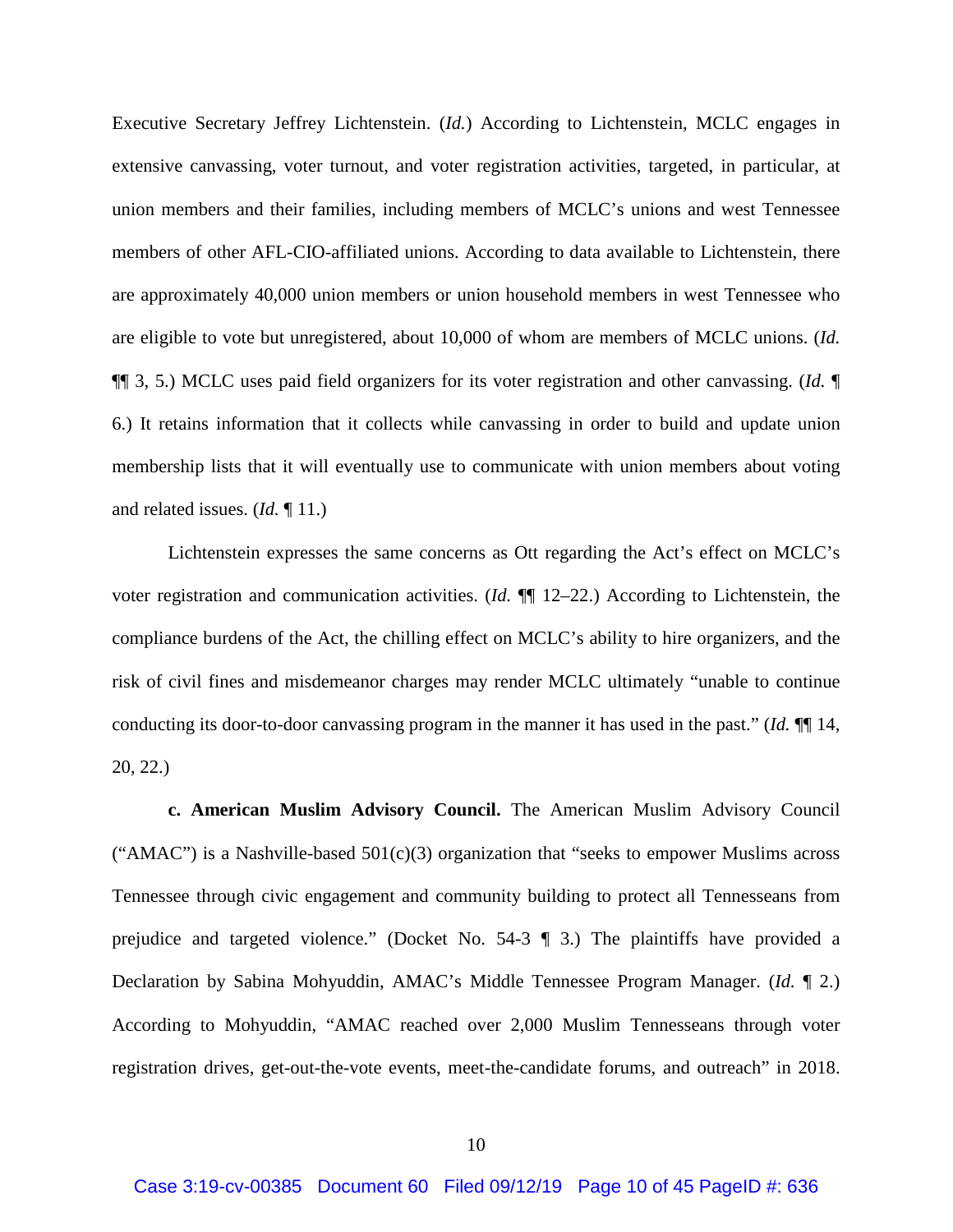(*Id.* ¶ 5.) Those efforts included voter registration events at mosques in Nashville, Antioch, Murfreesboro, Memphis, and Knoxville. (*Id.*) AMAC receives grants for its civic engagement work, which it uses to pay voter registration workers. (*Id.* ¶ 6.) Its total budget for 2018 was about \$120,000, with about \$1,000 allocated to voter registration activities. (*Id.* ¶ 8.) AMAC shares the other plaintiffs' concerns about the Act's provisions regulating voter registration activities and communications. (*Id.* ¶¶ 10–20.) According to Mohyuddin, the Act will force AMAC to scale back its voter registration activities in order to lessen its risk of violating the civil penalties provisions. (*Id.* ¶ 10.)

**d. Mid-South Peace and Justice Center.** The Mid-South Peace and Justice Center ("MSPJC") is a "multi-issue, multi-race organization whose mission is to engage, organize, and mobilize communities to realize social justice through nonviolent action." (Docket No. 54-4 ¶ 8.) The plaintiffs have provided a Declaration by MSPJC Organizing Coordinator Paul Garner. (*Id.* ¶ 7.) According to Garner, voter registration activities are an important part of MSPJC's mission, and it relies on both grants and volunteers to support its voter registration activities. (*Id.* ¶¶ 14, 17.) Garner states that MSPJC "aims to collect as many voter registration applications as possible and endeavors to increase the number of eligible voters registered in Tennessee, namely in the communities with [which] it works, to make sure that their voices and perspectives are represented in the political process." (*Id.* ¶ 20.) MSPJC has an annual budget of about \$235,000, much of which goes to salaries. It is, therefore, particularly concerned about the possibility of civil fines. Garner states that "even one \$2,000 fine would likely lead [MSPJC] to suspend all voter registration activities." (*Id.* ¶ 17.) MSPJC shares the other plaintiffs' concerns regarding the Act's regulation of voter registration drives, communications, and retention of information, and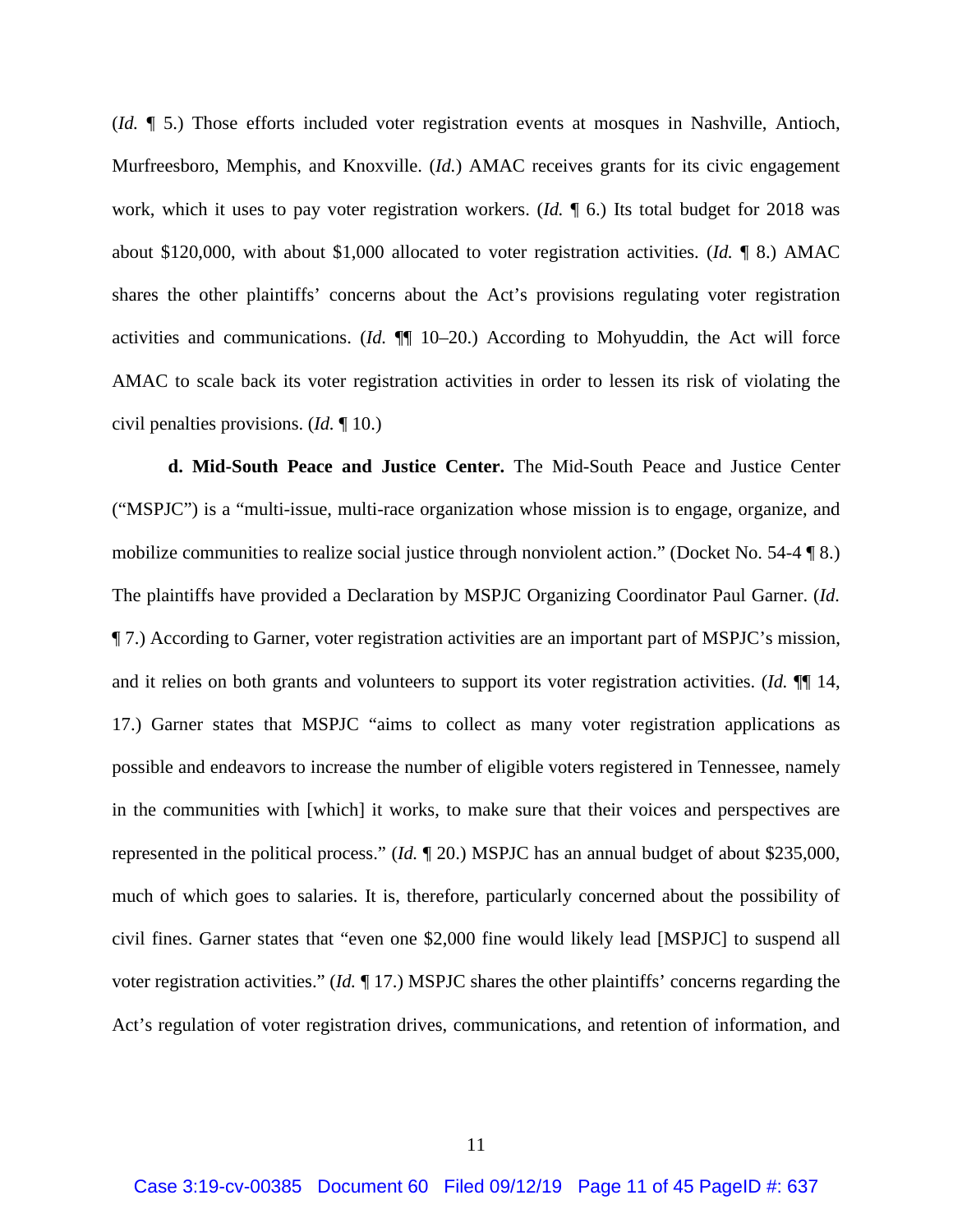Garner expresses similar fears regarding the Act's effects on MSPJC's ongoing activities. (*Id.* ¶¶  $21-50.$ )

**e. HeadCount.** HeadCount is a New York City-based 501(c)(3) organization that works with musicians and other media figures to promote participation in democracy. As part of its efforts, HeadCount operates voter registration drives at concerts and music festivals nationwide. (Docket No. 54-6 ¶ 4.) The plaintiffs have provided a Declaration by Tappan Vickery, who started working with the group as a volunteer in 2004 and now serves as its Director of Voter Engagement. (*Id.*  $\P$ [1–3.) Since 2004, HeadCount has assisted in the submission of over 600,000 voter registration applications through more than 6,000 in-person field events. In order to execute these large-scale efforts, HeadCount has cultivated a network of about 20,000 volunteers (*Id.* ¶ 6.) It receives grant money, direct donations, and sponsorships to fund its voter registration activities, including in Tennessee, and it provides stipends to its volunteer team leaders. (*Id.* ¶¶ 8, 11.) Since 2014, HeadCount has helped over 3,000 Tennesseans register to vote. (*Id.* ¶ 9.)

HeadCount shares the other plaintiffs' concerns about the Act and its effects. (*Id.* ¶¶ 17– 87.) The need to revise materials specifically for compliance in Tennessee is a particular challenge for HeadCount, given its nationwide scope. (*Id.* ¶ 20.) HeadCount notes that the Act's training requirement is also likely to be especially challenging for HeadCount, because many of HeadCount's volunteers come to its concert-based evening events after work and have minimal time before voter registration work begins. (*Id.* ¶ 43.) HeadCount's extensive digital and textingbased activities also present particular challenges with regard to compliance with the disclaimer requirements. (*Id.* ¶¶ 56–62.) According to Vickery, the Act may force HeadCount to "severely reduce" its voter registration activities in Tennessee "or even end them, depending on the circumstances." (*Id.* ¶ 72.)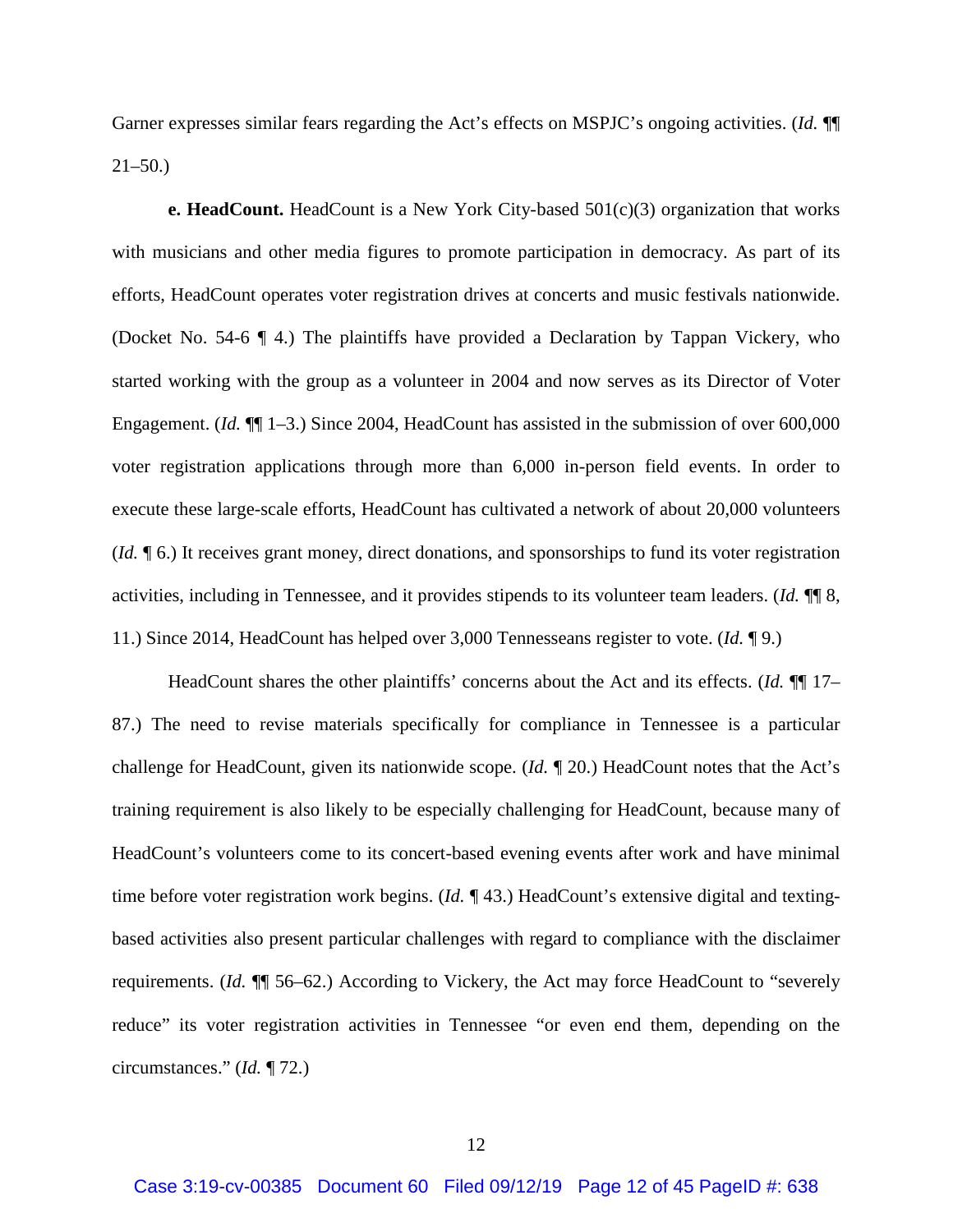**f. Rock the Vote.** Rock the Vote is a nationwide organization "dedicated to building long-term youth political power." (Docket No. 54-7 ¶ 2.) It challenges only the disclaimer requirements.<sup>3</sup> The plaintiffs have provided a Declaration by Carolyn DeWitt, Rock the Vote's President and Executive Director. (*Id.*) DeWitt describes Rock the Vote's extensive voter registration-related activities across various media, including online portals for registration and voter lookup. (*Id.* ¶¶ 5–6.) The extent of Rock the Vote's digital efforts, which include partnering with other organizations, means that Rock the Vote will, according to DeWitt, face especially significant costs and technical challenges in altering their various tools to comply with the disclaimer requirement. DeWitt details the particular technical challenges of revising, testing, and finalizing altered Rock the Vote tools across multiple platforms that, although the court will not repeat them all here, confirm the technical difficulties that Rock the Vote alleged in its Amended Complaint. (*Id.* ¶¶ 12–13; *see* Docket No. 57 at 18 (summarizing Rock the Vote's allegations).)

# *2. The Defendants*

l

The plaintiffs have named as defendants various Tennessee officials who will play roles in administering the Act, each of whom is sued in his or her official capacity only. Tre Hargett is the Tennessee Secretary of State. Under the Tennessee Constitution, the Secretary of State is appointed by a joint vote of the General Assembly, whose members are elected. Tenn. Const. art. III, § 17. The Secretary of State, in turn, appoints the state's Coordinator of Elections, who serves at the pleasure of the Secretary. Tenn. Code Ann. § 2-11-201(a). Defendant Mark Goins is the Coordinator of Elections. The Coordinator "is the chief administrative election officer of the

<sup>&</sup>lt;sup>3</sup> For ease of reading, the court will generally refer to the plaintiffs collectively as "the plaintiffs," even when discussing arguments or positions in which Rock the Vote has not taken part due to the limited nature of its challenge.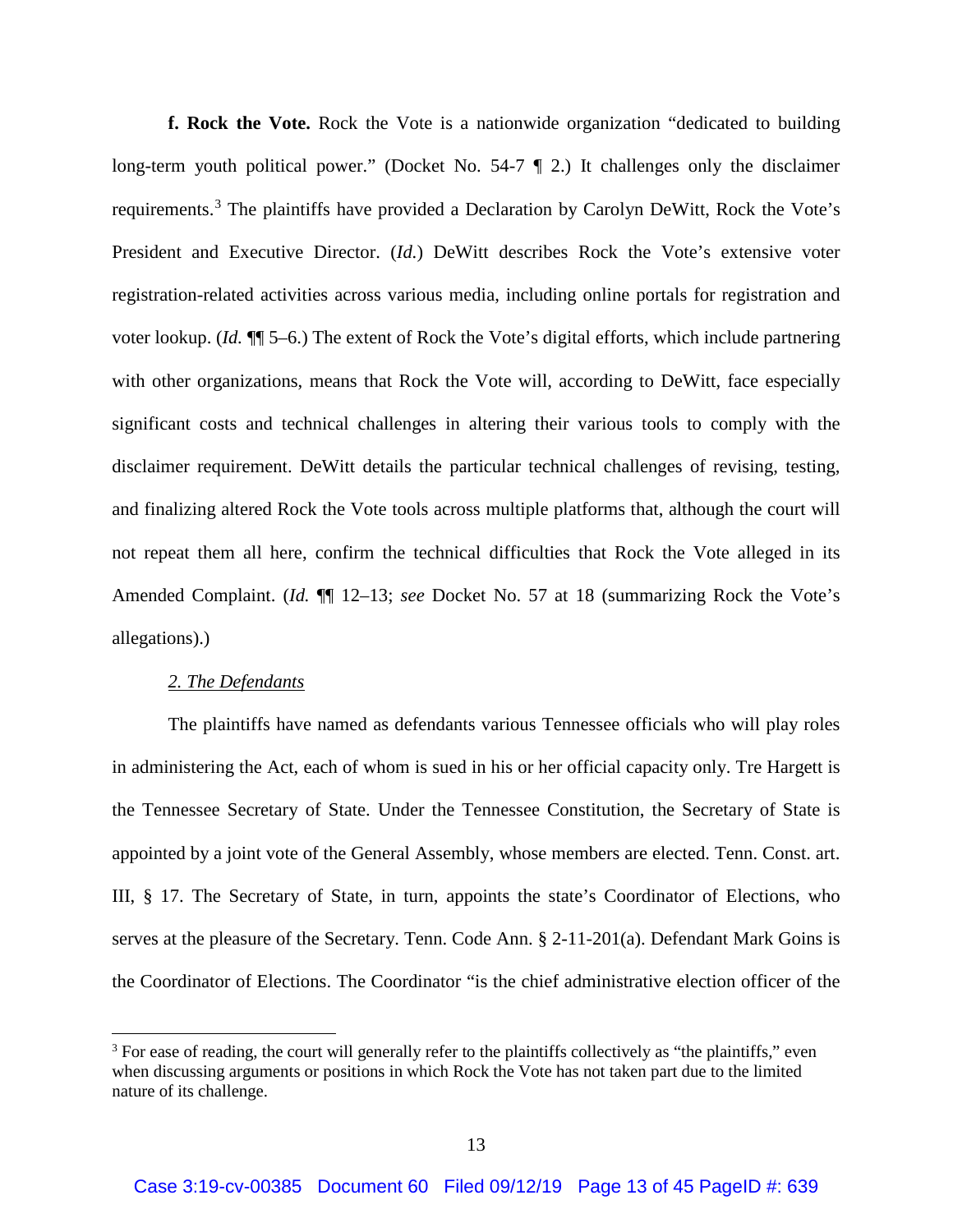state" and is charged with "obtain[ing] and maintain[ing] uniformity in the application, operation and interpretation of the election code." Tenn. Code Ann. § 2-11-201(b). Among the Coordinator's responsibilities under the Act is that he is the official who "administer[s]" the mandatory government training, without which individuals cannot participate in a covered voter registration drive, and he is the official with whom individuals and organizations must register. Tenn. Code Ann. § 2-2-142(a)(1). Coordinator of Elections Goins has provided a Declaration stating that he has not yet promulgated any regulations pursuant to the Act and cannot begin the rulemaking process until October 1, after which the rulemaking process will take at least five months. (Docket No. 59-1 ¶¶ 7, 9.) He also has not yet created an online training program as required by the Act. (*Id.* ¶ 10.)

Herbert H. Slatery III is the Attorney General and Reporter (hereinafter, "Attorney General") of Tennessee. Tennessee's Attorney General is appointed by the judges<sup>4</sup> of its Supreme Court, who are, under current law, appointed by the Governor and confirmed by the General Assembly, after which the judges are subject to retention elections. Tenn. Const. art. VI, §§ 3, 5. The Attorney General is empowered to request that the Coordinator conduct investigations of alleged violations of the election code, including the Act. Tenn. Code Ann. § 2-  $11-202(a)(5)(C)$ .

Donna Barrett, Judy Blackburn, Greg Duckett, Mike McDonald, Jimmy Wallace, Tom Wheeler, and Kent Younce are the members of the State Election Commission. Members of the Commission are elected by a joint resolution of both houses of the General Assembly. Tenn. Code Ann. § 2-11-104(b). The Act adds a provision allowing the General Assembly to remove a

 $\overline{\phantom{a}}$ 

<sup>&</sup>lt;sup>4</sup> The Tennessee Constitution refers to the members of the judiciary who sit on the Tennessee Supreme Court, other than the Chief Justice, as "judges," although the court takes judicial notice that they are all commonly referred to as "justices." The court has used the term "judge" merely to reflect the constitutional text.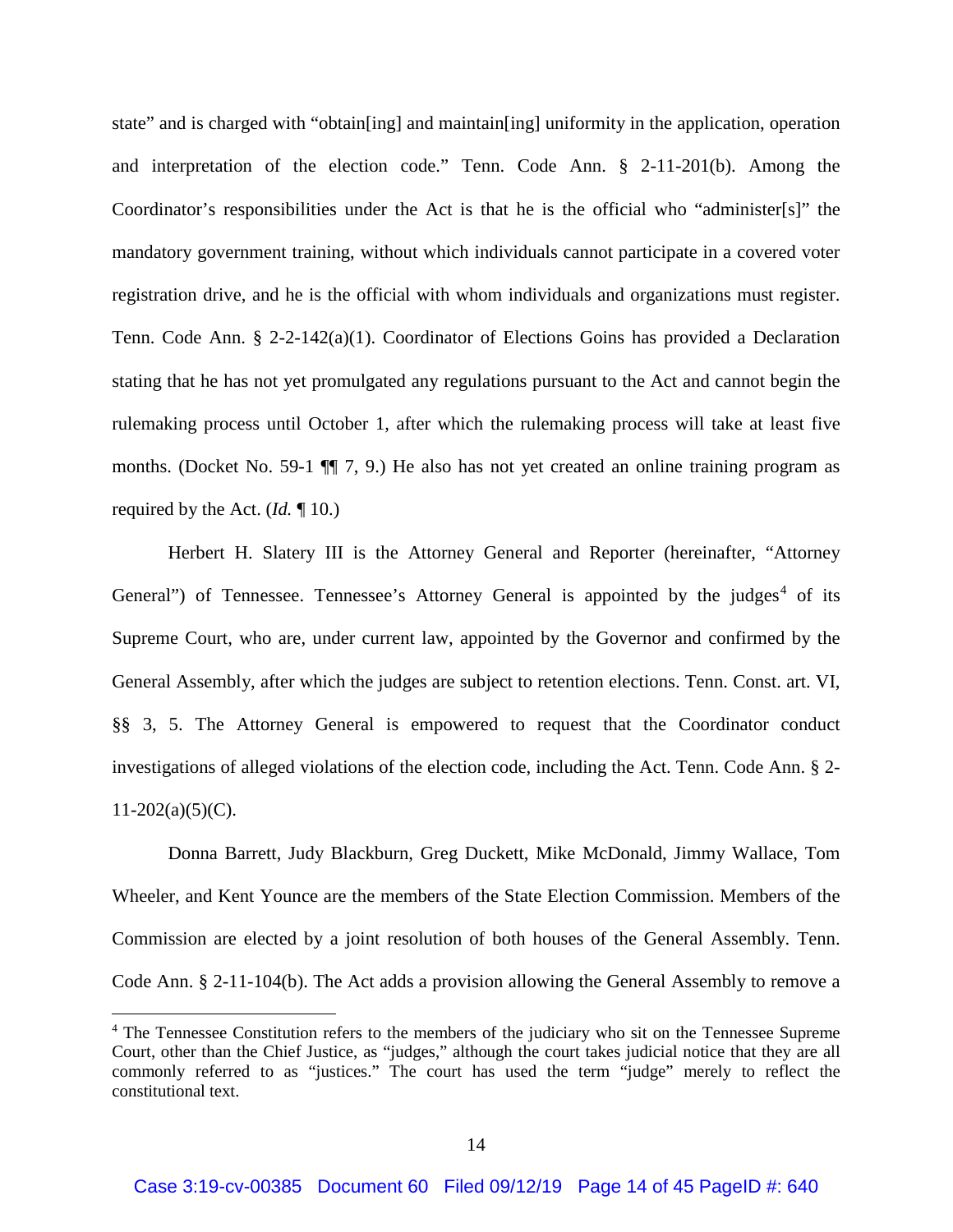member for cause or if he or she becomes unqualified. 2019 Tenn. Laws Pub. ch. 250, § 8. Under the Act, the Commission is the body to which incomplete registrations are reported and the body that "may" impose fines based on the incomplete forms. Tenn. Code Ann. § 2-2-143(c). The members of the Commission have provided Declarations stating that they do not intend to enforce Tenn. Code Ann. § 2-2-143 or refer anyone for prosecution under Tenn. Code Ann. § 2- 2-142 until administrative rules are finalized under the Act. (*E.g.*, Docket No. 59-2 ¶¶ 10–12; *accord* Docket Nos. 59-3 to -7 ¶¶ 10–12, Docket No. 59-8 at 2–3.)

### *3. The Plaintiffs' Motion*

The plaintiffs ask the court to "enjoin the implementation of Tennessee Code Sections 2- 2-142, subsections (a)–(b) and (e)–(g), 2-2-143, and 2-19-145." (Docket No. 54 at 1.) In other words, the plaintiffs ask the court to enjoin the operation of (1) the pre-registration requirement, including the requirement to file a sworn statement of compliance, (2) the prior government training requirement, (3) the 10-day turn-in requirement, (4) the requirement for consent before retaining voter information, (5) the system of civil penalties for turning in incomplete applications, (6) all disclaimer requirements in the Act, and (7) the adoption of any administrative rules and procedures intended to implement the aforementioned provisions.

#### **II. LEGAL STANDARD**

The Sixth Circuit has held that the district court must balance four factors when considering a motion for preliminary injunction under Federal Rule of Civil Procedure 65: (1) whether the movant has a strong likelihood of success on the merits; (2) whether the movant would suffer irreparable injury without the injunction; (3) whether the issuance of the injunction would cause substantial harm to others; and (4) whether the public interest would be served by the issuance of the injunction. *City of Pontiac Retired Emps. Ass'n v. Schimmel*, 751 F.3d 427,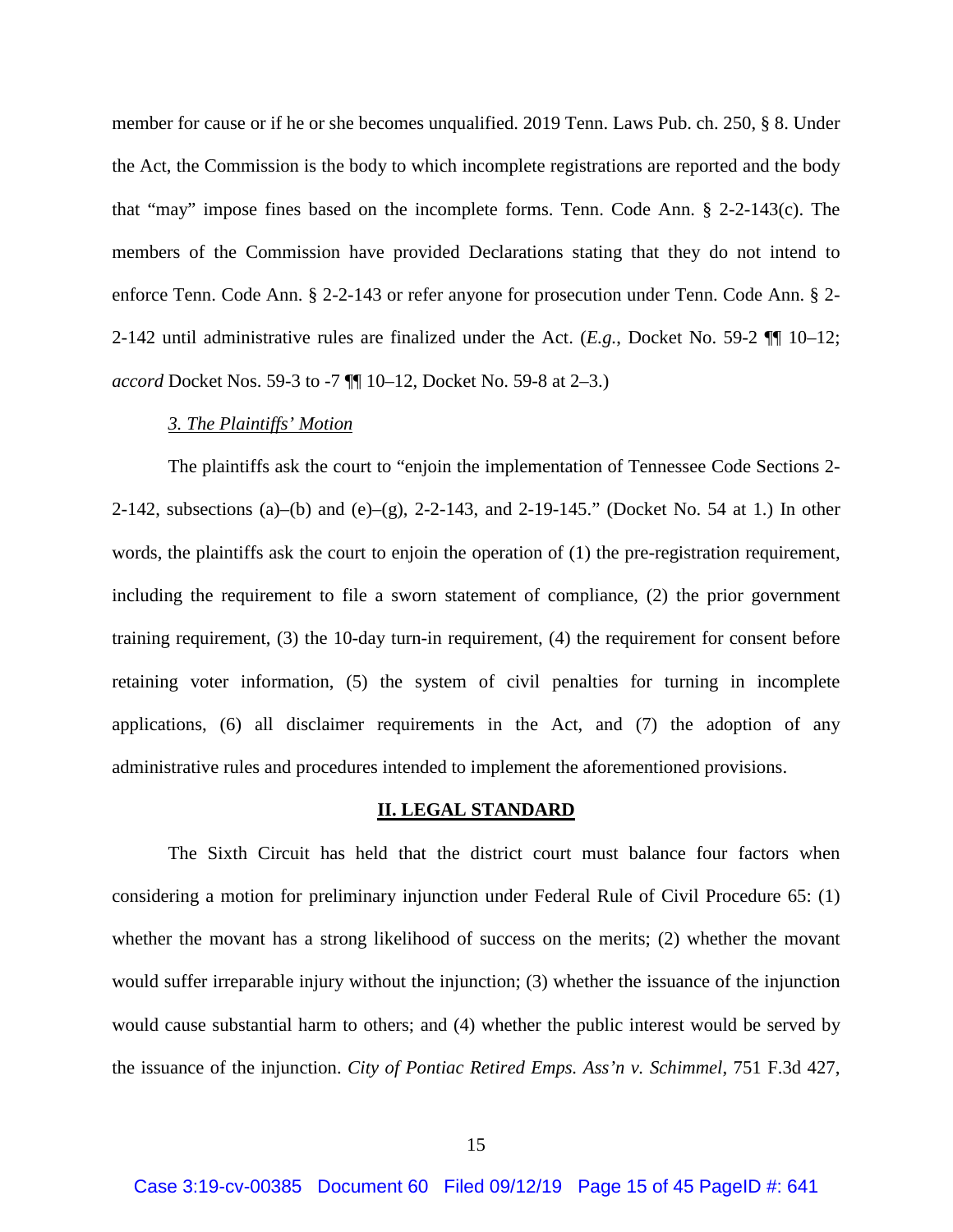430 (6th Cir. 2014) (citing *PACCAR Inc. v. TeleScan Techs.*, LLC, 319 F.3d 243, 249 (6th Cir. 2003)).

## **III. JURISDICTION**

The defendants renew their objections that the plaintiffs lack standing to bring their claims and that the claims are not ripe for adjudication. The court addressed the appropriate legal standard for evaluating these arguments at length in its Memorandum of September 9, 2019. (Docket No. 57 at 27–35) and will not reiterate the entirety of that legal analysis here. Rather, the court incorporates its prior legal conclusions by reference and will apply that analysis to the factual record now before it.

### **A. Standing**

As the court previously concluded, the plaintiffs may establish that their claims are premised on an actual or imminent injury-in-fact in several ways relevant to this case. First, they may establish injury-in-fact based on the Act's actual or imminent "costly, self-executing compliance burdens." *Nat'l Rifle Ass'n of Am. v. Magaw*, 132 F.3d 272, 279 (6th Cir. 1997) (citation omitted); *accord Hyman v. City of Louisville*, 53 F. App'x 740, 743 (6th Cir. 2002); *see also* ); *see also Virginia v. Am. Booksellers Ass'n, Inc.*, 484 U.S. 383, 392 (1988) (finding standing because "plaintiffs . . . , if their interpretation of the statute is correct, will have to take significant and costly compliance measures or risk criminal prosecution") (citing *Craig v. Boren*, 429 U.S. 190, 194 (1976); *Doe v. Bolton*, 410 U.S. 179, 188 (1973)); *Ohio Coal Ass'n v. Perez*, 192 F. Supp. 3d 882, 902 (S.D. Ohio 2016) ("[A]dditional compliance burdens may serve as an injury in fact.") (citing *All. for Natural Health U.S. v. Sebelius*, 775 F. Supp. 2d 114, 120–21 (D.D.C. 2011)). Second, the plaintiffs can establish standing based on the fact that, but for the Act, they would behave in ways that the Act proscribes, and they, therefore, will imminently be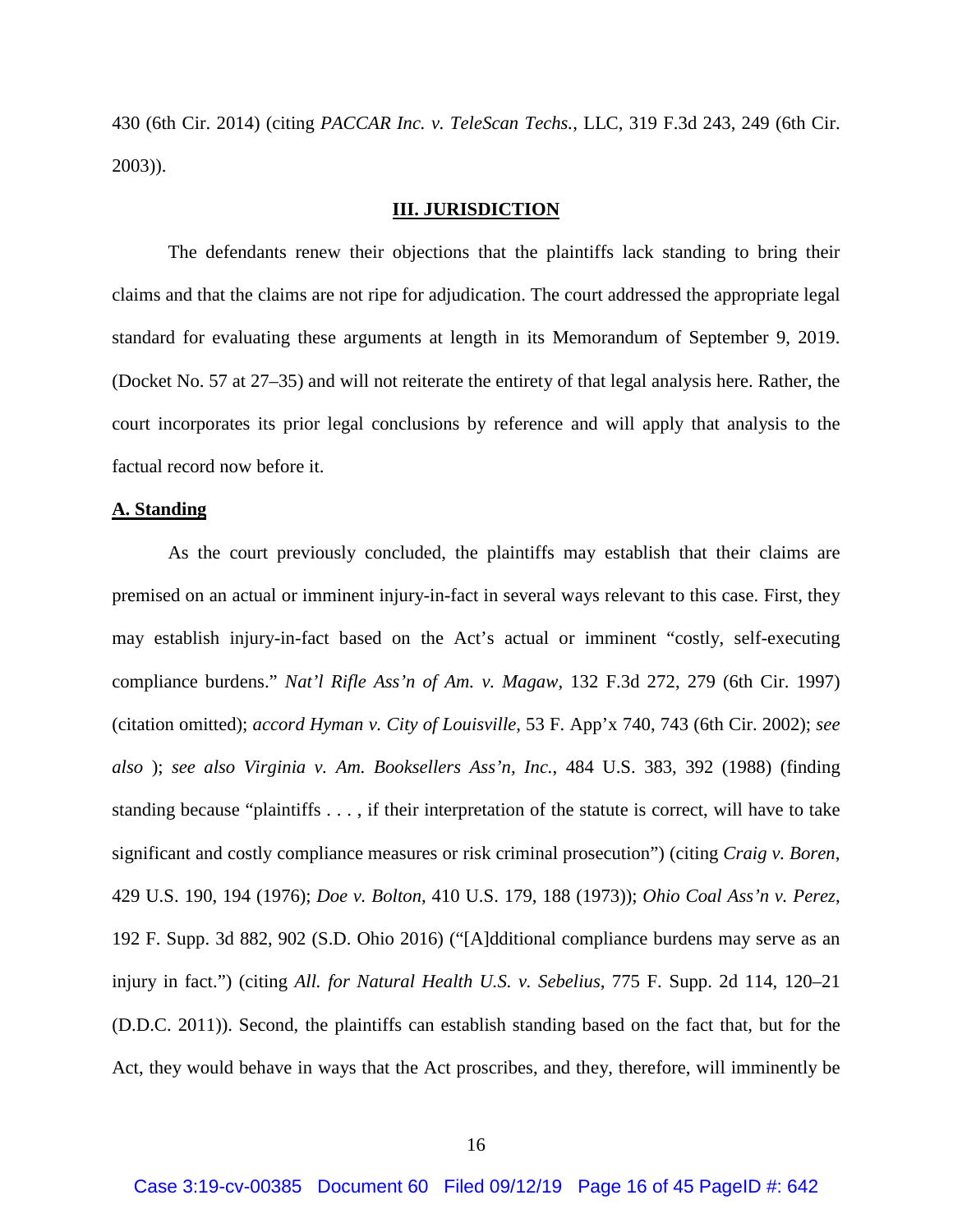forced to alter their behavior in response to the Act. *See Clements v. Fashing*, 457 U.S. 957, 962 (1982) (finding standing where plaintiffs alleged that, "but for the . . . provision they seek to challenge, they would engage in the very acts that would trigger the enforcement of the provision"). Third, the plaintiffs can establish an injury-in-fact by establishing that the Act will imminently "restrict[] the plaintiffs' political activities within the state" and "limit[] their ability to associate as political organizations." *Green Party of Tenn. v. Hargett*, 767 F.3d 533, 544 (6th Cir. 2014). The court held that, for the purposes of the facial challenge to jurisdiction raised in the defendants' Motion to Dismiss, the allegations in the plaintiffs' Amended Complaint were sufficient to establish standing in any of those three ways.

Nothing about the evidence now before the court causes it to revise its conclusion with regard to standing. The defendants now offer Declarations from the Coordinator of Election and members of the State Election Commission to the effect that they have not yet issued any regulations pursuant to the Act and do not intend to penalize anyone until those regulations are issued, which will take several months. (*See* Docket Nos. 59-1 to -8.) The provisions of the Act, however, are self-executing. They go into effect regardless of whether there has been any rulemaking and regardless of what the defendants say in non-binding statements offered in the context of trying to escape judicial review. As the Supreme Court has observed, First Amendment caselaw recognizes "the danger in putting faith in government representations of prosecutorial restraint" where protected speech is concerned. *United States v. Stevens*, 559 U.S. 460, 480 (2010). The courts, accordingly, will "not uphold an unconstitutional statute merely because the Government promised to use it responsibly." *Id.* (citing *Whitman v. Am. Trucking Ass'ns, Inc.*, 531 U.S. 457, 473 (2001)). The defendants, moreover, are not even the only parties in charge of enforcing many of the Act's provisions, so their promises are especially immaterial.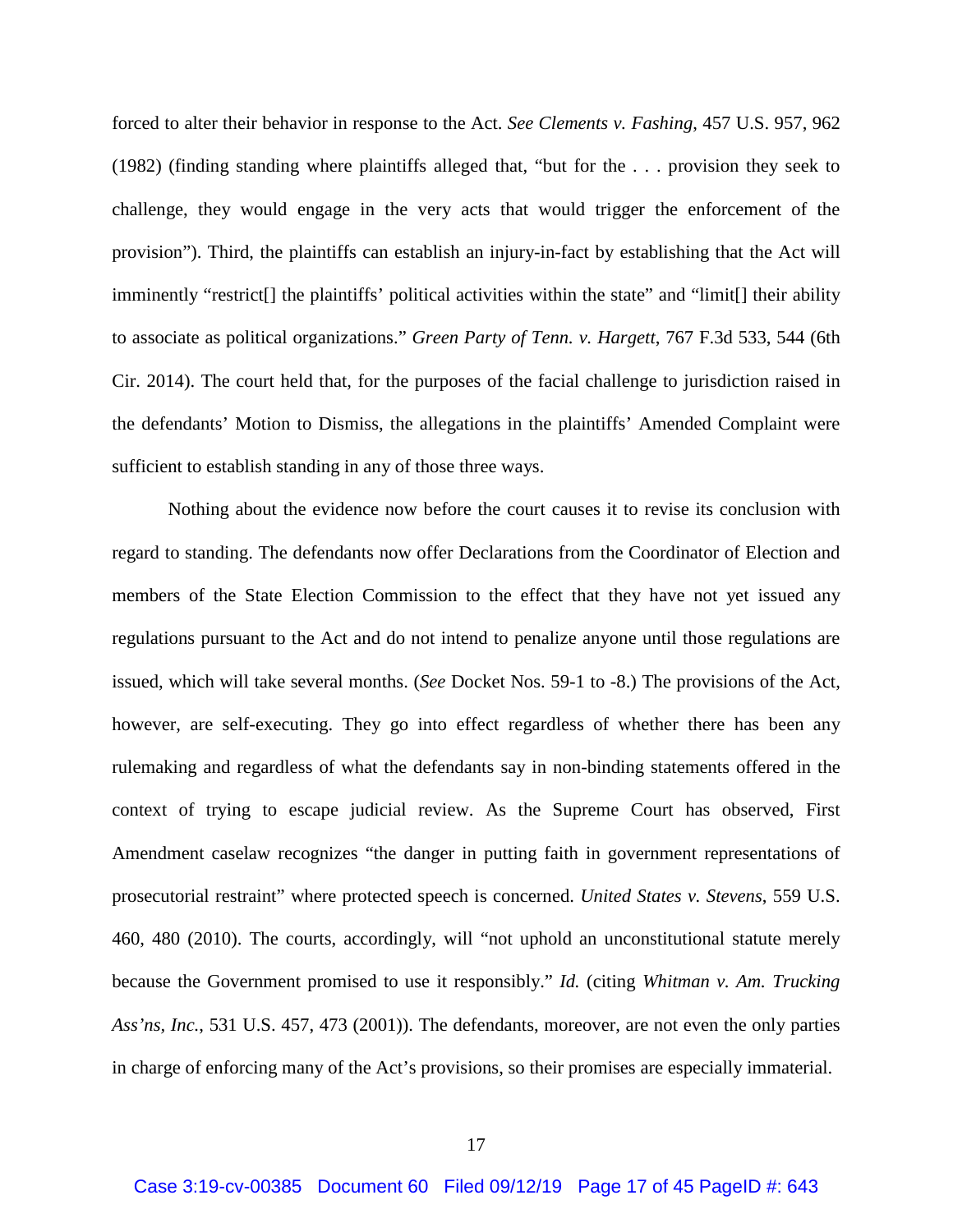Aside from that, an individual who wishes to engage in voter registration activities in Tennessee will still need to take steps to be ready to comply whenever authorities do start enforcing the Act. The need to prepare for the Act's enforcement, whether in a month or six months, is an actual injury sufficient to confer standing, just as the soon-to-take effect commands of the Act remain an imminent injury sufficient to confer standing in their own right.

### **B. Ripeness**

 $\overline{\phantom{a}}$ 

As the Sixth Circuit has observed, "[t]he line between Article III standing and ripeness in preenforcement First Amendment challenges" is so slim that it has, in effect, "evaporated." *Winter v. Wolnitzek*, 834 F.3d 681, 687 (6th Cir. 2016) (citing *Susan B. Anthony List v. Driehaus*, 573 U.S. 149, 165–67 (2014)). Unsurprisingly, then, the defendants' ripeness arguments are largely just an echo of their standing arguments. At the motion to dismiss stage, the court held that the plaintiffs' allegations were sufficient to meet the constitutional requirements of ripeness, and that, insofar as it mattered, they also presented no prudential obstacles to adjudication. As with standing, the evidentiary record confirms the court's earlier analysis.

# **IV. PRELIMINARY INJUNCTION FACTORS**

### **A. Likelihood of Success on the Merits**

# *1. Challenges to Tenn. Code Ann. §§ 2-2-142 & 2-2-143*

**a. Governing Standard.**<sup>5</sup> The plaintiffs argue that the Act's registration and training requirements, 10-day turn-in requirement, incomplete application penalties, and restrictions on retention of voter information unconstitutionally burden their First Amendment rights of speech

<sup>&</sup>lt;sup>5</sup> Because the issue of the governing standard of constitutional review is, like the issue of how one may establish standing, essentially legal rather than factual, the court's analysis is largely unchanged from its Memorandum of September 9, 2019. (Docket No. 57 at 35–44.) Because the issue is so central to the defendants' Response, however, the court will reiterate much of that analysis here rather than merely offering a summary.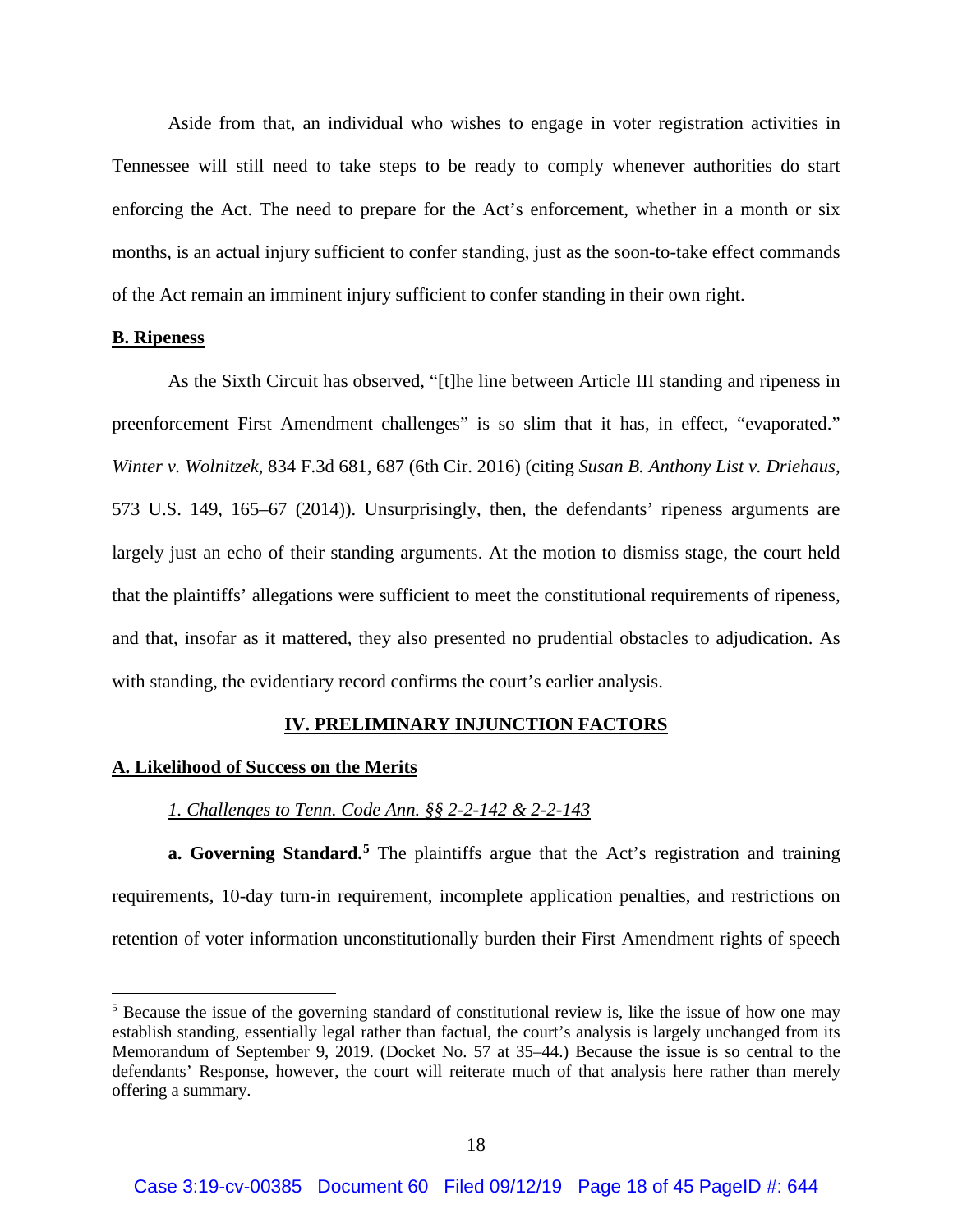and association. They argue next that, insofar as those requirements are not entirely unconstitutional on the merits, they are unconstitutionally overbroad and vague. With regard to the constitutionality of the challenged provisions under the First Amendment, the defendants dispute the plaintiffs' conclusions, focusing, in large part, on the standard by which the court should consider the constitutionality of the Act's requirements. Specifically, the plaintiffs argue that the requirements should be subject to "exacting scrutiny," whereas the defendants argue that they should be subject only to some lesser standard of review.

Although the defendants originally disputed whether the Act bears on First Amendment interests at all, the parties now appear to agree that at least some First Amendment scrutiny is warranted. As the plaintiffs point out, a voter registration drive involves more than just accepting and delivering a form like a neutral courier. A voter registration drive, as described by the plaintiffs and as the term is ordinarily used, involves "encourag[ing] . . . citizens to register to vote." *Project Vote v. Blackwell*, 455 F. Supp. 2d 694, 698 (N.D. Ohio 2006). "[E]ncouraging others to register to vote" is "pure speech," and, because that speech is political in nature, it is a "core First Amendment activity." *League of Women Voters of Fla. v. Browning*, 863 F. Supp. 2d 1155, 1158 (N.D. Fla. 2012). In addition to those interests, organizing between individuals in support of registration efforts involves political association that is, itself, protected under the First Amendment. *See Hernandez v. Woodard*, 714 F. Supp. 963, 973 (N.D. Ill. 1989) ("Where groups, formal or informal, seek to advance their goals through the electoral process, regulations preventing their members from [participating in voter registration] impair their ability effectively to organize and make their voices heard.") (citing *R.I. Minority Caucus, Inc. v. Baronian*, 590 F.2d 372, 376–77 (1st Cir. 1979)).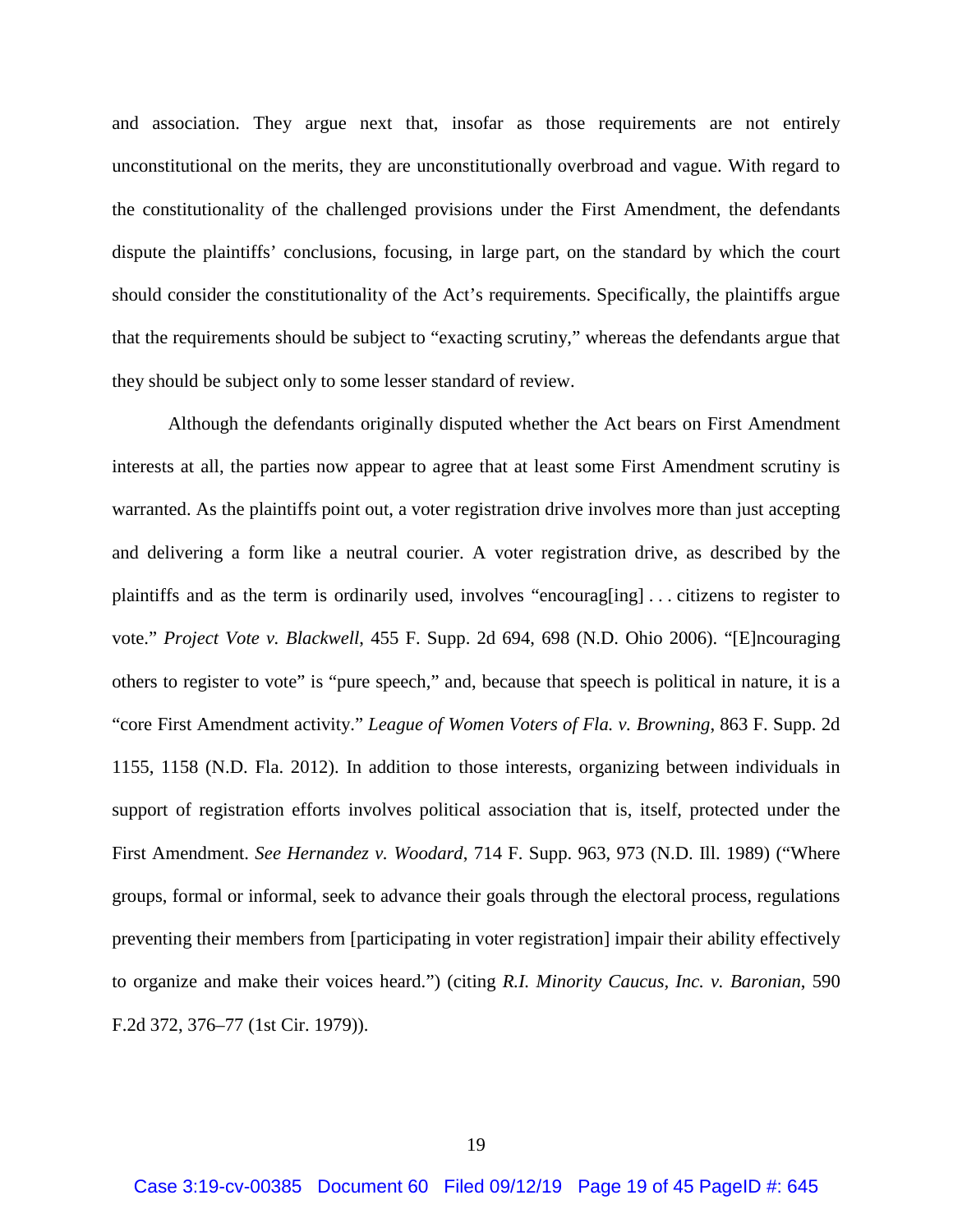Moreover, insofar as some discrete, purely logistical aspects of the voter registration process might be "separable" from the expressive, informational, and associational aspects of a voter registration drive, *Voting for Am., Inc. v. Steen*, 732 F.3d 382, 388 (5th Cir. 2013), that is not the case here. The court is skeptical that the First Amendment would countenance "slic[ing] and dic[ing] the activities involved in the plaintiffs' voter registration drives" for constitutional purposes, both because doing so would allow the government to burden the protected aspects of the drive indirectly and because the "entire voter registration activity" implicates the "freedom of the plaintiffs to associate with others for the advancement of common beliefs [that] is protected by the First and Fourteenth Amendments." *Id.* at 401, 404 (Davis, J., dissenting). Even if that type of disjointed analysis were permissible, however, the plaintiffs have demonstrated how each of the challenged provisions bears directly on the expressive and associational aspects of a voter registration drive. The prior registration and training requirements are directed at the entirety of the drive, not some discrete aspect; the training requirement, moreover, involves inserting the government, as a speaker, into the associational activity between voter registration workers, directly implicating core First Amendment interests; and, while the civil penalties for incomplete applications are directed only at the paperwork aspect of a drive, the threat of penalties is likely to have a chilling effect on the entirety of the drive, including its communicative aspects.

The defendants have suggested that the Act does not regulate expressive, informational, or associational aspects of voter registration, because the plaintiffs could still promote registration without collecting the applications themselves. The General Assembly, however, did not adopt the Act in a vacuum, and the plaintiffs now have provided a significant factual record of the practices that the Act will reach. Voter registration drives, as a practice, existed well before the Act, and, as the General Assembly was no doubt aware, those drives historically have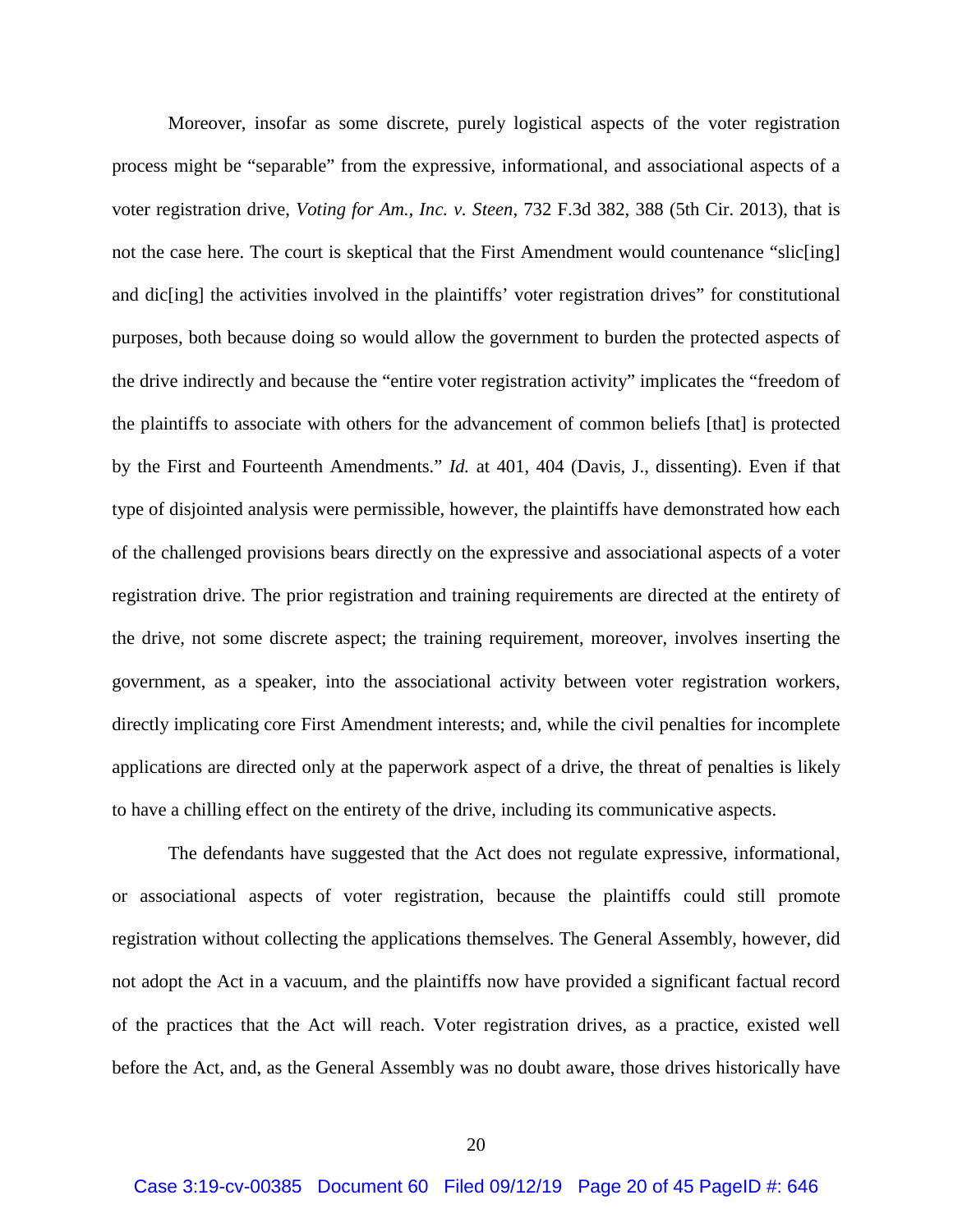involved both encouraging and facilitating registration, including, at least in many cases, by physically transporting applications. As a matter of simple behavioral fact that long pre-dates the enactments at issue here, "the collection and submission of" the applications gathered in a voter registration drive "is intertwined with speech and association." *League of Women Voters of Fla. v. Cobb*, 447 F. Supp. 2d 1314, 1334 (S.D. Fla. 2006). The defendants are not free to rewrite the way democracy has been practiced for decades to create a hypothetical world where the Act is arguably less constitutionally problematic. Because the Act regulates traditional voter registration drives, which include central elements of expression and advocacy, it does not matter that the Act would not apply to some other hypothetical activity that a group might concoct specifically to evade the Act's requirements.<sup>6</sup>

The mere fact that First Amendment interests are touched on by the Act, however, does not necessarily render the Act unconstitutional or even dictate the standard by which the Act must be reviewed. Courts have often struggled with the unique difficulties posed by First Amendment challenges to election laws. In most areas of the law, the government can avoid the First Amendment just by taking the Amendment's advice and "mak[ing] no law" that bears on a potentially protected subject matter. U.S. Const. amend. I. On the topic of elections, however, making no law is not an option. "[T]here must be a substantial regulation of elections if they are

 $\overline{\phantom{a}}$ 

<sup>6</sup> The majority of a divided panel of the Fifth Circuit adopted an argument similar to the defendants' in *Voting for America, Inc. v. Steen*, which the court finds equally unpersuasive. That court concluded that a challenged provision did not burden core First Amendment interests, because groups seeking to engage in protected activity could avoid the provision "with an appropriate division of labor and organizational forethought." *Steen*, 732 F.3d at 390. But increasing the logistical and planning burdens of engaging in protected speech *is* placing a burden on that speech. One might as well say that a fine imposed directly on political speech is unproblematic because the fine can be rendered ineffective with an "appropriate" amount of money. In any event, the defendants are cautioned that, if they succeed on this line of argument, focusing on how easily the Act can be bypassed, they may well be obtaining a slightly more forgiving standard of review only to ensure that the Act will not pass it. If, in fact, the Act can be circumvented as easily and painlessly as the defendants suggest, then its requirements will be wholly ineffective at combating the risks that the defendants have identified as justification for the Act's existence. A statute that burdens First Amendment activity without anything to show for it would be unlikely to survive even a somewhat more relaxed standard of review.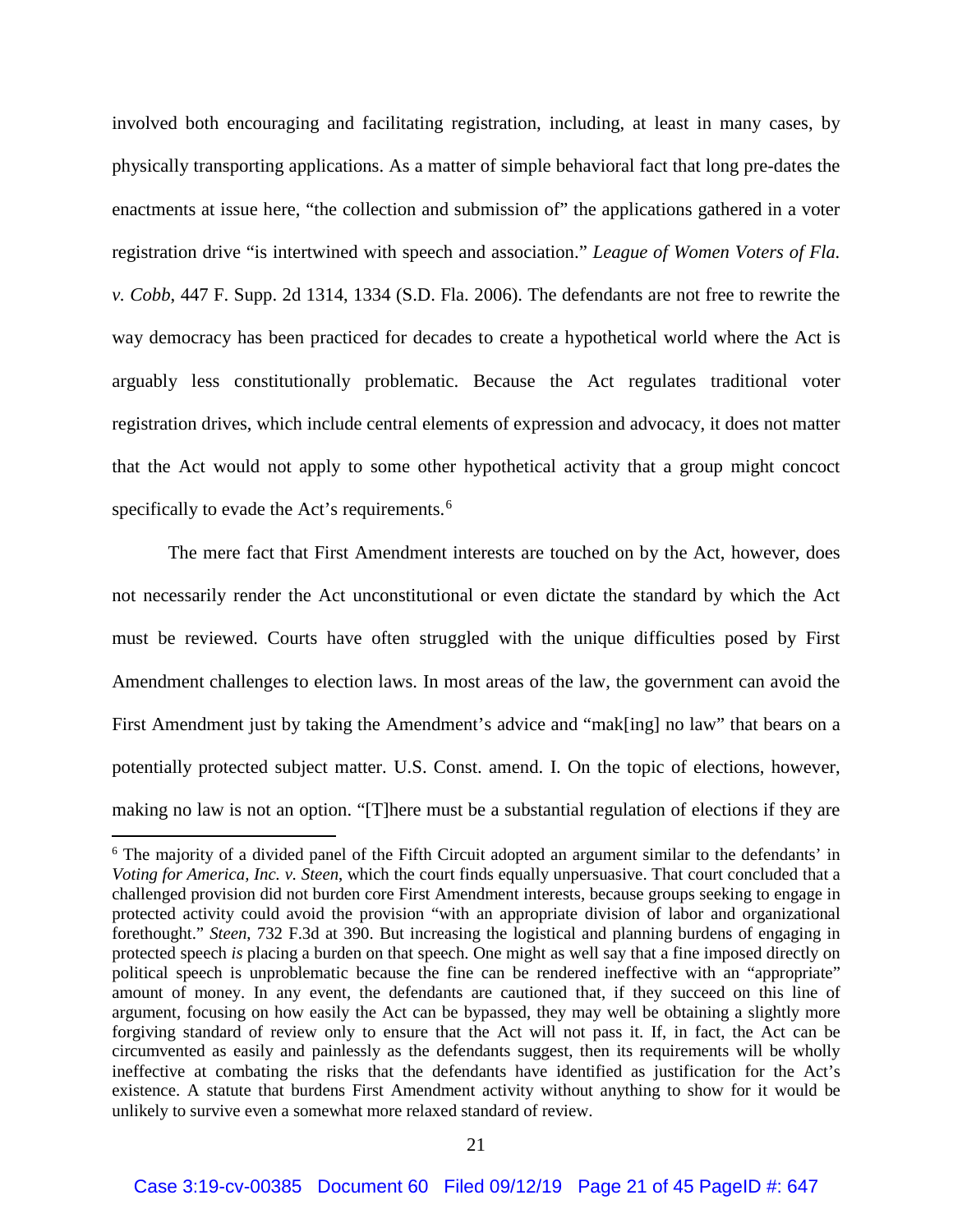to be fair and honest and if some sort of order, rather than chaos, is to accompany the democratic processes." *Storer v. Brown*, 415 U.S. 724, 730 (1974). For that reason, the Supreme Court has held that First Amendment challenges to "election code provisions governing the voting process itself" require a specialized inquiry beyond a simple "'litmus-paper test' that will separate valid from invalid restrictions." *McIntyre v. Ohio Elections Comm'n*, 514 U.S. 334, 345 (1995) (citation omitted). In such cases, the Supreme Court has "pursued an analytical process" that considers "the relative interests of the State and the injured voters, and . . . evaluate[s] the extent to which the State's interests necessitated the contested restrictions." *Id.* (citation omitted).

The "flexible balancing approach" endorsed by the Supreme Court—known generally as the *Anderson*-*Burdick* framework, after *Burdick v. Takushi*, 504 U.S. 428 (1992), and *Anderson v. Celebrezze*, 460 U.S. 780, 789 (1982)—can sometimes make it hard to fit First Amendment challenges to election laws into ordinary constitutional categories. *Ohio Democratic Party v. Husted*, 834 F.3d 620, 627 (6th Cir. 2016). When a state's law "'severely' burdens the fundamental right to vote, as with poll taxes, strict scrutiny is the appropriate standard." *Obama for Am. v. Husted*, 697 F.3d 423, 429 (6th Cir. 2012) (quoting *Burdick*, 504 U.S. at 534). In cases with no actual burden on a right to vote or other constitutional right, "a straightforward rational basis standard of review should be used." *Id.* (citing *McDonald v. Bd. of Election Comm'rs*, 394 U.S. 802, 807–09 (1969); *Biener v. Calio*, 361 F.3d 206, 214–15 (3d Cir. 2004)). "The distinction between 'severe burdens' and 'lesser' ones," however, "is often murky," *Citizens in Charge, Inc. v. Husted*, 810 F.3d 437, 443 (6th Cir. 2016) (citation omitted), and "most cases fall in between these two extremes." *Obama for Am.*, 697 F.3d at 429. Both sides of the *Anderson*-*Burdick* balancing formula, moreover, can be fact-intensive, requiring the court to evaluate the severity of actual burdens and the importance of actual state interests. In this particular case, the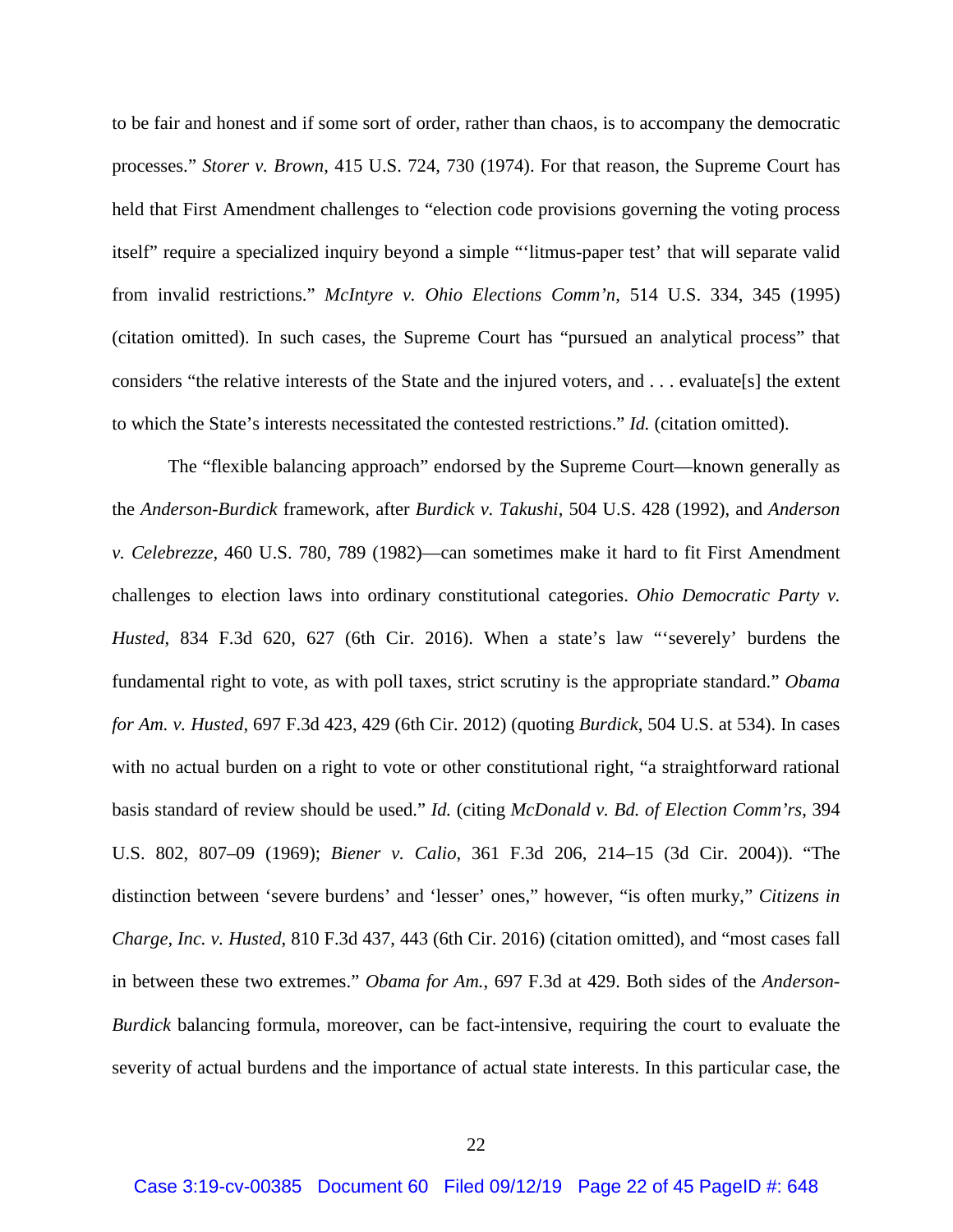plaintiffs have provided a great deal of evidence of the Act's burdens, but the defendants, despite having had an opportunity to do so, have produced little, if any, evidence of the importance of the state's interests.

Before a court even begins the *Anderson*-*Burdick* balancing process, however, it must conduct the threshold inquiry of whether that framework actually applies—which is not necessarily a given merely because the challenged law pertains to elections. As the Sixth Circuit has observed, the rationale for *Anderson*-*Burdick* assumes that "'election cases rest at the intersection of two competing interests,' namely, an individual's right to vote versus a state's prerogative to regulate the right to vote." *Mich. State A. Philip Randolph Inst. v. Johnson*, 749 F. App'x 342, 349 (6th Cir. 2018) (quoting *Ohio Democratic Party*, 834 F.3d at 626). Some election-related laws, however, implicate more than those two sets of concerns. Specifically, laws that govern the political process surrounding elections—and, in particular, election-related speech and association—go beyond merely the intersection between voting rights and election administration, veering instead into the area where "the First Amendment 'has its fullest and most urgent application.'" *Eu v. San Francisco Cty. Democratic Cent. Comm*., 489 U.S. 214, 223 (1989) (quoting *Monitor Patriot Co. v. Roy*, 401 U.S. 265, 272 (1971); citing *Mills v. Alabama*, 384 U.S. 214, 218 (1966)). The Supreme Court, accordingly, has applied "exacting scrutiny" not *Anderson*-*Burdick*—to cases governing election-related speech rather than "the mechanics of the electoral process*." McIntyre*, 514 U.S. at 345, 347 (reviewing law banning the circulation of anonymous literature intended to affect an election).

Left with this sometimes bewildering array of standards to choose from, it is probably best to eschew the abstract in favor of the specific, look to the details of the challenged scheme, and see how similar laws have been reviewed by the Supreme Court when challenged. Neither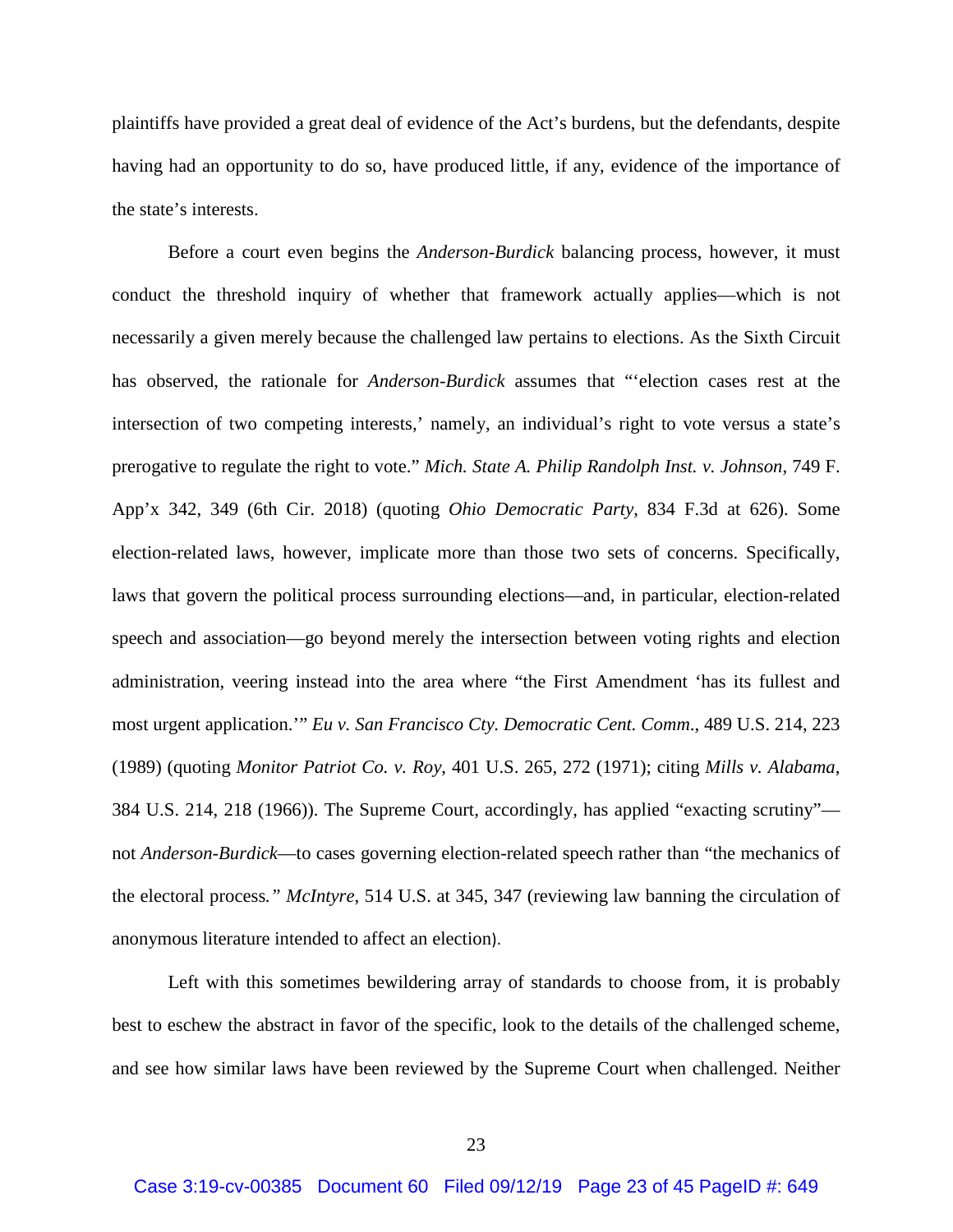party has identified a Supreme Court case specifically addressing voter registration drive restrictions of the type at issue here. The plaintiffs, however, liken their challenge to those raised in two Supreme Court cases involving a different type of canvassing, the circulation of petitions in support of ballot initiatives, *Meyer v. Grant*, 486 U.S. 414 (1988), and *Buckley v. American Constitutional Law Foundation, Inc.*, 525 U.S. 182 (1999). In *Meyer*, the Supreme Court struck down Colorado's prohibition on the use of paid petition circulators. 486 U.S. at 428. In *Buckley*, the Supreme Court struck down three more Colorado restrictions on petition circulators: "(1) the requirement that initiative-petition circulators be registered voters; (2) the requirement that they wear an identification badge bearing the circulator's name; and (3) the requirement that proponents of an initiative report the names and addresses of all paid circulators and the amount paid to each circulator." 525 U.S. at 186, 205 (citations omitted).

The Supreme Court concluded that the regulation of the petition-drive activities at issue "involve[d] a limitation on political expression subject to exacting scrutiny." *Meyer*, 486 U.S. at 420 (citing *Buckley v. Valeo*, 424 U.S. 1, 45 (1976)). The Court explicitly rejected, moreover, the argument that the logistical aspects of collecting signatures could be easily separated from the regulation of speech, because "[t]he circulation of an initiative petition of necessity involves both the expression of a desire for political change and a discussion of the merits of the proposed change." *Meyer*, 486 U.S. at 421. "[T]he First Amendment," the Court explained in *Buckley*, "requires us to be vigilant" when such activities are regulated, "to guard against undue hindrances to political conversations and the exchange of ideas." 525 U.S. at 192 (citing *Meyer*, 486 U.S. at 421). The Court held that the prohibitions were unconstitutional because they "significantly inhibit[ed] communication with voters about proposed political change, and [were]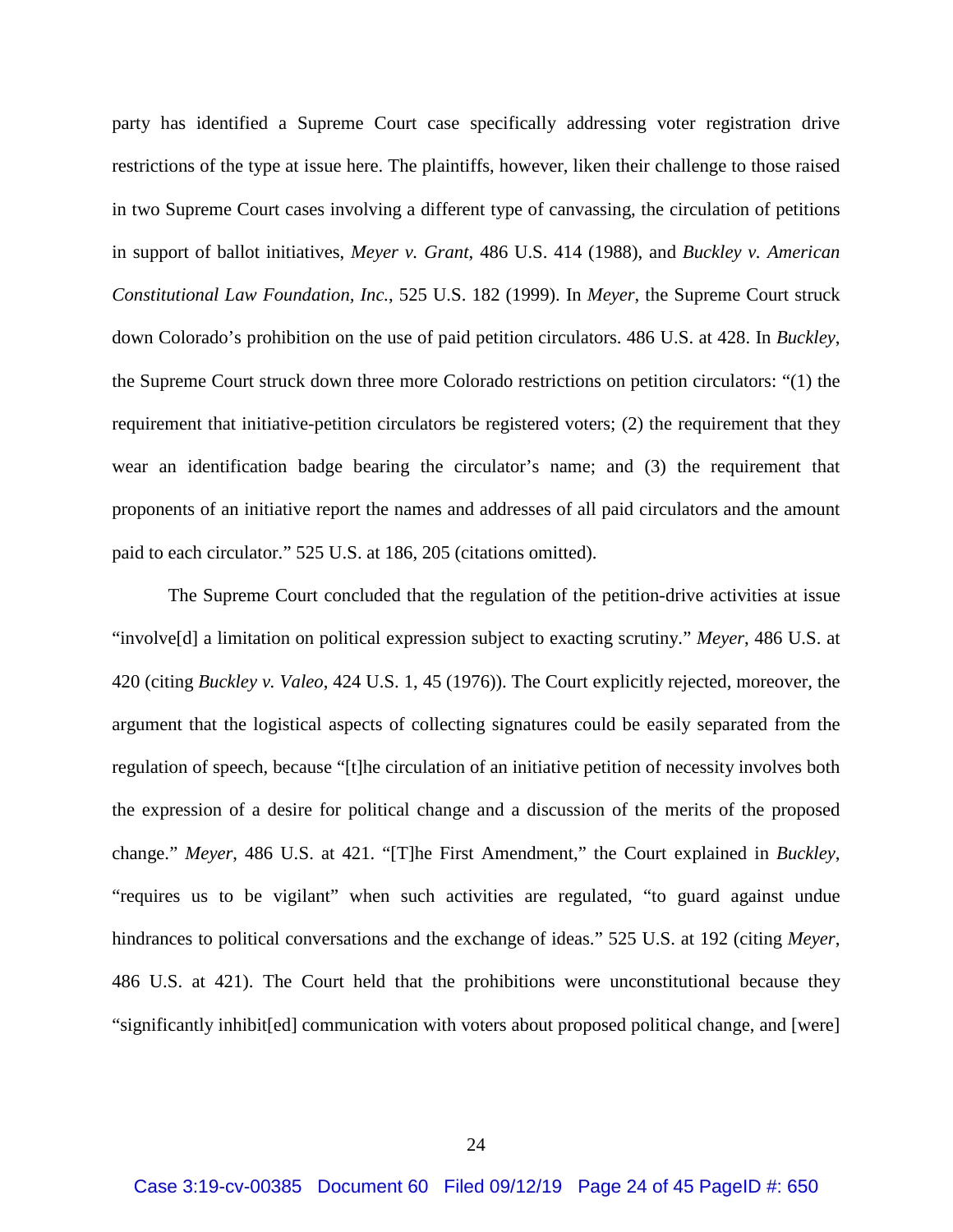not warranted by the state interests (administrative efficiency, fraud detection, informing voters) alleged to justify those restrictions." *Id.*

The Supreme Court noted, in particular, the laws' tendency to result in "speech diminution" by "decreas[ing] the pool of potential circulators" of petitions. *Id.* at 194; *see also Bailey v. Callaghan*, 715 F.3d 956, 969 (6th Cir. 2013) (referencing *Meyer* as an example of the rule that the First Amendment applies "not only to laws that directly burden speech, but also to those that diminish the amount of speech by making it more difficult or expensive to speak") (citing *Citizens United v. Fed. Election Comm'n*, 558 U.S. 310, 337 (2010); *Meyer*, 486 U.S. at 424)). Based on the factual record provided by the plaintiffs and largely unrefuted by the defendants, the same speech diminution rationale can easily be applied to the Act's restrictions on voter registration drives, particularly those involving prior registration, mandatory attendance at state-provided training, and the threat of criminal prosecution. If, therefore, *Meyer* and *Buckley* apply, they pose a substantial obstacle to the constitutionality of the Act.

The Sixth Circuit has recognized that the standard set forth in *Meyer* and *Buckley* is not limited to the circulation of initiative petitions. *See Toledo Area AFL-CIO Council v. Pizza*, 154 F.3d 307, 316 (6th Cir. 1998) (applying *Meyer-Buckley* framework to law governing solicitation of political contributions). The defendants nevertheless argue that those cases should not apply here because voter registration drives, unlike petition drives for ballot initiatives, do not involve "communication with voters about proposed political change" and, therefore, are entitled to less First Amendment protection. *Buckley*, 525 U.S. at 192. But, as the court has already observed, the creation of a new voter *is* a political change—no less so than the inauguration of a new mayor or the swearing-in of a new Senator. The often-repeated premise that voting is the "political right . . . preservative of all rights," *Yick Wo v. Hopkins*, 118 U.S. 356, 370 (1886), is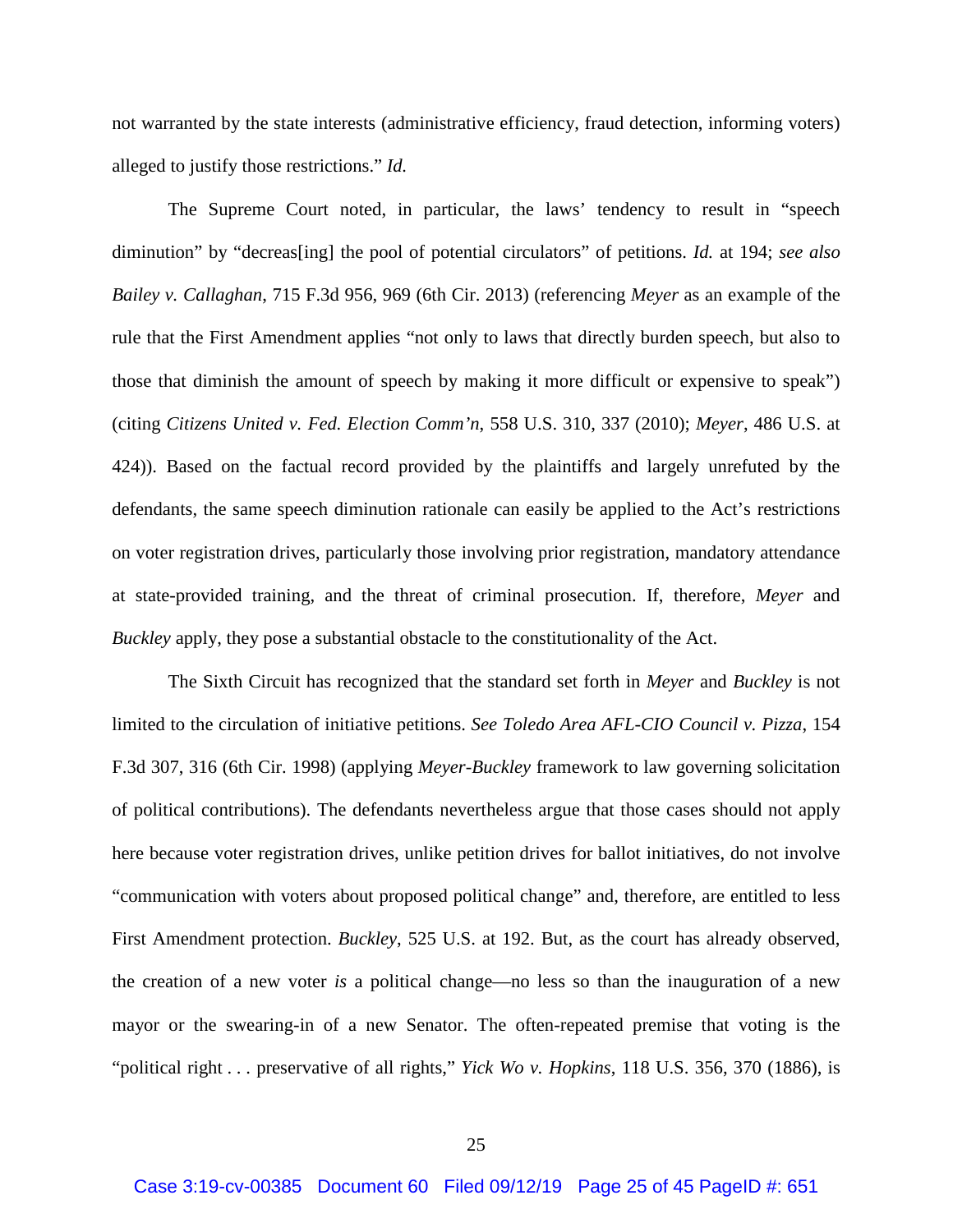not just a comforting aphorism; it reflects an acknowledgment that, in the American system of governance, every decision to grant, preserve, or take away a right can be traced, in at least some partial way, back to an election. If anything, a person's decision to sign up to vote is more central to shared political life than his decision to sign an initiative petition. A petition in support of a ballot initiative might lead to a change in one law or a few laws, but a change in the composition of the electorate can lead to the change of *any* law.<sup>7</sup>

A discussion of whether or not a person should register to vote, moreover, inherently "implicates political thought and expression." *Buckley*, 525 U.S. at 195. <sup>8</sup> Registering to vote is not a politically neutral act, and neither is declining to. A person seeking to register voters may, for example, find herself confronted with people who, based on their beliefs about politics and government, consider voting to be unimportant, a waste of time, or even a pernicious tool for lending legitimacy to an intolerable system. *See id.* (discussing reasons individuals have refused to register to vote). Even if a prospective voter does not explicitly voice those concerns, the operator of the registration drive will no doubt know that sincere reasons for refusing to vote exist and pose an obstacle to his efforts. The way that the person encouraging registration responds to or preempts the objections people have to voting will, therefore, often bear on

 $\overline{\phantom{a}}$ 

 $<sup>7</sup>$  It is also mistaken to suggest, as some have, that becoming a voter is not associational in the same way</sup> as signing a petition, because petitions involve citizens acting in concert whereas the right to vote is individual. *See Steen*, 732 F.3d at 390. For one thing, the right to sign a petition is also an individual right. A petition, in practice, is little more than several individual votes in favor of a course of action in the same stack of papers. Moreover, the conception of voting as purely individual misconceives of the nature of the right. One becomes a voter in order to join the electorate and to vote in concert with like-minded people. The individual right to make one's own small voice heard is just one side of the right to vote; the other side is the power to add that voice to others in order to actually effect change—in other words, to act in political association.

<sup>&</sup>lt;sup>8</sup> Although *Buckley* was not itself about restrictions on voter registration efforts, it did discuss voter registration, because the challenged law limited circulating petitions to registered voters. That discussion in *Buckley* leaves little doubt that the Supreme Court understood the political dimensions of voter registration. 525 U.S. at 194–96.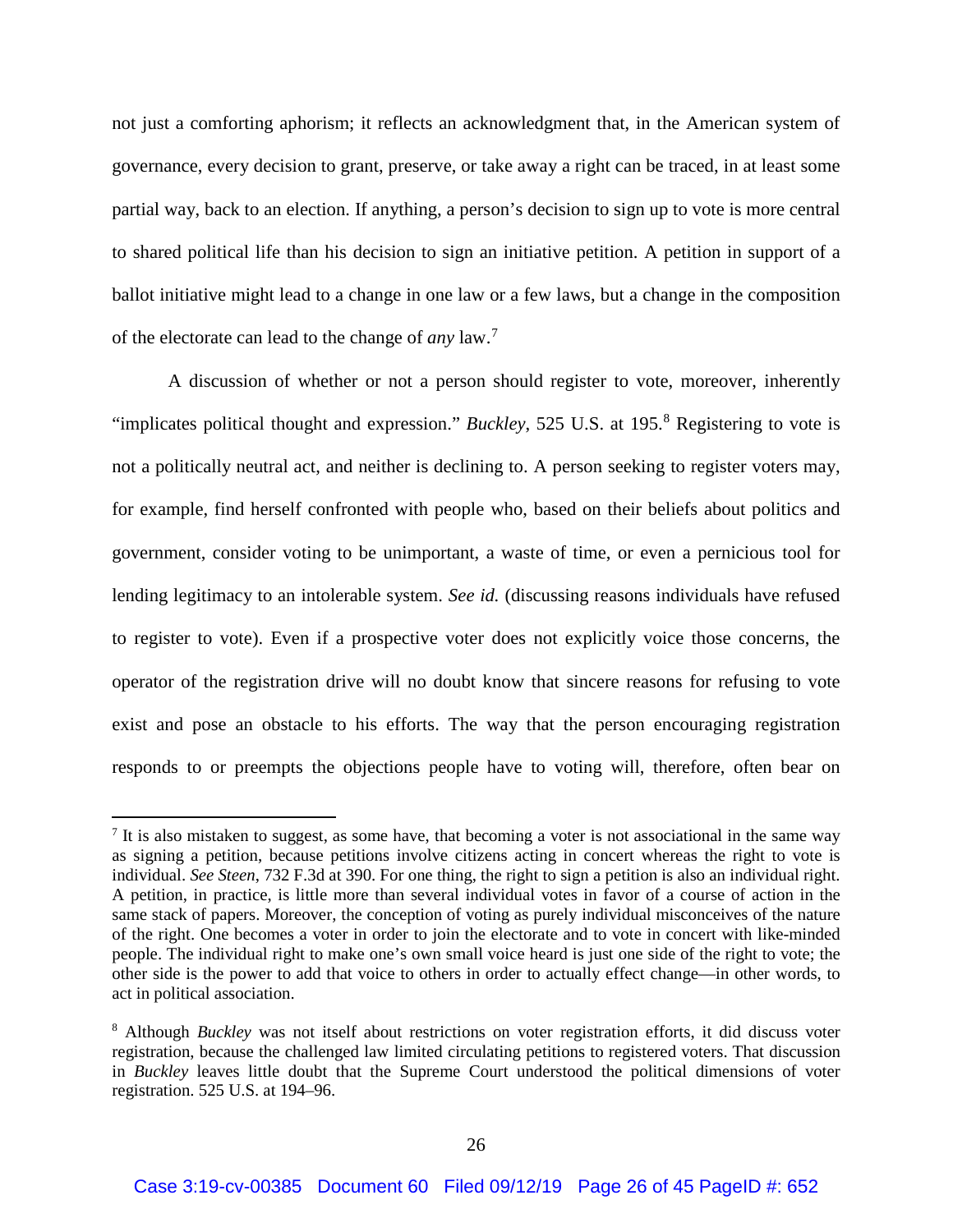fundamental questions at the heart of the political system. The court sees no reason that the First Amendment would treat that discussion as somehow less deserving of protection than, for example, a discussion about whether or not there should be a ballot initiative about property taxes. The court, therefore, finds *Meyer* and *Buckley* to provide the appropriate standard for considering the plaintiffs' challenges.

The Sixth Circuit's recent opinion in *Schmitt v. LaRose*, \_\_\_ F.3d \_\_\_, 2019 WL 3713886 (6th Cir. Aug. 7, 2019), provides a useful framework for distinguishing between cases in which *Anderson*-*Burdick* is appropriate and cases in which a more demanding First Amendment framework should apply. In *Schmitt*, the plaintiffs challenged Ohio's system of reviewing whether to allow a ballot initiative to proceed—specifically, the state's mechanism for rejecting initiatives that propose "administrative" rather than "legislative" changes. *Id.* at \*1. The plaintiffs sought to proceed under ordinary First Amendment principles, but the Sixth Circuit rejected their argument on the ground that the challenged laws "regulate the process by which initiative legislation is put before the electorate, which has, at most, a second-order effect on protected speech." *Id.* at \*4. The court further explained that, "although the Supreme Court has acknowledged that a person or party may express beliefs or ideas through a ballot, it has also stated that '[b]allots serve primarily to elect candidates, not as forums for political expression.'" *Id.* at \*5 (citing *Timmons v. Twin Cities Area New Party*, 520 U.S. 351, 363 (1997)). Accordingly, *Anderson*-*Burdick* applied. *Id.*; *see also Comm. to Impose Term Limits on Ohio Supreme Court & to Preclude Special Legal Status for Members & Emps. of Ohio Gen. Assembly v. Ohio Ballot Bd.*, 885 F.3d 443, 448 (6th Cir. 2018) (applying *Anderson*-*Burdick* in challenge to Ohio's rule limiting initiatives to a single topic). The Sixth Circuit, in *Schmitt*, expressly declined to apply *Meyer*, because the "statute in *Meyer* targeted Coloradans' ability to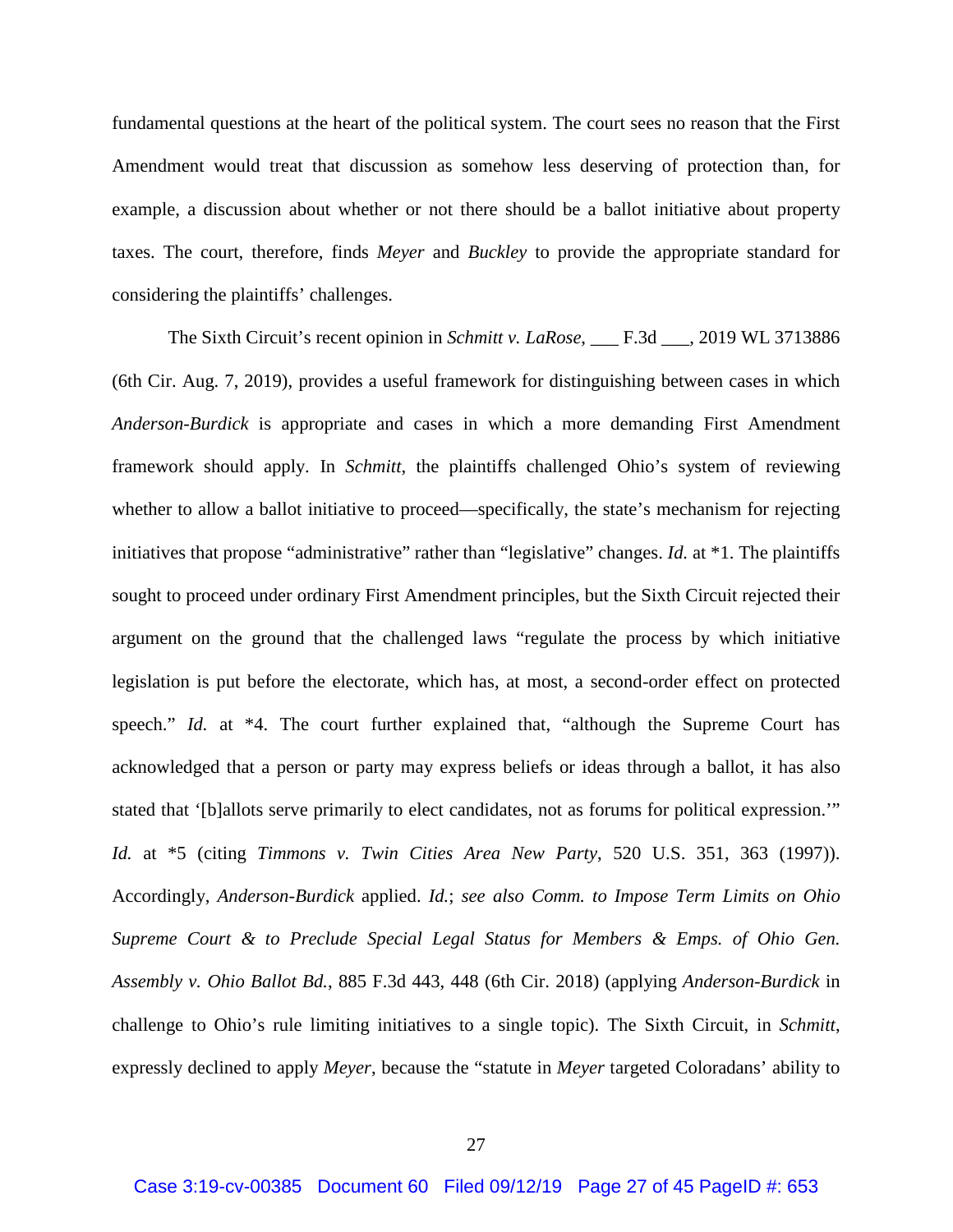advocate for initiative petitions, which amounted to regulation of political speech." *Id.* at \*9. This case, unlike *Schmitt*—but like *Meyer* and *Buckley*—involves more than merely the composition of a ballot or some other matter of election administration with a "second-order effect on protected speech." It involves the direct regulation of communication and political association, among private parties, "advocat[ing] for" a particular change, namely the creation of new registered voters and, by extension, a change in the composition of the electorate. Because the regulation of First Amendment-protected activity is not some downstream or incidental effect of the Act, *Meyer* and *Buckley* provide the appropriate standard.<sup>9</sup>

**b. Registration, Training, and Information Retention Requirements.** In order to survive the "exacting scrutiny" of *Meyer* and *Buckley*, a law must, at least, be "substantially related to important governmental interests." *Buckley*, 525 U.S. at 202 (citing *Valeo*, 424 U.S. at 66–68). Even if important governmental interests are present, moreover, the court must consider whether those interests can be served by "less problematic measures." *Buckley*, 525 U.S. at 205. As the Supreme Court has observed, election authorities "retain. and arsenal of safeguards" through which they can encourage compliance with election laws. *Id.* "Broad prophylactic rules in the area of free expression are suspect. Precision of regulation must be the touchstone in an area so closely touching our most precious freedoms." *NAACP v. Button*, 371 U.S. 415, 438 (1963) (citations omitted).

 <sup>9</sup> The distance between the *Meyer-Buckley* framework and the *Anderson-Burdick* framework is not, however, necessarily far. The standard of review under *Anderson-Burdick* only recedes to its lowest level when the challenged law is "minimally burdensome" on the exercise of constitutional rights. *Ohio Democratic Party*, 834 F.3d at 627 (citation omitted). But if the burden is "severe," then *Anderson-Burdick* is just another road to strict scrutiny. *Schmitt*, 2019 WL 3713886, at \*5. The plaintiffs have produced evidence of significant burdens associated with the Act's provisions, and the defendants have conspicuously failed to provide much, if any, factual basis for disputing the plaintiffs' claims in that regard. Therefore, the plaintiffs have, at the very least, shown enough of a burden to justify a significantly more demanding standard of review than the forgiving standard advocated for by the defendants.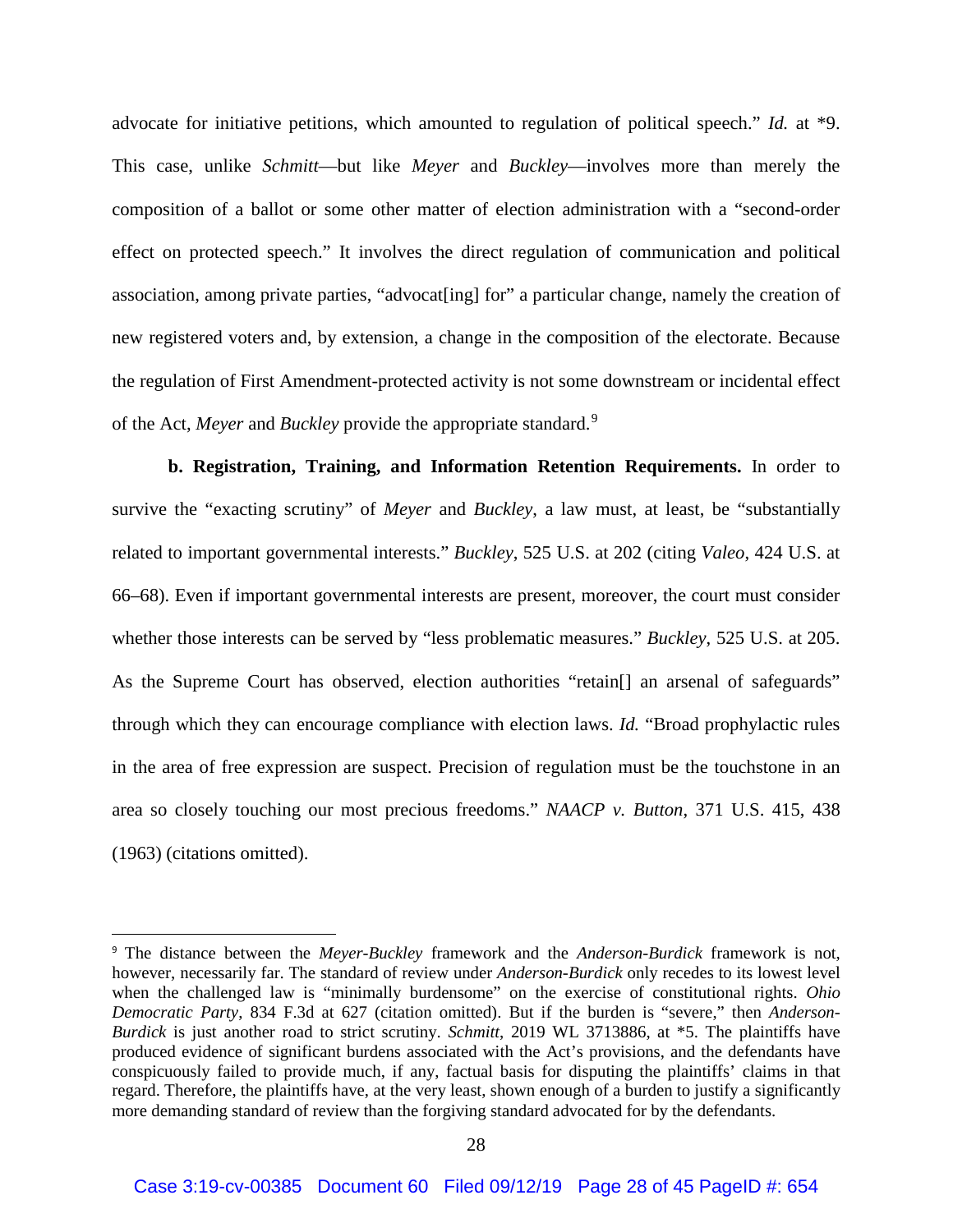There can be little doubt that there is an important government interest in voter registration being done properly, including when a third party is involved. The court, however, sees very little basis for concluding that the provisions of the Act governing registration and training are truly necessary or substantially related to that interest. For one thing, the defendants, despite having been given the opportunity to provide factual support for the Act, have offered no evidence of any reason to require the operator of a voter registration drive to report his activities to the government. Moreover, even if one assumes that it is necessary for the operator of a voter registration drive to provide certain information to the state, it is not clear why it is necessary that the information be provided to the coordinator of elections before a drive, rather than afterwards, either as part of handing in forms or as a timely separate submission. If anything, post-drive disclosures would be more likely to be accurate. Requiring the information up front and in every case simply requires more prior planning with little, if any, benefit.

Particularly without justification is the requirement that the operators of voter registration drives file sworn statements confirming that they will comply with the law. The law is the law already; no one has to swear to follow it in order for it to apply. As a practical matter, this requirement merely adds an additional regulatory hoop for the operator of a voter registration drive to jump through, while also perhaps sending her an intimidating message about the possibility of prosecution. There is simply no persuasive reason to force someone to swear that she will abide by laws that already bind her regardless.

The defendants have also wholly failed to provide evidence justifying the policy of imposing the Act's reporting and training requirements only on people or organizations who have received some remuneration for their voter registration work. *See Project Vote*, 455 F. Supp. 2d at 705 (discussing impropriety of "assum[ing] that compensated workers would be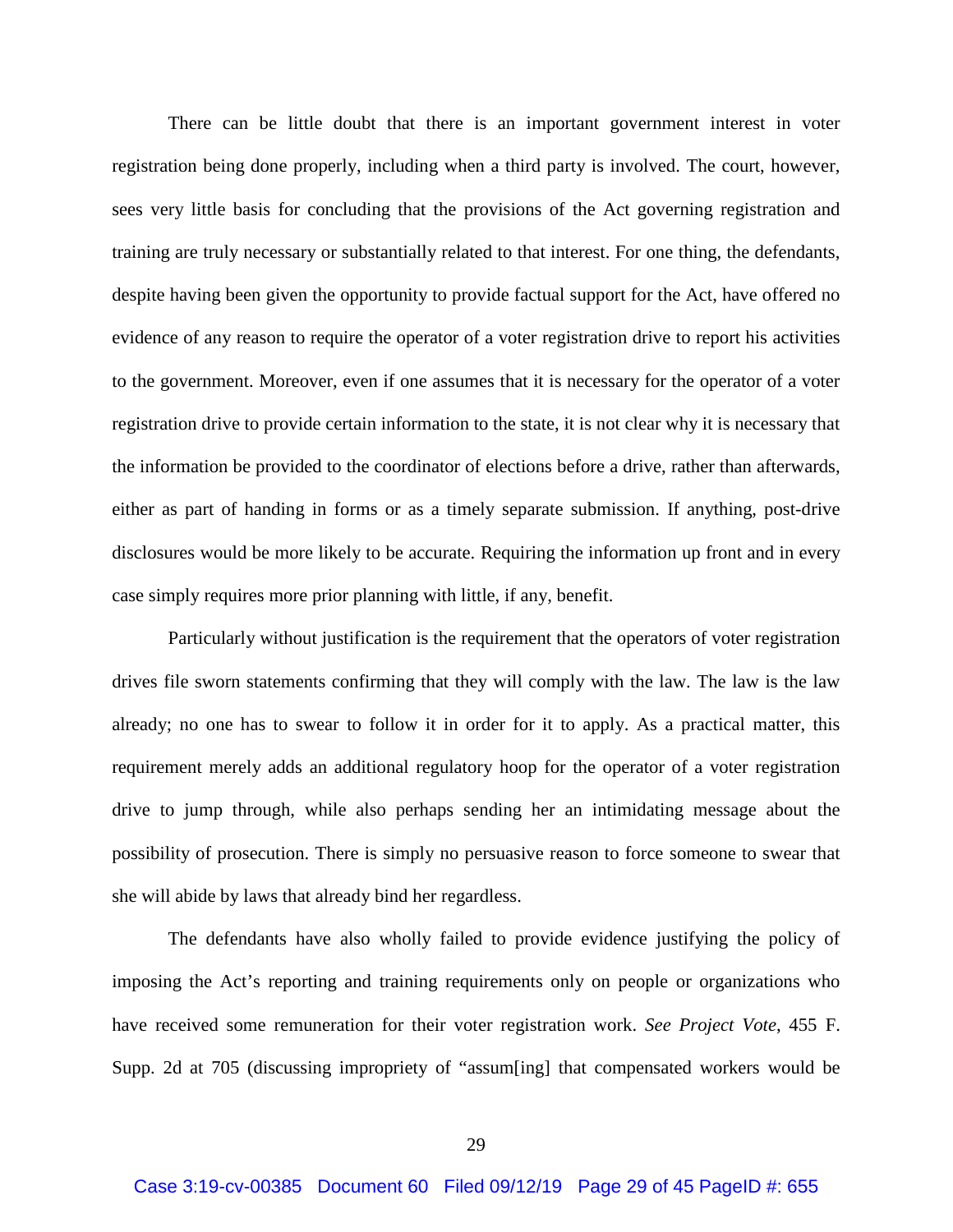more ill equipped to assist in filling out the registration forms than uncompensated voter registration workers" (internal quotation marks omitted)). The imposition of the registration requirement on some voter registration drives and not others, based on whether work is paid, moreover, will inevitably lead to harsher treatment for some types of organizations specifically, those less capable, perhaps due to the nature of their mission, of summoning numerous enthusiastic volunteers. *See Riley v. Nat'l Fed'n of the Blind of N.C., Inc.*, 487 U.S. 781, 799 (1988) (noting that a requirement targeting only paid personnel making charitable solicitations "necessarily discriminates against small or unpopular" causes and groups that must rely on paid assistance). The Act's two-tiered system both lacks justification in its own right and undermines any claim that its provisions are truly necessary.

It is similarly unclear what basis there is for imposing a bar on retaining a person's information, over and above any existing state and federal privacy protections, that applies *only* to voter registration advocates. The plaintiffs, moreover, have persuasively demonstrated how the consent requirement would directly hamper their political speech and organizing. The plaintiffs' voter registration activities, they have explained, are just one component of a broader strategy of advocacy that includes following up with registrants to facilitate their voting and communicate with them about issues. If the plaintiffs cannot retain the applicants' information, that will be impossible. The defendants, moreover, have not provided any basis for concluding that the plaintiff organizations could, as a practical matter, demonstrate compliance with the Act's information retention consent requirements without its substantially burdening their registration activities. Although the privacy of individual information is important, the defendants have demonstrated no reason that there needs to be specific requirements that apply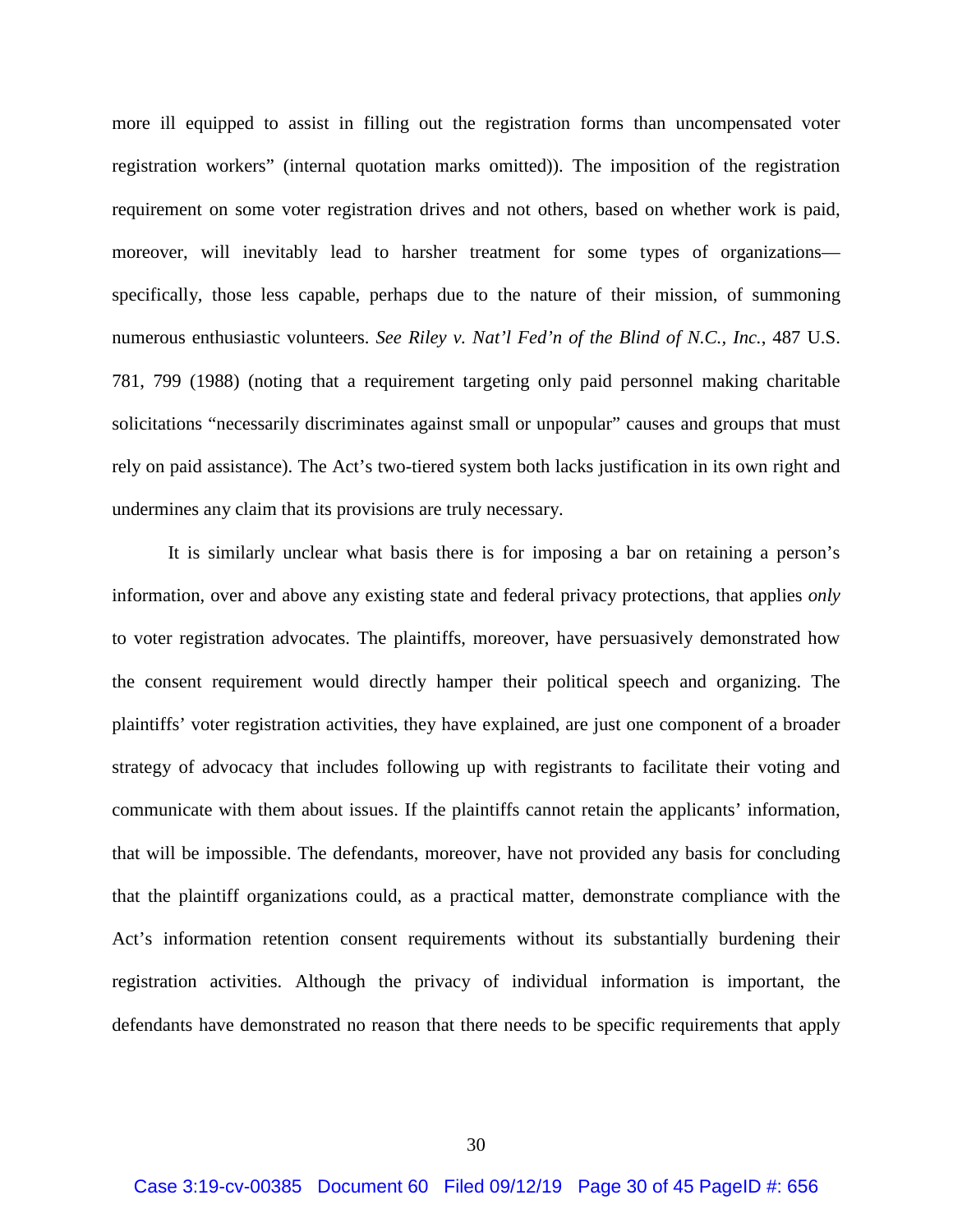to the retention of information from voter registration drives but to none of the other myriad situations in which individuals hand over their information to third parties.

Finally, the current record reflects no sufficient basis for requiring that registration workers and volunteers receive mandatory government training prior to assisting with voter registration. The State of Tennessee does not require individuals to undergo any kind of government training before filling out their own voter registration forms. Undoubtedly, some such people fill out their forms incorrectly, just as some people who fill out their forms as part of a voter registration drive do. The state's interest in avoiding errors might, therefore, justify a simpler application form or a public education program, but there is substantial reason to doubt that it can justify the unusually aggressive insertion of government speech into private political association that the Act contemplates. Requiring a group seeking to effect political change to be a captive audience for a government-sponsored message before it can engage in constitutionally protected activity would plausibly have a chilling effect, particularly given that the Coordinator of Elections appears to possess broad discretion over the content of the training, including the severity of any warnings about workers' legal exposure as well as simply the amount of time that the training will take. Moreover, as the defendants concede in their briefing, the record shows that the plaintiffs "*already* train their volunteers." (Docket No. 59 at 9.) The only thing accomplished by the Act, then, would be to insert the voice of the General Assembly-appointed Secretary of State's chosen Coordinator of Elections into that process. The court, accordingly, concludes that the plaintiffs have demonstrated a strong likelihood of success with regard to their argument that the registration and training requirements for voter registration drives are substantively unconstitutional.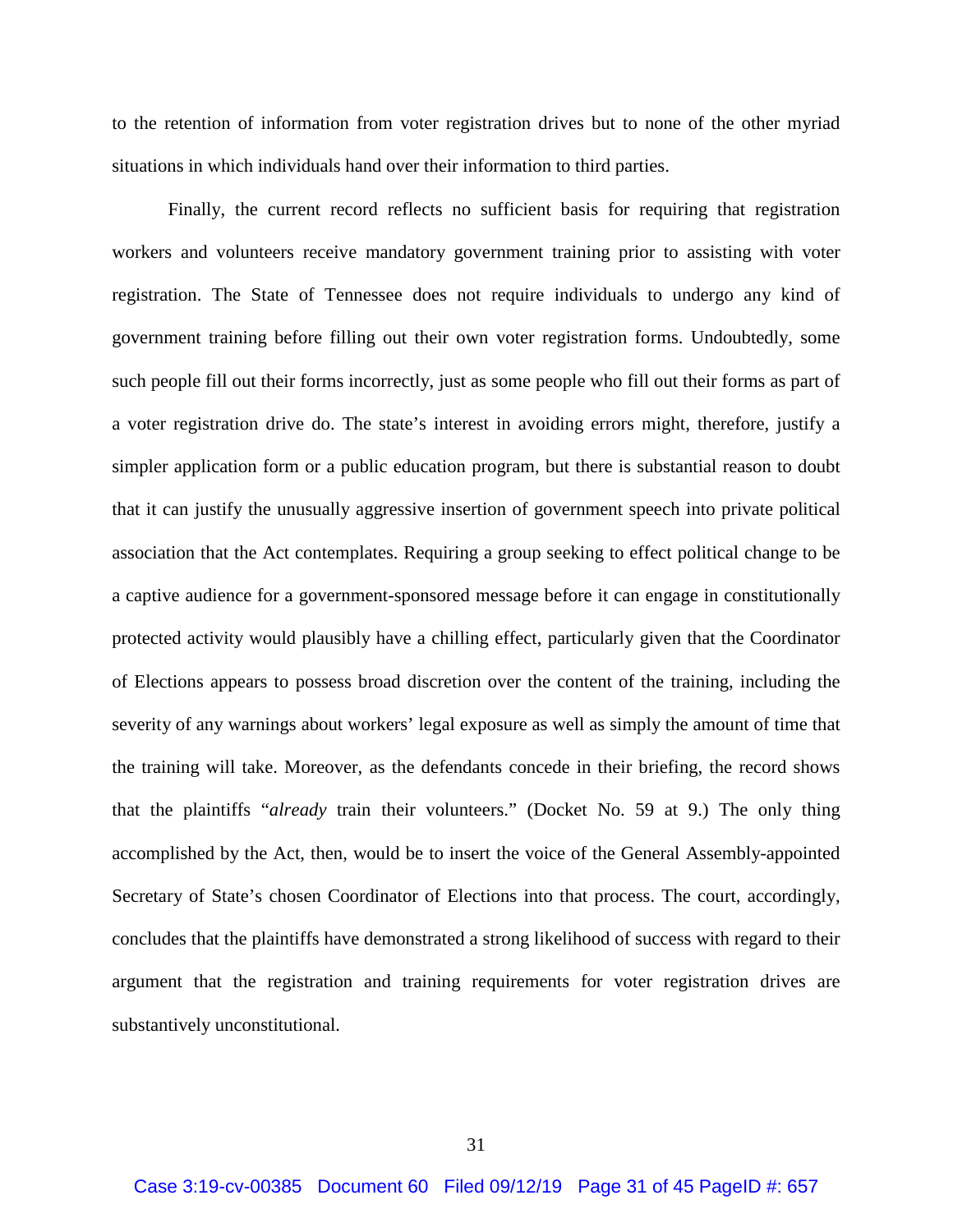Moreover, the plaintiffs have also demonstrated a strong likelihood of success on the merits of their claims that these provisions are unconstitutional for a second reason—namely, the vagueness of the scope and the nature of their requirements. Admittedly, some degree of ambiguity is unavoidable in statutory drafting, and even a well-drafted statute may be "susceptible to clever hypotheticals testing its reach." *Platt v. Bd. of Comm'rs on Grievances & Discipline of Ohio Supreme Court*, 894 F.3d 235, 251 (6th Cir. 2018). However, basic principles of due process set an outer limit for how vague a statutory command can be if a person is going to be expected to comply with that command. Specifically, a statute is unconstitutionally vague under the Fourteenth Amendment if its terms "(1) 'fail to provide people of ordinary intelligence a reasonable opportunity to understand what conduct it prohibits' or (2) 'authorize or even encourage arbitrary and discriminatory enforcement.'" *Id.* at 246 (6th Cir. 2018) (quoting *Hill v. Colorado*, 530 U.S. 703, 732 (2000)). "'[A] more stringent vagueness test should apply' to laws abridging the freedom of speech . . . ." *Id.* (quoting *Vill. of Hoffman Estates v. Flipside, Hoffman Estates, Inc.*, 455 U.S. 489, 499 (1982)). That standard can be "relaxed somewhat" if the law at issue "imposes civil rather than criminal penalties and includes an implicit scienter requirement." *Id.* (citing *Hoffman Estates*, 455 U.S. at 499). These provisions of the Act, however, impose criminal liability.

Particularly troubling is the Act's failure to define what counts as a single "voter registration drive" for the purposes of (1) calculating whether a drive is attempting to register more than 100 voters and (2) knowing when a person or organization must file a fresh preregistration with the Coordinator of Elections. For example, a group might plan a series of events at different churches, temples, or mosques once a week, for a month. In this hypothetical, the organization would know, from experience, that no single effort at a single institution would be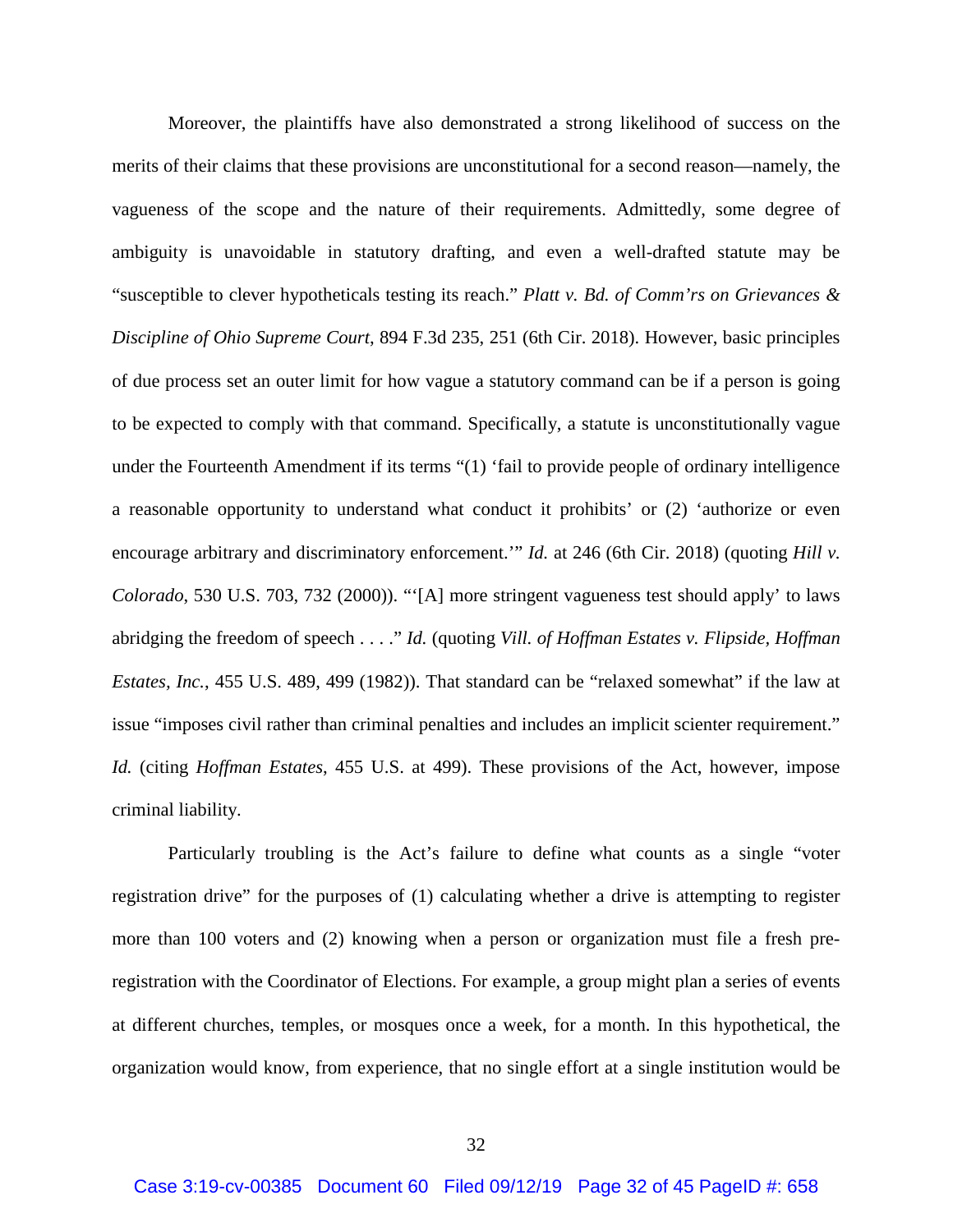expected to yield more than 30 registration applications. Is that a single voter registration drive covered by the Act or four voter registration drives that are not? What if, instead, a single organization holds multiple events in multiple locations and operated by entirely different teams, as part of a "Voter Registration Day," with none individually expected to exceed more than a few dozen registrations? What if the same Voter Registration Day effort were held, but rather than having been done by different teams within a single organization, it is operated by multiple organizations in loose coordination with each other? Or, finally, what if a single organization is just involved in voter registration efforts, every day or almost every day, on a rolling basis and in numerous locations? How often does that organization need to register with the Coordinator of Elections? These are not outlandish hypotheticals—they are easily foreseeable possibilities that go to the heart of how the Act would work. Unless an organization has some fair warning of how to know when the Act will apply, the Act cannot constitutionally restrict the organization's First Amendment activities.

Also troublingly vague is the scope of the scheme's exception for individuals and some organizations that are not "paid to collect voter registration applications." Tenn. Code Ann. § 2- 2-142(g). Specifically, it is not clear what types of arrangement qualify as 'payment' under the Act. Being "paid to collect voter registration applications" presumably covers individuals paid an hourly wage to collect registrations and organizations that have entered into contracts specifically to collect registrations for an identified price. It is unclear, however, if the language applies to, for example, individuals receiving a stipend or organizations that receive grants to engage in voter registration activities generally. *See Project Vote*, 455 F. Supp. 2d at 707 (noting difficulty of determining which voter registration workers are "compensated"). Without some clarity about the type of payment contemplated by the Act, it is impossible for a person or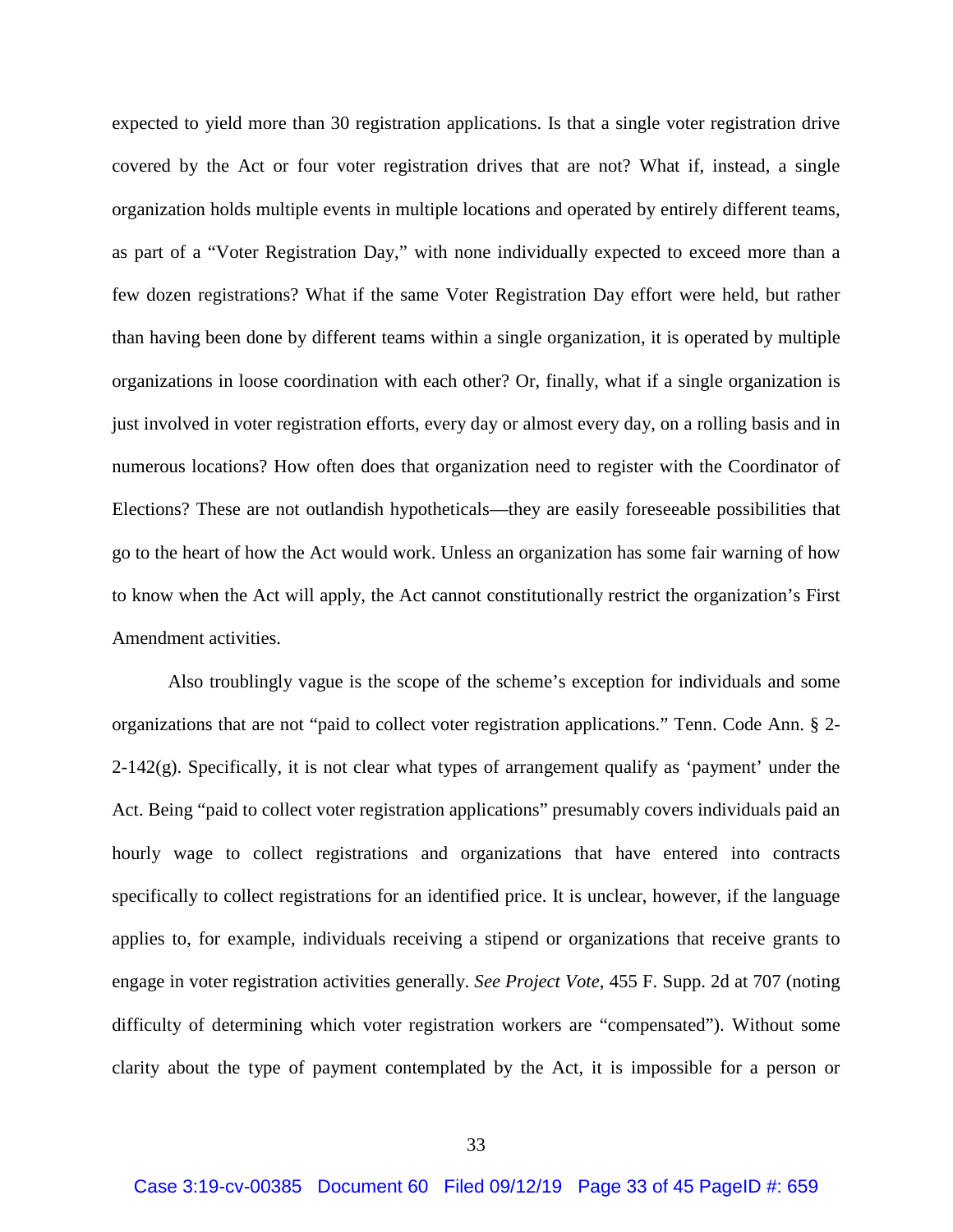organization to know if it is covered. Accordingly, the plaintiffs have shown a high likelihood that their claims will succeed on the merits, both with regard to the provisions' substantive commands and the vagueness of their scope and requirements.

**c. Penalties Based on Incomplete Applications.** As restrictions on voter registration drive activity, the civil penalties based on the filing of 100 or more incomplete registration applications are subject to the same *Meyer-Buckley* standard as the registration and training provisions. Admittedly, this aspect of the Act is, at least by comparison to the other requirements, more focused on the logistical aspects of voter registration drives—that is to say, the actual filling out and turning in of forms. Nevertheless, as the court has already discussed, "the collection and submission of applications is inextricably intertwined with" the expressive and advocatory aspects of the drive, and it is impossible to burden one without, in effect, burdening the other. *Cobb*, 447 F. Supp. 2d at 1332.

The plaintiffs point out several aspects of the civil penalties regime related to incomplete applications that allegedly impose burdens far out of proportion to their supposed benefits. Most obviously, the combination of the 10-day hand-in requirement and the penalties for incomplete forms put the plaintiffs in an unnecessary double bind. There are good reasons to require operators of voter registration drives to turn in all of their collected applications and to do so in a timely manner. But by imposing the 10-day requirement, the Act is also, by necessity, requiring people and organizations to turn in applications that they know to be incomplete. The Act, therefore, punishes a person or organization for doing too much of something that it requires them to do.

The defendants would presumably respond that the Act only punishes those whose voter registration efforts result in an unacceptable rate of error. That, though, is not how the Act is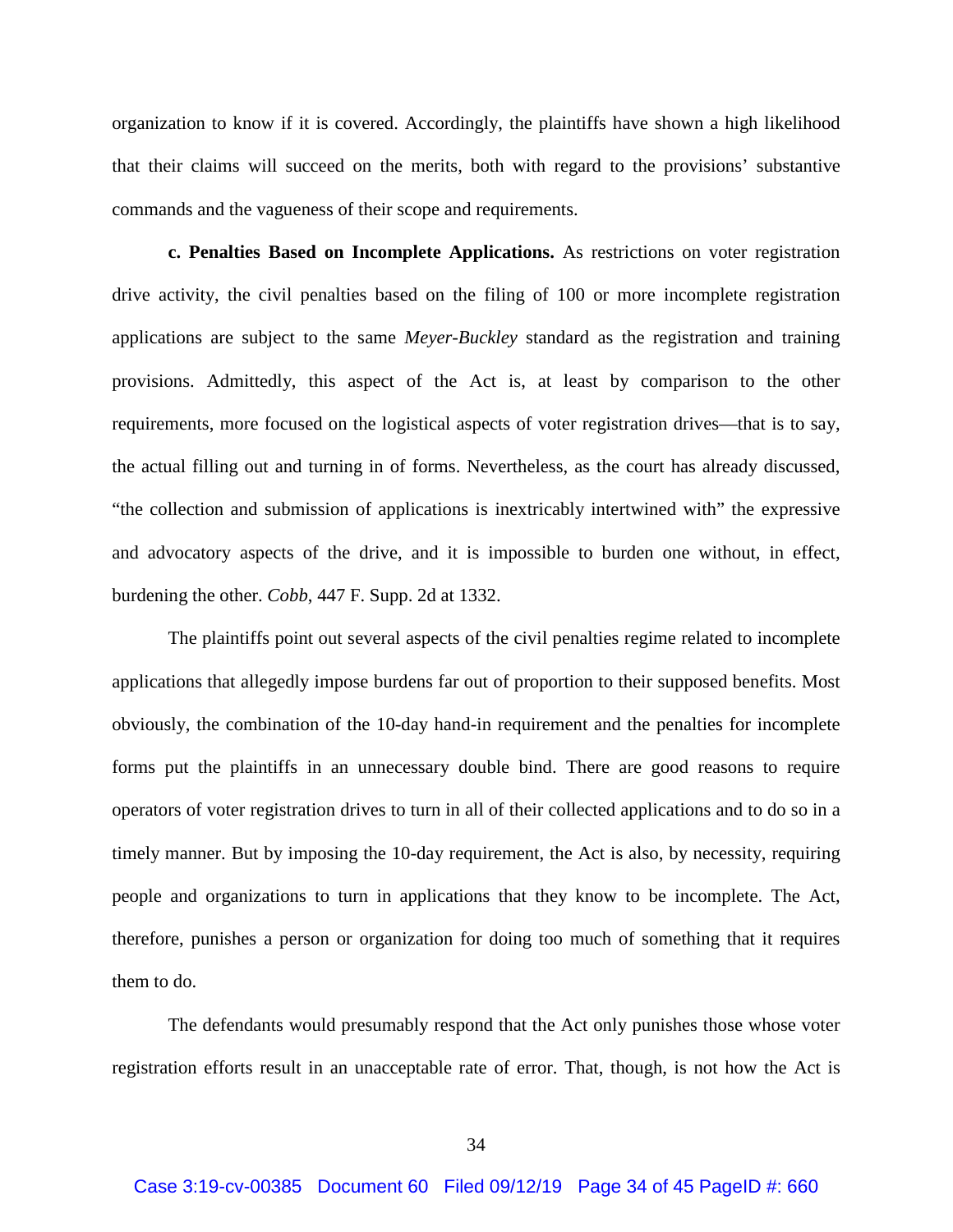structured. The Act does not punish anyone for the *rate* of incomplete forms he turns in. If an organization turns in 10,000 applications, 1% of which are incomplete, it is penalized, even if it made all reasonable efforts to perform its voter registration drive competently. If an organization turns in a stack of 150 applications, 66% of which are incomplete, that organization is in the clear. The result is that the Act holds an organization to an increasingly more onerous standard the more effective it is at recruiting new voters.

That penalty for effectiveness is only exacerbated by the Act's provisions imposing an additional penalty "in each county where the violation occurred." Tenn. Code Ann. § 2-2- 143(c)(4)(A), *accord* Tenn. Code Ann. § 2-2-143(c)(4)(B). For example, if an organization operates across 20 counties and turns in 5 incomplete forms from each county, for a total of 100 incomplete forms, it can be fined up to \$2,000. If an organization operates in one county and turns in 500 incomplete forms, it can only be fined \$150. Just as the decision to punish by volume rather than rate punishes an organization for identifying more prospective voters, the county-by-county fine requirement punishes an organization for having a wider geographic scope. The unluckiest organization of all is one that seeks to register a large number of Tennesseans across a large number of counties. In other words, the Act falls hardest not on bad actors but on organizations with the most ambitious and inclusive voter registration efforts. The state's interest in drives being performed competently does not justify such a regime, under exacting scrutiny or some lesser balancing analysis. The court has little trouble, therefore, concluding that the plaintiffs are likely to succeed on this aspect of their claim.

**d. Disclaimer Requirements.** The Act's required disclaimers implicate not only the principles discussed in *Meyer* and *Buckley* but also the well-developed caselaw regarding government-compelled speech. "The First Amendment guarantees 'freedom of speech,' a term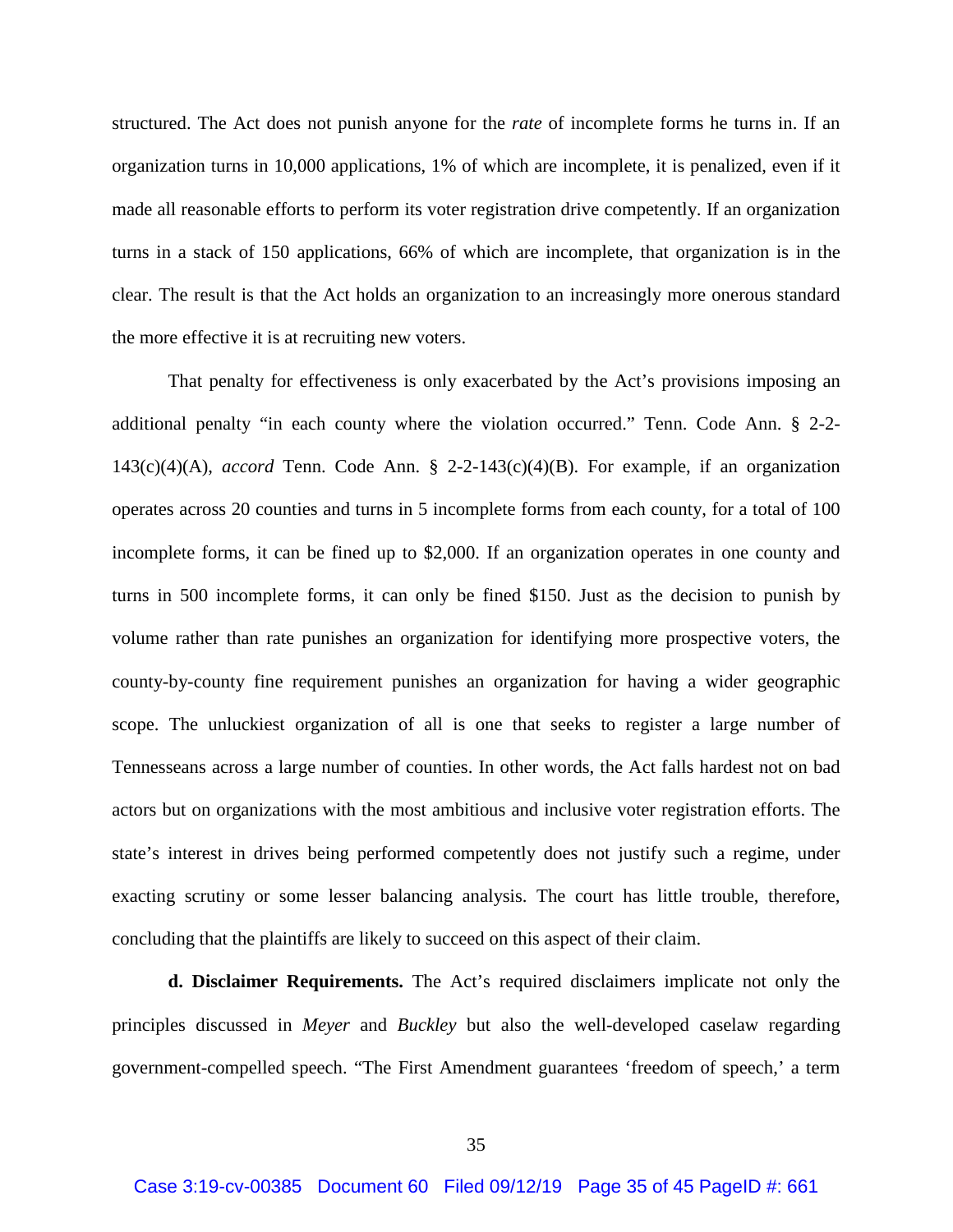necessarily comprising the decision of both what to say and what *not* to say*." Riley*, 487 U.S. at 796–97. A law that "compel[s] individuals to speak a particular message" by following a "government-drafted script" that "alte[rs] the content of [their] speech" is a "content-based regulation of speech" and, therefore, "presumptively unconstitutional."<sup>10</sup> *Nat'l Inst. of Family & Life Advocates v. Becerra*, 138 S. Ct. 2361, 2371 (2018) (quoting *Riley*, 487 U.S. at 795; *Reed v. Town of Gilbert, Ariz*., 135 S. Ct. 2218, 2226 (2015)). Such laws "may be justified only if the government proves that they are narrowly tailored to serve compelling state interests." *Id.* (citing *Reed*, 135 S. Ct. at 2226). The defendants, as the parties defending a policy of governmentcompelled speech, "ha[ve] the burden to prove that the [challenged requirement] is neither unjustified nor unduly burdensome." *Becerra*, 138 S. Ct. at 2377 (citing *Ibanez*, 512 U.S. at 146).

The defendants suggest that all of these bedrock First Amendment principles fall by the wayside, as long as the disclaimer that a person is being required to utter is "factual." The Supreme Court, however, has flatly rejected the argument that merely because a statement is technically true then the government can force a person to make that statement without offending the First Amendment. *See id.* at 2372. Quite to the contrary, the Supreme Court has recognized that, if left unchecked, the government can use mandatory disclaimers—even truthful ones—as a means of "manipulat[ing] the content of . . . discourse" on issues of profound importance. *Id.* at

 $\overline{\phantom{a}}$ 

<sup>&</sup>lt;sup>10</sup> The defendants suggest, instead, that the disclaimer requirement is subject only to rational basis review, based on *Discount Tobacco City & Lottery, Inc. v. United States*, 674 F.3d 509 (6th Cir. 2012), a case involving, among other things, required warnings on tobacco packaging. The Sixth Circuit in *Discount Tobacco City*, however, expressly premised its reasoning on the courts' "longstanding approach" of treating commercial speech as entitled to lesser protection than other forms of political speech. *Id.* at 522. "Commercial speech" has been "narrowly defined by the Supreme Court" as "'expression related solely to the economic interests of the speaker and its audience or 'speech proposing a commercial transaction.'" *Karhani v. Meijer*, 270 F. Supp. 2d 926, 931 (E.D. Mich. 2003) (quoting *Cent. Hudson Gas & Elec. Corp. v. Pub. Serv. Comm'n of N.Y.*, 447 U.S. 557, 561 (1980); citing *Va. State Bd. of Pharmacy v. Va. Citizens Consumer Council, Inc.*, 425 U.S. 748, 762 (1976) (intermediary citations omitted)). *Discount Tobacco City* is, therefore, inapposite.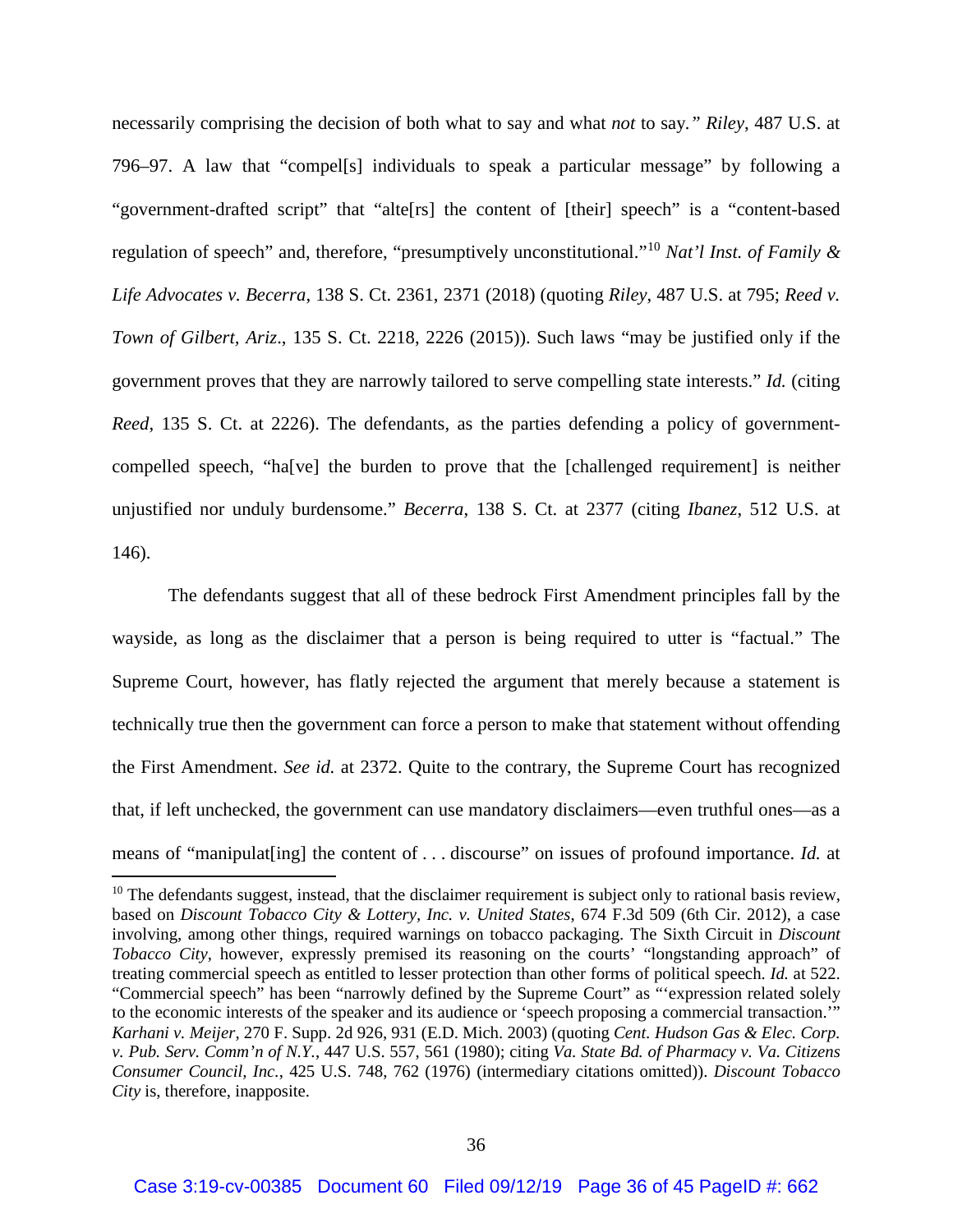2374 (citation omitted). That risk is especially acute where, as here, the disclaimer is designed to highlight the speaker's lack of authority. As the court has already held, the speech touched on by the Act falls within the highest level of constitutional protection. Interfering with that speech is constitutionally suspect, whatever tool is used. The court, accordingly, will not ignore the wellestablished constitutional standards for evaluating compelled speech.

The plaintiffs have demonstrated a likelihood of success in establishing that the disclaimer requirements serve no compelling state interests. The defendants offer hypothetical situations in which individuals might be harmed by their confusion regarding whether a voter registration entity is actually government-affiliated or not. They provide, however, no evidence that such situations are likely or common. In order for a compelled disclosure to pass constitutional muster, it must "remedy a harm that is," at the very least, "'potentially real[,] not purely hypothetical.'" *Id.* at 2377 (quoting *Ibanez v. Fla. Dep't of Bus. & Prof'l Regulation*, 512 U.S. 136, 146 (1994)).

Even if the defendants could establish that the disclaimers required by the Act are directed at a real problem, there is reason to doubt that the Act is appropriately tailored to that problem. The government's "simple interest in providing voters with additional relevant information does not justify a state requirement that a [speaker] make statements or disclosures she would otherwise omit." *McIntyre*, 514 U.S. at 348. If the state is concerned that the public is insufficiently informed or misinformed, then "more benign and narrowly tailored options are available" than compelled speech. *Riley*, 487 U.S. at 800. For example, the state could "communicate the desired information to the public" itself through a public awareness campaign. *Id.* If the Tennessee Department of State is concerned that the public is confused about its role in voter registration, it is free to communicate with the public of its own accord.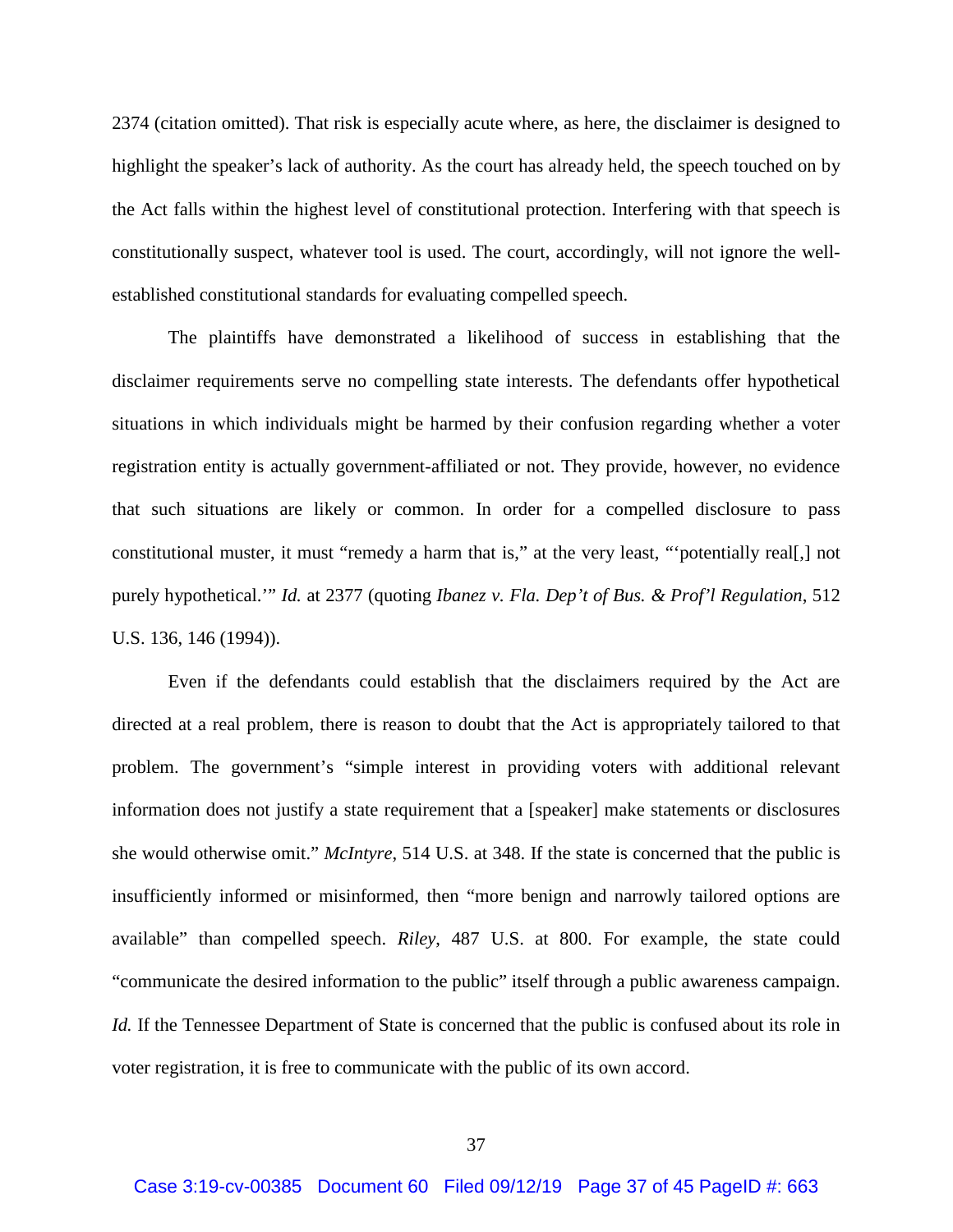Indeed, even if one accepts that the government's purpose is compelling *and* that disclaimers are an appropriate tool for furthering that purpose, the plaintiffs have raised persuasive objections to the particular disclaimer requirements in the Act. For example, the disclaimer requirement reaches all "public communication regarding voter registration status made by a political committee or organization," not merely any particular subset of communications that is actually likely to result in public confusion. Tenn. Code Ann. § 2-19- 145(a). This requirement, as written, would reach any number of wholly innocuous communications, including communications that, based on their content, present no threat of confusion whatsoever with regard to whether the government is involved.

The defendants dismiss plaintiffs' concerns that the disclaimers will cause a stigmatic injury by making voter registration activities seem somehow illegitimate. To that end, the defendants imagine a particularly unusual hypothetical member of the public—one *too unsophisticated* to discern that, for example, the MCLC is not a division of the Secretary of State, yet somehow sophisticated enough not to misinterpret the Act's required disclaimers. The content of the required disclaimers, however, is confusing, at best, and quite likely to be misleading. A group must explain that its communication is "not made in conjunction with or authorized by the secretary of state." But the Secretary of State has no power to "authorize[]" or not "authorize<sup>[]"</sup> anyone to engage in voter registration-related communications. The plaintiffs' communications, moreover, *are* authorized—authorized by the First Amendment and authorized because, consistently with the First Amendment, nothing in Tennessee law forbids them. Moreover, it is simply untrue, as a practical matter, that voter registration-related communications, particularly ones made in the context of voter registration drives, are not made "in conjunction with" the proper government authorities. The government dictated the content of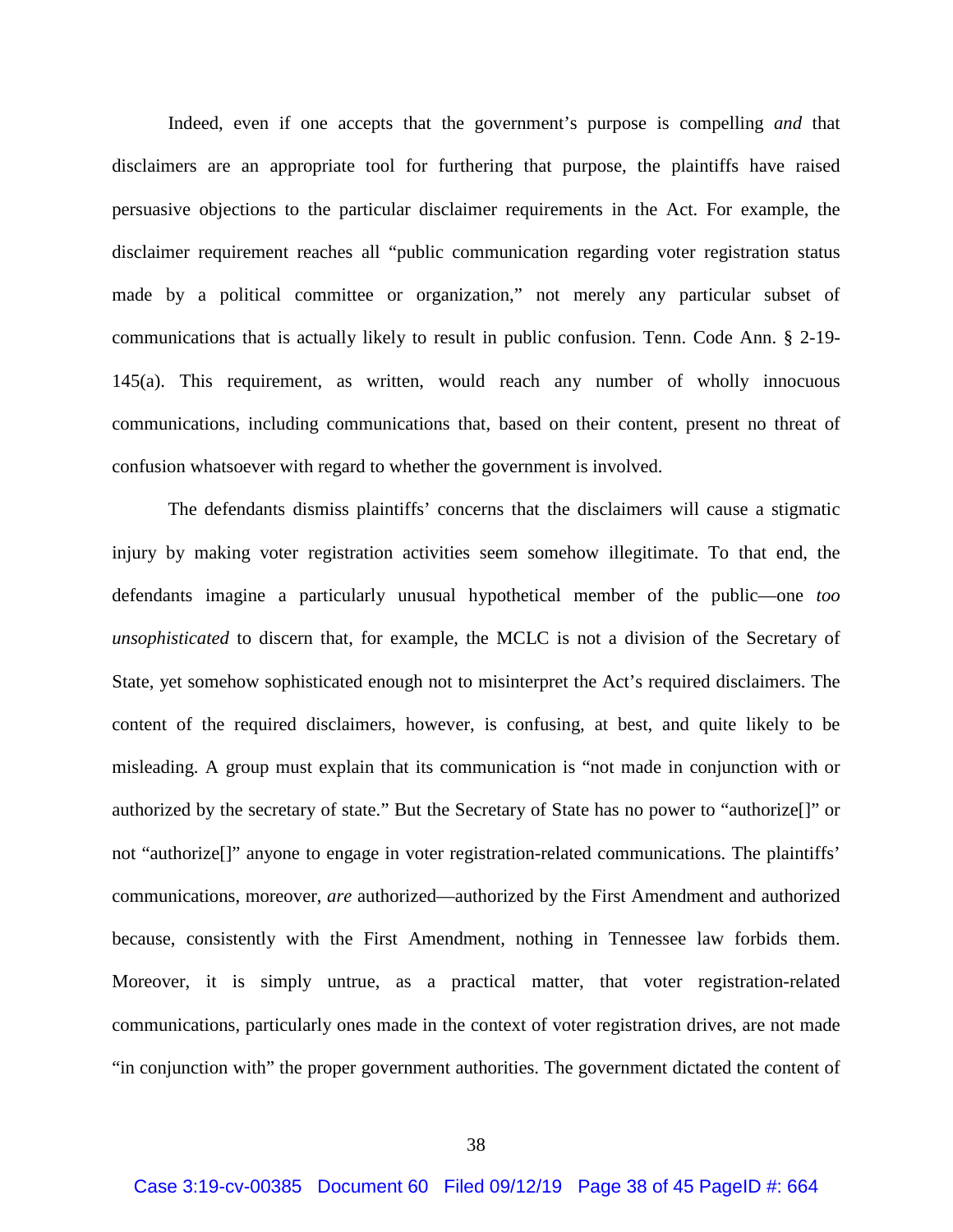the forms prospective voters fill out. The forms are sent to the county election commission, which then has a legal duty to process them. A voter registration drive is performed "in conjunction with" the proper authorities in every meaningful sense. Indeed, the authorities have no choice in the matter.

In addition to those problems, the requirement that the disclaimers be "conspicuous and prominently placed" in a way that is not "difficult to read or hear" and cannot "be easily overlooked," Tenn. Code Ann. § 2-19-145(d), read literally, sets an almost impossible standard. If, for example, an organization operates a website that includes multiple pages, it is unclear what form of disclaimer would be sufficiently prominent. For example, a disclaimer only on the site's main page would be missed by anyone who came to the site by a link to another page. Another option would be to place the disclaimer at the bottom of every page, like a copyright notice. That placement, however, could be "easily overlooked." The organization, lacking a good option, might force every user that accesses its site to acknowledge the disclaimer before going further. Even then, though, it is probably true, as a factual matter, that a user could "easily overlook" the disclaimer, just as users routinely skip quickly past terms of service and end user license agreements to get to the information and features they want in other websites and applications. People, particularly those living in a media environment that inundates them with information, are very good at overlooking things. Requiring a disclaimer that is incapable of being "easily overlooked" is, in practice, requiring a disclaimer so intrusive that it would threaten to swallow the communication that it is attempting to clarify.

Finally, even if the disclaimer requirements were otherwise constitutional, they, like the Act's registration requirements, are likely unconstitutionally vague. First, the phrase "a public communication regarding voter registration status," Tenn. Code Ann. § 2-2-145(a)(1), is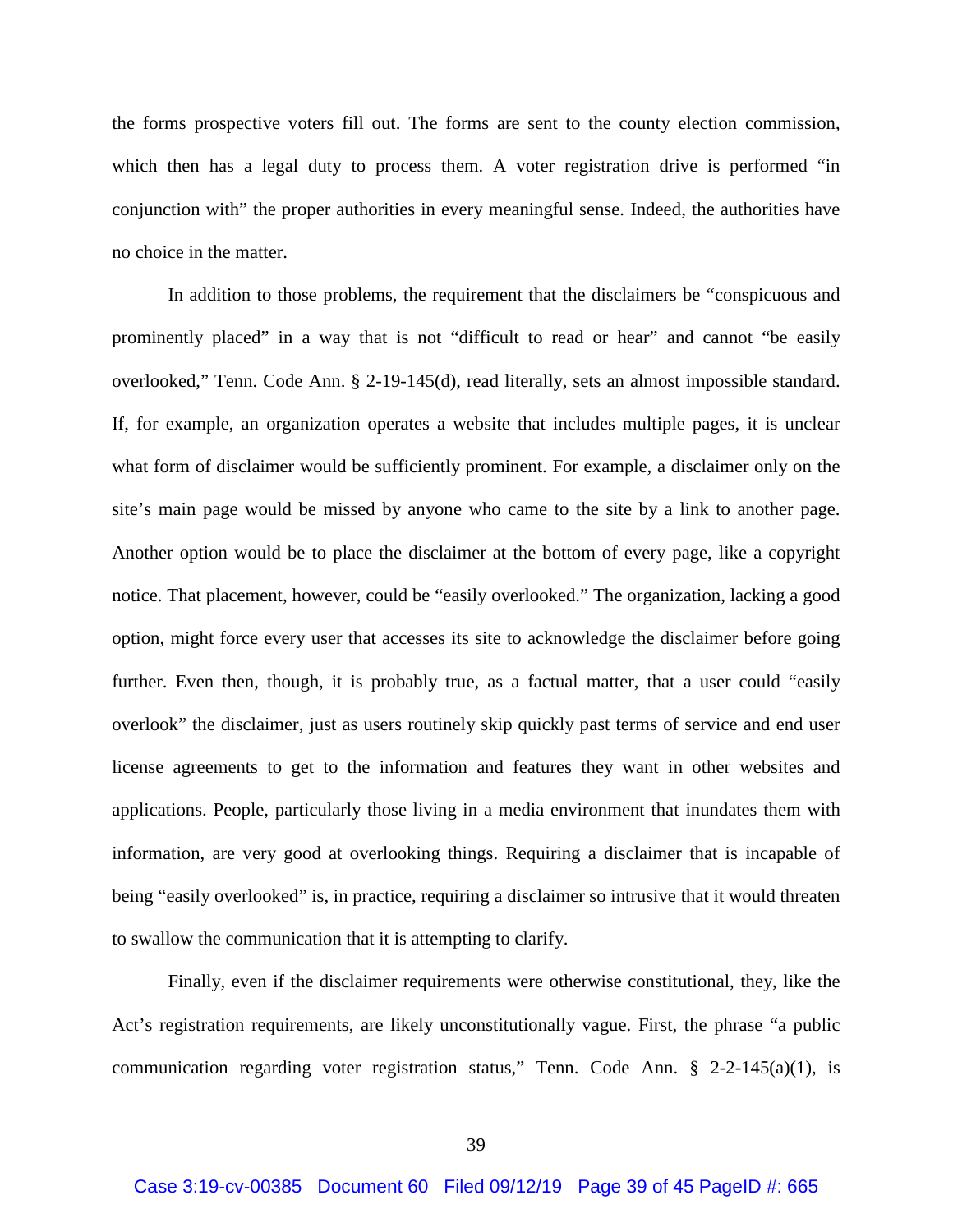ambiguous in at least two major ways. The Act explains that "'public communication' includes communications made using newspapers or magazines, mass mailings, phone bank or text messages, electronic mail systems, or websites," Tenn. Code Ann. § 2-2-145(a)(2), but it is impossible to discern what other communications it includes. A conversation between a volunteer and a potential voter in the park, for example, is simply the equivalent of a "phone bank . . . message," without the phone, so there is no assurance, in the statute, that the conversation would be exempt from the disclaimer requirement. The Act also gives no guidance with regard to whether this provision applies to billboards or other signage—an application that might be particularly challenging, given that signage is generally intended to be legible from a distance, and it would be difficult to integrate a disclaimer that would be similarly legible. Even when one resolves the question of medium, the phrase "regarding voter registration status" could be read to reach any conversation that even touches on the issue of individual voting and eligibility. A person or organization operating under the Act would live with the possibility of arbitrary enforcement with regard to virtually any communication in which voter registration came up, even passingly.

Second, as the court has already discussed, the requirement that a disclaimer must be "clear and conspicuous and prominently placed," Tenn. Code Ann. § 2-2-145(d), does not give a person or organization sufficient warning of what one must do in order to comply with the Act. Read literally, the requirement that the disclaimer be given a "placement" that cannot "be easily overlooked," *id.*, is, at least in some instances, almost impossibly demanding. The Act, though, gives no additional guidance about how the requirement should be read. The plaintiffs, therefore, have demonstrated a strong likelihood of success that their constitutional challenge to Tenn. Code Ann. § 2-2-145 is likely to succeed.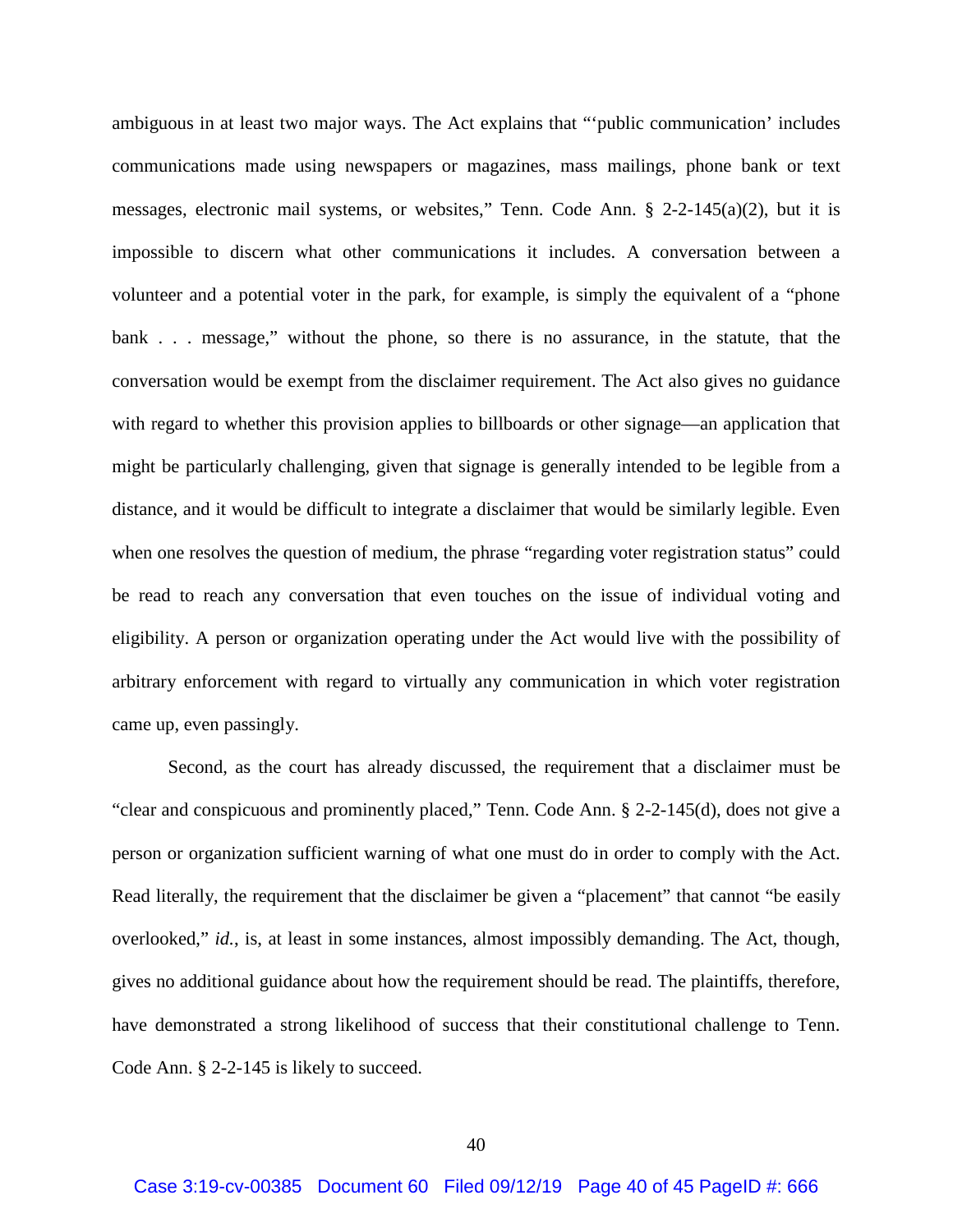**e. Cumulative Burdens of the Act/Viability Under** *Anderson-Burdick***.** Finally, in addition to the substantive unconstitutionality of the aforementioned individual provisions, the plaintiffs have demonstrated that these aspects of the Act, functioning together, create a cumulative burden that is even more difficult to justify as a constitutional matter. Each of the plaintiffs appears to be a substantial organization with an established history of encouraging voter registration. When it comes to personnel and budgets, though, their vulnerability is striking. The organizations, particularly those based in Tennessee, operate on limited budgets with few, if any, full-time staffers. The Act would attack their limited resources from all sides. The disclaimer and registration requirements produce compliance costs for what might be an already cash-strapped organization. The training and penalty provisions hamper the organization's ability to recruit qualified volunteers and registration workers. Then, when the voter registration drive is done, the organization's already-depleted resources may be drained by fines.

Those burdens, moreover, are avoidable. If Tennessee is concerned that voter registration drives are being done incompetently, it can engage in public education efforts without relying on a complex and punitive regulatory scheme. If it is concerned that the drives are being done fraudulently—for example, by a person or organization collecting forms and never turning them in—it can punish the fraud rather than subjecting everyone else to an intrusive prophylactic scheme that true bad actors would likely evade regardless. *See Citizens for Tax Reform v. Deters*, 518 F.3d 375, 388 (6th Cir. 2008) (noting that Ohio law governing petition circulators was unnecessary, in part due to preexisting prohibition on election fraud). If the state is concerned about incomplete voter registration forms, it can devote resources to identifying them quickly and working with voters to complete them. If it is concerned that processing a large number of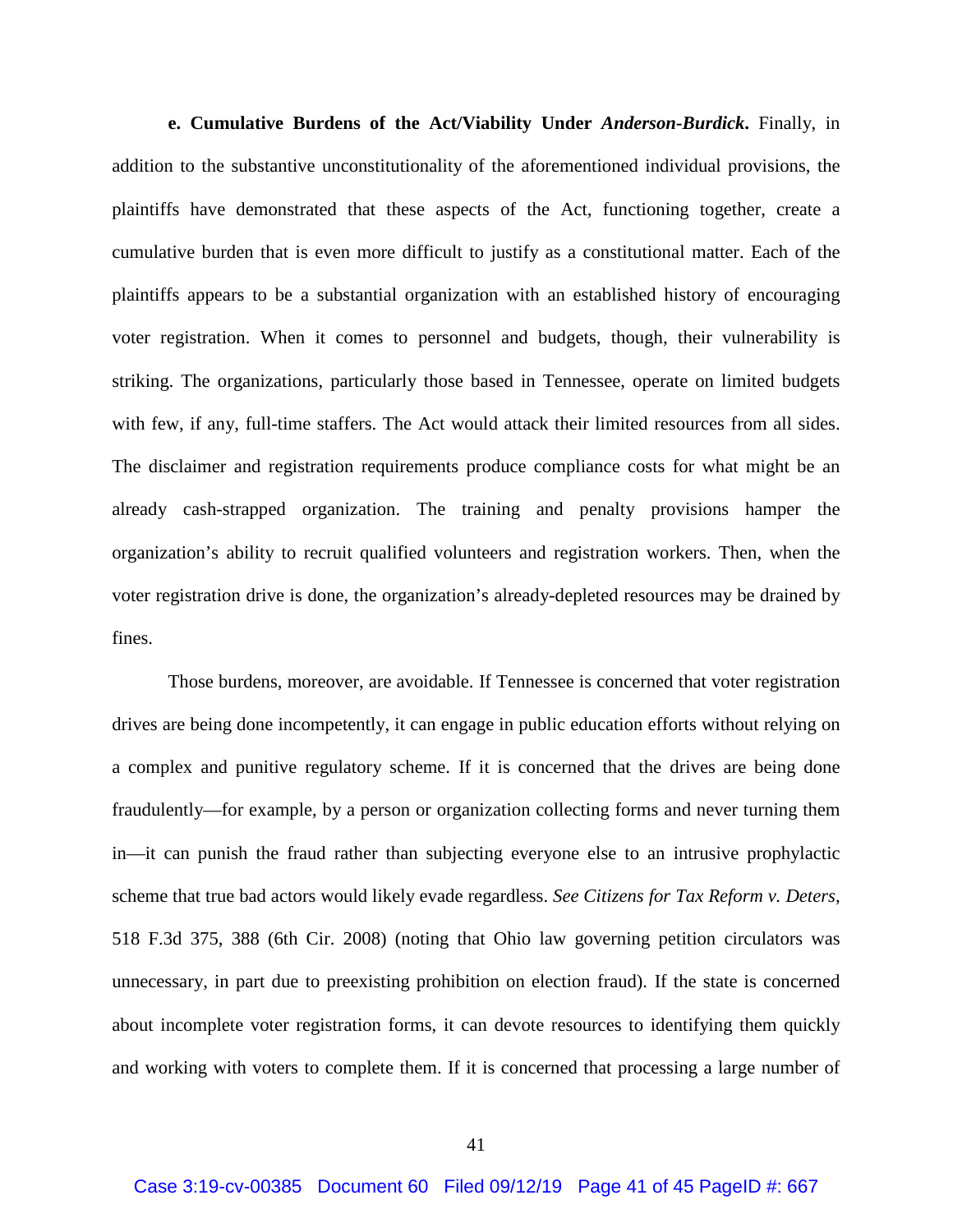registration applications is too costly and difficult, it can make registration simpler. And if, after that, Tennessee is still concerned about the cost, then, as understandable as that concern may be, bearing the cost is what the Constitution requires.

Moreover, in light of the Act's burdens and the availability of alternative methods for pursuing its objectives, the court concludes not only that the plaintiffs are likely to succeed on their claims under *Meyer*, *Buckley*, and the caselaw governing compelled speech, but also that they would be likely to succeed under the *Anderson*-*Burdick* balancing framework. The *Anderson-Burdick* balancing process requires the court to "identify and evaluate the precise interests put forward by the State as justifications for the burden imposed." *Anderson*, 460 U.S. at 789. In so doing, the court must "not only determine the legitimacy and strength of each of those interests," but "also . . . consider the extent to which those interests make it necessary to burden the plaintiff's rights." *Miller v. Lorain Cty. Bd. of Elections*, 141 F.3d 252, 256 (6th Cir. 1998) (quoting *Anderson*, 460 U.S. at 789). The Act creates an onerous and intrusive regulatory structure for problems that, insofar as they are not wholly speculative, can be addressed with simpler, less burdensome tools. Even accounting for the possibility that the plaintiffs might not prevail with regard to the applicability of *Meyer* and *Buckley*, then, this factor favors granting a preliminary injunction.

### **B. Irreparable Injury**

"The loss of First Amendment freedoms, for even minimal periods of time, unquestionably constitutes irreparable injury." *Elrod v. Burns*, 427 U.S. 347, 373–74 (1976) (citing *N.Y. Times Co. v. United States*, 403 U.S. 713 (1971)). Even if one rejects that categorical approach, the plaintiffs have shown that, if the Act goes into effect, they will almost certainly suffer significant, irreparable injuries. The unrefuted evidence before the court suggests that the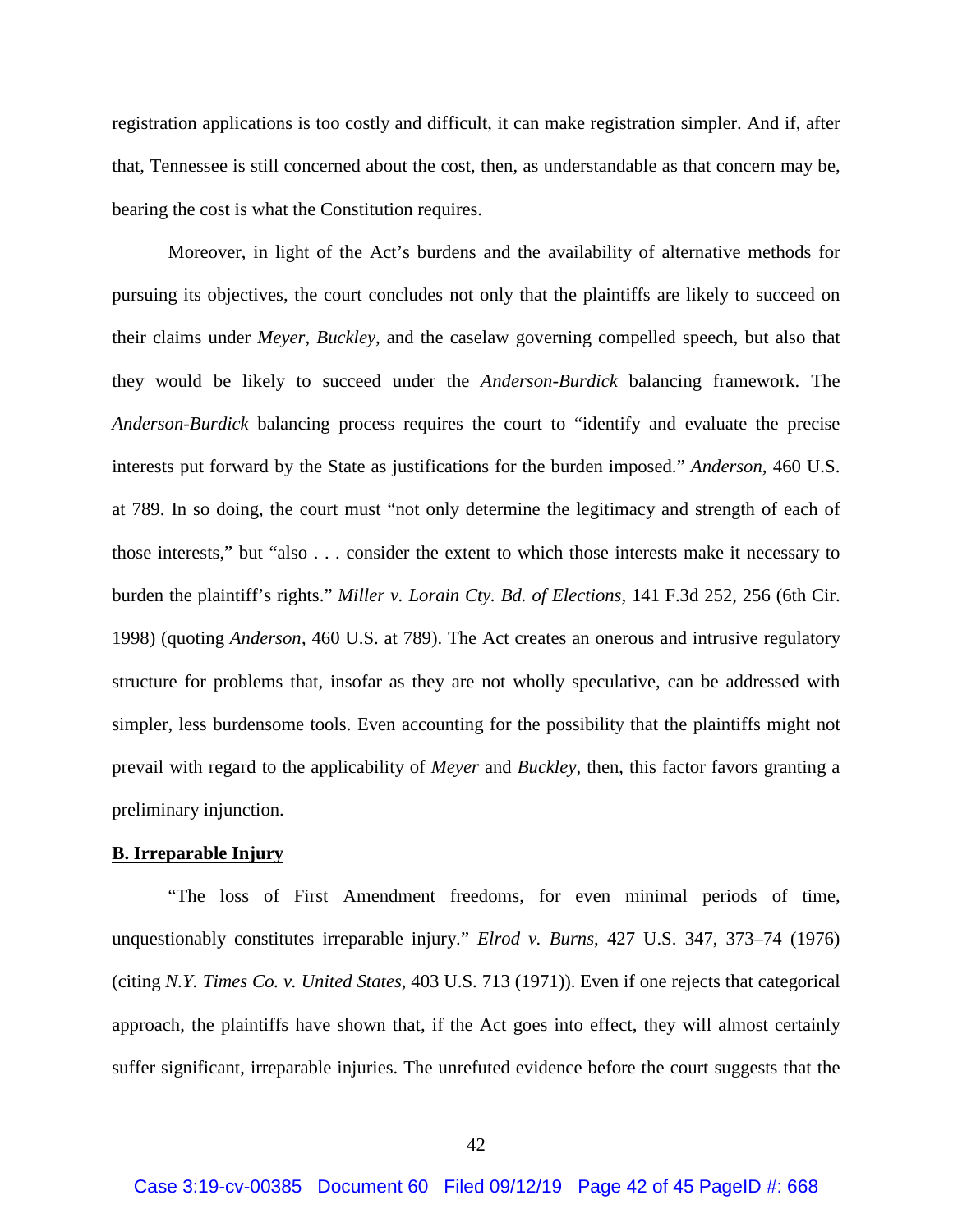defendants will be required or are likely to curtail their voter registration efforts in response to the Act. They may even be forced to discontinue some activities altogether. The nature of elections, moreover, is that time is of the essence. It is not uncommon in Tennessee for the voters of a community to have multiple opportunities to go to the polls in a year, between primaries, general elections, runoffs, and special elections. But when each chance is gone, it is gone. The court, moreover, is aware that multiple election days are approaching, including a presidential primary in March and a general election encompassing numerous offices later in that year. Forcing the plaintiffs to wait while a case winds its way through litigation would mean taking away chances to participate in democracy that will never come back. The likelihood of irreparable injury to the plaintiffs, therefore, strongly supports granting their requested preliminary injunction.

### **C. Substantial Harm to Others/Public Interest**

Generally speaking, "the public interest is served by preventing the violation of constitutional rights." *Chabad of S. Ohio & Congregation Lubavitch v. City of Cincinnati*, 363 F.3d 427, 436 (6th Cir. 2004). Nevertheless, enjoining officials from pursuing their chosen policies is not without costs. The court, therefore, must consider whether any harm to the public interest associated with enjoining the Act would outweigh the benefit.

The Defendants first argue that enjoining the challenged provisions of the Act will "strip Tennessee citizens of the benefits the Act will provide." (Docket No. 59 at 27.) That argument, however, fails for much the same reason that the defendants' substantive defense of the Act fails. There is simply no basis in the record for concluding that the Act will provide much benefit to Tennesseans, and even less reason to think that any benefit will come close to outweighing the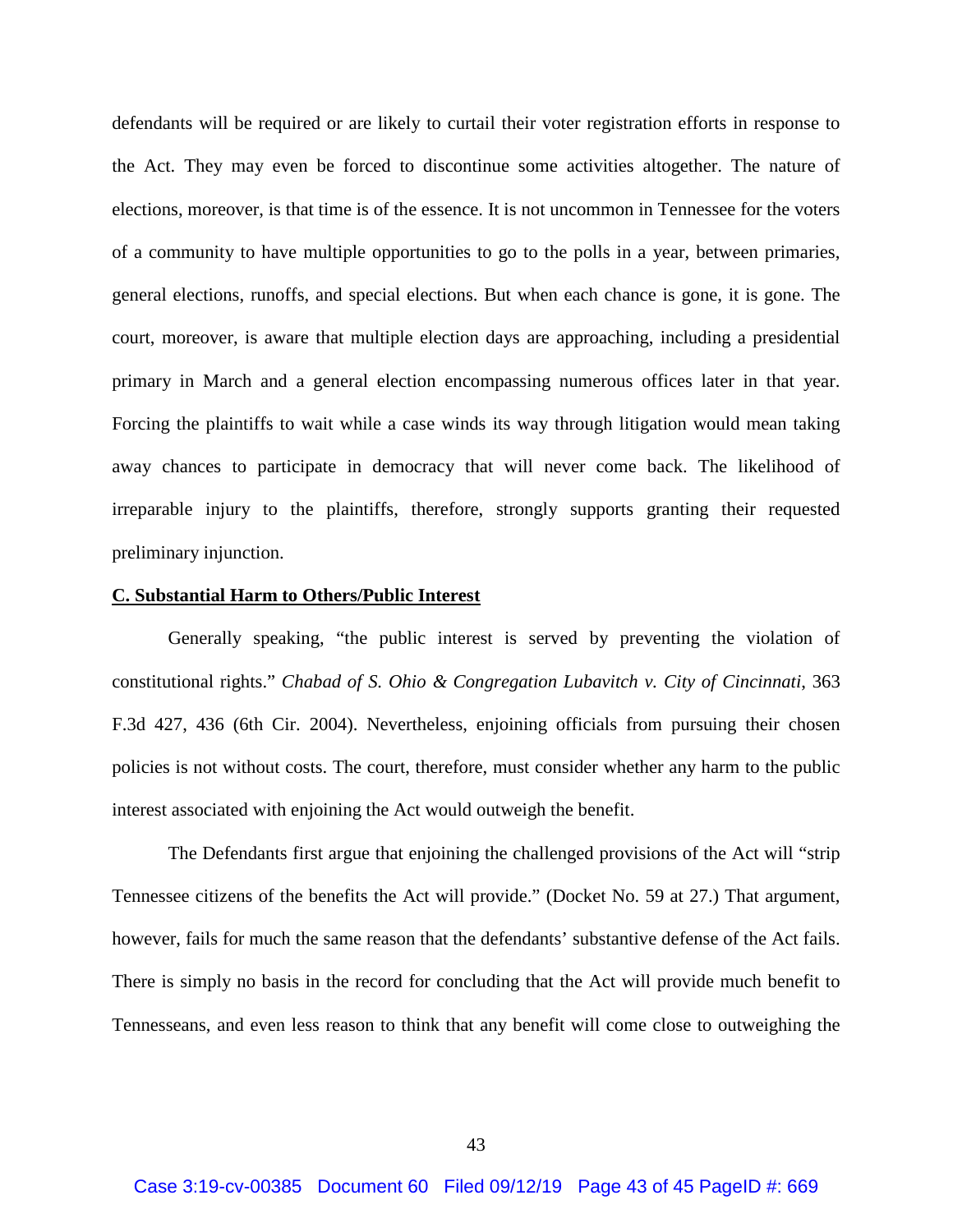harms to Tennesseans (and non-Tennesseans) who merely wish to exercise their core constitutional rights of participating in the political process by encouraging voter registration.

The Defendants next argue that an injunction will "represent[] a line in the sand" that, by preventing the Act from going into effect, will also rob the public and the court of the opportunity to see whether the harms that the plaintiffs have predicted will, in fact, come to pass. (*Id.*) In other words, the defendants argue that, even if the court concludes that the challenged provisions are likely unconstitutional, it should allow those provisions to go into effect in order to see just how badly the plaintiffs' and others' First Amendment rights will end up being burdened. This aspect of the defendants' argument is conspicuously unsupported by citation to caselaw. The court declines to find that the public interest would be served by treating people and organizations that wish to participate in democracy as test subjects for empirical inquiry, at least in this case.

Finally, the defendants argue that an injunction would be "an affront to [Tennessee's] sovereignty." (Docket No. 59 at 26.) But insofar as complying with the Constitution impairs Tennessee's sovereignty, the defendants' complaint is with their forebearers, not the court. "When a State enters the Union, it surrenders certain sovereign prerogatives." *Massachusetts v. E.P.A.*, 549 U.S. 497, 519 (2007). It does so voluntarily, as Tennessee has done twice—first in 1796, when the state, in the words of its first Constitution, asserted its "right of admission into the General Government as a member State thereof, consistent with the Constitution of the United States," Tenn. Const. of 1796, prmbl., and then again in 1866, when it sought and received full recognition as a readmitted state after the Civil War, *see* 39 Res. No. 73, July 24, 1866, 14 Stat. 364. The U.S. Constitution to which Tennessee twice assented specifically provided, as it still provides, that it would be the "supreme Law of the Land," the "Laws of any